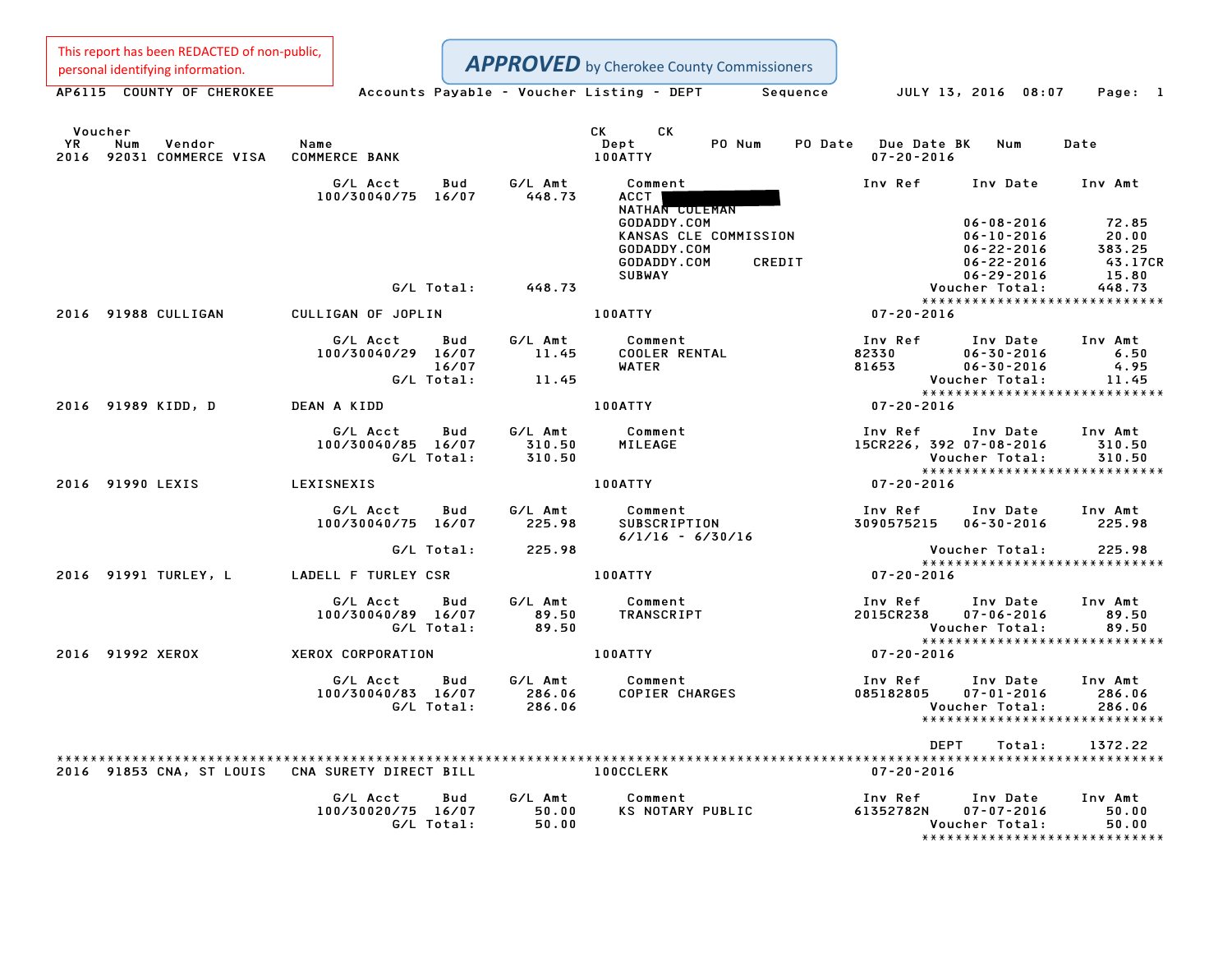| AP6115 COUNTY OF CHEROKEE                             |                                                                                                                                                                                                                                                                            |              |                                                                                                                            | Accounts Payable – Voucher Listing – DEPT         Sequence         JULY 13, 2016  08:07                                                                                                                                                                                    |                                         |                                                                      | Page: 2                                  |
|-------------------------------------------------------|----------------------------------------------------------------------------------------------------------------------------------------------------------------------------------------------------------------------------------------------------------------------------|--------------|----------------------------------------------------------------------------------------------------------------------------|----------------------------------------------------------------------------------------------------------------------------------------------------------------------------------------------------------------------------------------------------------------------------|-----------------------------------------|----------------------------------------------------------------------|------------------------------------------|
| Voucher<br>YR<br>Num<br>Vendor<br>2016 91871 CULLIGAN | Name<br>CULLIGAN OF JOPLIN                                                                                                                                                                                                                                                 |              |                                                                                                                            | CK and the set of the set of the set of the set of the set of the set of the set of the set of the set of the set of the set of the set of the set of the set of the set of the set of the set of the set of the set of the se<br>СK<br>PO Num<br>Dept<br><b>100CCLERK</b> | PO Date Due Date BK<br>$07 - 20 - 2016$ | Num                                                                  | Date                                     |
|                                                       | G/L Acct<br>100/30020/81 16/07                                                                                                                                                                                                                                             | Bud          | G/L Amt<br>17.95                                                                                                           | Comment<br><b>COOLER RENTAL</b><br><b>COOLER RENTAL</b><br><b>WATER</b>                                                                                                                                                                                                    | Inv Ref<br>79261<br>82332<br>81655      | Inv Date<br>$04 - 30 - 2016$<br>$06 - 30 - 2016$<br>$06 - 30 - 2016$ | Inv Amt<br>6.50<br>6.50<br>4.95          |
|                                                       |                                                                                                                                                                                                                                                                            | G/L Total:   | 17.95                                                                                                                      |                                                                                                                                                                                                                                                                            |                                         | Voucher Total:<br>*****************************                      | 17.95                                    |
|                                                       |                                                                                                                                                                                                                                                                            |              |                                                                                                                            |                                                                                                                                                                                                                                                                            |                                         | DEPT<br>Total:                                                       | 67.95                                    |
| 2016 91872 CAVANAUGH                                  | CAVANAUGH, BIGGS & LEMON, P.A.                                                                                                                                                                                                                                             |              |                                                                                                                            | <b>100CHOUSE</b>                                                                                                                                                                                                                                                           | $07 - 20 - 2016$                        |                                                                      |                                          |
|                                                       | G/L Acct<br>100/30080/89 16/07                                                                                                                                                                                                                                             | Bud          | G/L Amt<br>3172.59                                                                                                         | Comment<br>KS RACING/GAMING COMM<br>FILE 7691 1501                                                                                                                                                                                                                         | Inv Ref<br>51084                        | Inv Date<br>$06 - 27 - 2016$                                         | Inv Amt<br>3172.59                       |
|                                                       |                                                                                                                                                                                                                                                                            | G/L Total:   | 3172.59                                                                                                                    |                                                                                                                                                                                                                                                                            |                                         | Voucher Total:                                                       | 3172.59                                  |
| 2016 91875 COL TEL                                    | COLUMBUS TELEPHONE COMPANY                                                                                                                                                                                                                                                 |              |                                                                                                                            | <b>100CHOUSE</b>                                                                                                                                                                                                                                                           | $07 - 20 - 2016$                        | *****************************                                        |                                          |
|                                                       | G/L Acct<br>100/30080/81 16/07<br>100/30040/74 16/07<br>100/30020/74 16/07<br>100/30010/74<br>100/30095/74 16/07<br>100/30150/74 16/07<br>100/30070/74 16/07<br>100/30090/74 16/07<br>100/30050/74 16/07<br>100/30030/74 16/07<br>100/30190/74 16/07<br>230/30230/74 16/07 | Bud<br>16/07 | G/L Amt<br>999.49<br>262.20<br>164.53<br>82.07<br>40.31<br>110.00<br>486.92<br>81.34<br>83.87<br>143.30<br>83.68<br>273.77 | Comment<br>ACCT 7577                                                                                                                                                                                                                                                       | Inv Ref                                 | Inv Date<br>$07 - 01 - 2016$                                         | Inv Amt<br>2811.48                       |
|                                                       |                                                                                                                                                                                                                                                                            | G/L Total:   | 2811.48                                                                                                                    |                                                                                                                                                                                                                                                                            |                                         | Voucher Total:<br>*****************************                      | 2811.48                                  |
| 2016 92010 COMMERCE VISA                              | <b>COMMERCE BANK</b>                                                                                                                                                                                                                                                       |              |                                                                                                                            | 100CHOUSE                                                                                                                                                                                                                                                                  | $07 - 20 - 2016$                        |                                                                      |                                          |
|                                                       | G/L Acct<br>100/30080/30 16/07<br>100/30080/29 16/07                                                                                                                                                                                                                       | Bud          | G/L Amt<br>4.00<br>18.26                                                                                                   | Comment<br>ACCT I<br>RALPH <b>HOUSER</b><br>DOLLAR GENERAL                                                                                                                                                                                                                 | Inv Ref                                 | Inv Date<br>$06 - 17 - 2016$                                         | Inv Amt<br>18.26                         |
|                                                       |                                                                                                                                                                                                                                                                            | G/L Total:   | 22.26                                                                                                                      | <b>FAST MART</b>                                                                                                                                                                                                                                                           |                                         | $06 - 20 - 2016$<br>Voucher Total:                                   | 4.00<br>22.26                            |
| 2016 91876 CRAWFORD CLERK CRAWFORD COUNTY CLERK       |                                                                                                                                                                                                                                                                            |              |                                                                                                                            | <b>100CHOUSE</b>                                                                                                                                                                                                                                                           | $07 - 20 - 2016$                        | *****************************                                        |                                          |
|                                                       | G/L Acct<br>100/30080/89 16/07                                                                                                                                                                                                                                             | Bud          | G/L Amt<br>868.01                                                                                                          | Comment<br>DISTRICT CORONERS SALARY<br>CHEROKEE COUNTY<br><b>JUNE 2016</b>                                                                                                                                                                                                 | Inv Ref<br>$1$ and $1$                  | Inv Date<br>$06 - 01 - 2016$                                         | Inv Amt<br>868.01                        |
|                                                       |                                                                                                                                                                                                                                                                            | G/L Total:   | 868.01                                                                                                                     |                                                                                                                                                                                                                                                                            |                                         | Voucher Total:                                                       | 868.01<br>****************************** |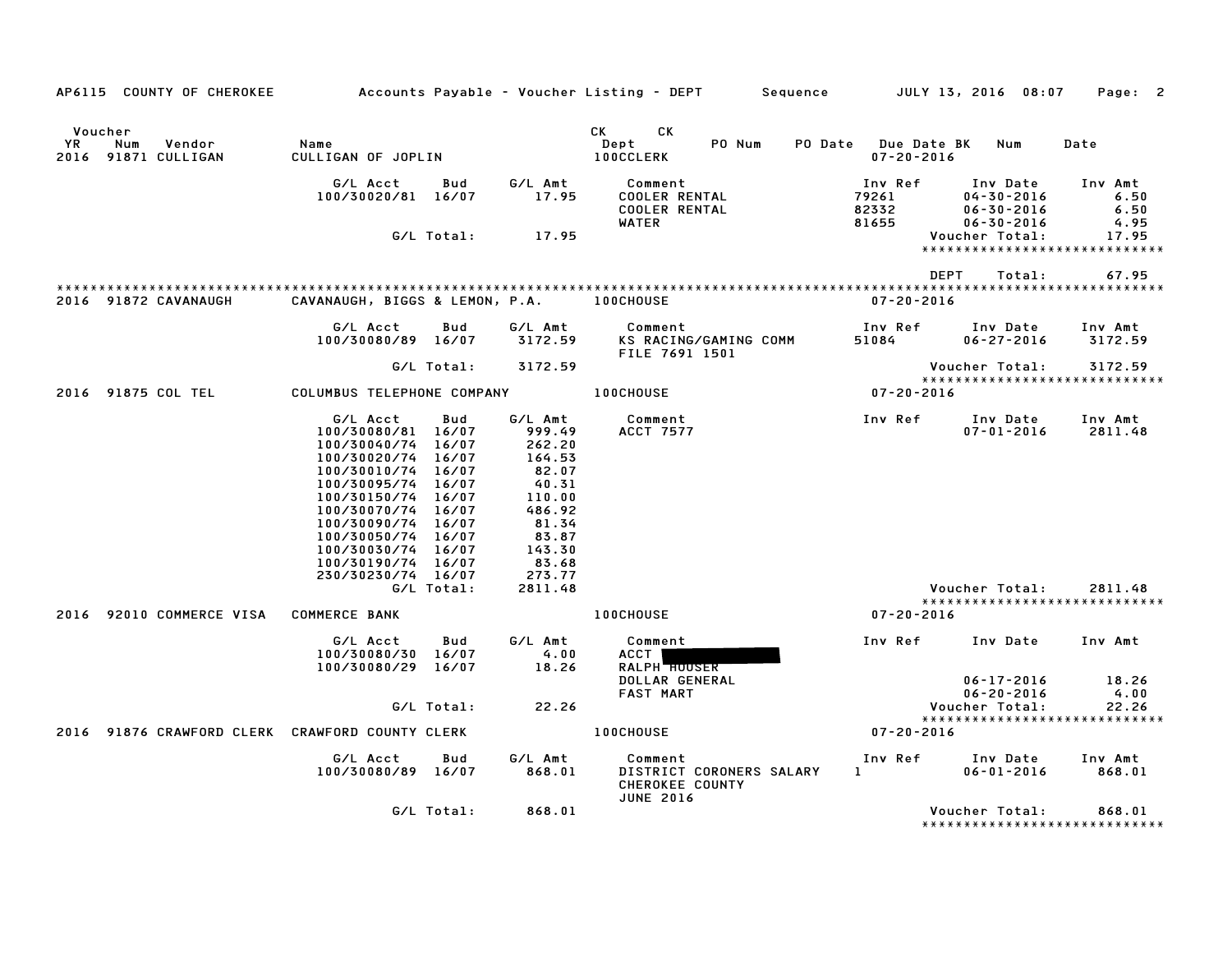|     | AP6115 COUNTY OF CHEROKEE                                                |                                              |                                      | Accounts Payable – Voucher Listing – DEPT         Sequence         JULY 13, 2016 08:07 |                                                 |                                                | Page: 3                                                      |
|-----|--------------------------------------------------------------------------|----------------------------------------------|--------------------------------------|----------------------------------------------------------------------------------------|-------------------------------------------------|------------------------------------------------|--------------------------------------------------------------|
| YR. | Voucher<br>Num<br>Vendor<br>2016 91977 FIRST MORGUE                      | Name<br>FIRST CALL MORGUE, LLC               |                                      | CK<br>CK .<br>PO Num<br>Dept<br><b>100CHOUSE</b>                                       | PO Date Due Date BK Num<br>$07 - 20 - 2016$     |                                                | Date                                                         |
|     |                                                                          | G/L Acct<br>100/30080/89 16/07               | G/L Amt<br>Bud<br>900.00             | Comment<br>AUTOPSY FEE                                                                 | Inv Ref Inv Date                                |                                                | Inv Amt                                                      |
|     |                                                                          | G/L Total:                                   | 900.00                               |                                                                                        | 3599                                            | 07-06-2016<br>Voucher Total:                   | 900.00<br>900.00                                             |
|     | 2016 91877 FISHER, PATTERS FISHER, PATTERSON, SAYLER & SMITH L 100CHOUSE |                                              |                                      |                                                                                        | $07 - 20 - 2016$                                |                                                | ******************************                               |
|     |                                                                          | G/L Acct<br>100/30080/89 16/07<br>G/L Total: | Bud<br>G/L Amt<br>1675.64<br>1675.64 | Comment<br>APPEAL TAX APP/GALENA MED<br>JORDAN DISPOSAL SERVICES                       | Inv Ref<br>78161<br>78165 06-10-2016            | Inv Date<br>$06 - 10 - 2016$<br>Voucher Total: | Inv Amt<br>50.20<br>1625.44<br>1675.64                       |
|     | 2016 91879 FRONTIER                                                      | FRONTIER FORENSICS PA                        |                                      | <b>100CHOUSE</b>                                                                       | 07-20-2016                                      |                                                | *****************************                                |
|     |                                                                          | G/L Acct<br>100/30080/89 16/07               | Bud<br>G/L Amt<br>650.00             | Comment<br>AUTOPSY FEE                                                                 | Inv Ref Inv Date Inv Amt                        |                                                |                                                              |
|     |                                                                          | G/L Total:                                   | 650.00                               |                                                                                        | L1602130                                        | $06 - 22 - 2016$<br>Voucher Total:             | 650.00<br>650.00                                             |
|     | 2016 91881 JOPLIN SUPPLY                                                 | JOPLIN SUPPLY COMPANY                        |                                      | <b>100CHOUSE</b>                                                                       | $07 - 20 - 2016$                                |                                                | *****************************                                |
|     |                                                                          | G/L Acct<br>100/30080/80 16/07<br>G/L Total: | G/L Amt<br>Bud<br>68.28<br>68.28     | Comment<br>CLOSET REPAIR KIT                                                           | Inv Ref      Inv Date<br>S3990581001 06-21-2016 | Voucher Total:                                 | Inv Amt<br>68.28<br>68.28                                    |
|     | 2016 91883 KS GAS                                                        | KANSAS GAS SERVICE                           |                                      | <b>100CHOUSE</b>                                                                       | 07-20-2016                                      |                                                | ******************************                               |
|     |                                                                          | G/L Acct<br>100/30080/81 16/07<br>G/L Total: | G/L Amt<br>Bud<br>71.39<br>71.39     | Comment<br>ACCT 510241094 1188724 27                                                   | Inv Ref Inv Date                                | $06 - 27 - 2016$<br>Voucher Total:             | Inv Amt<br>71.39<br>71.39                                    |
|     | 2016 92009 SHOOK                                                         | SHOOK, HARDY & BACON LLP                     |                                      | <b>100CHOUSE</b>                                                                       | $07 - 20 - 2016$                                |                                                | ******************************                               |
|     |                                                                          | G/L Acct<br>100/30080/89 16/07               | G/L Amt<br>Bud<br>21579.45           | Comment<br>RACING/GAMING COMM<br>THRU APRIL 30, 2016<br>B2 BUDGET, 16763.00            | Inv Ref      Inv Date<br>1858556                | $05 - 12 - 2016$                               | Inv Amt<br>21579.45                                          |
|     |                                                                          | G/L Total:                                   | 21579.45                             |                                                                                        |                                                 | Voucher Total:                                 | 21579.45<br>*****************************                    |
|     | 2016 92000 VIA                                                           | VIA CHRISTI HOSPITAL PITT                    |                                      | <b>100CHOUSE</b>                                                                       | $07 - 20 - 2016$                                |                                                |                                                              |
|     |                                                                          | G/L Acct<br>100/30080/89 16/07<br>G/L Total: | G/L Amt<br>Bud<br>350.00<br>350.00   | Comment<br>SANE EXAM                                                                   | Inv Ref<br>0000304                              | Inv Date<br>$06 - 30 - 2016$<br>Voucher Total: | Inv Amt<br>350.00<br>350.00<br>***************************** |
|     |                                                                          |                                              |                                      |                                                                                        | <b>DEPT</b>                                     | Total:                                         | 32169.10                                                     |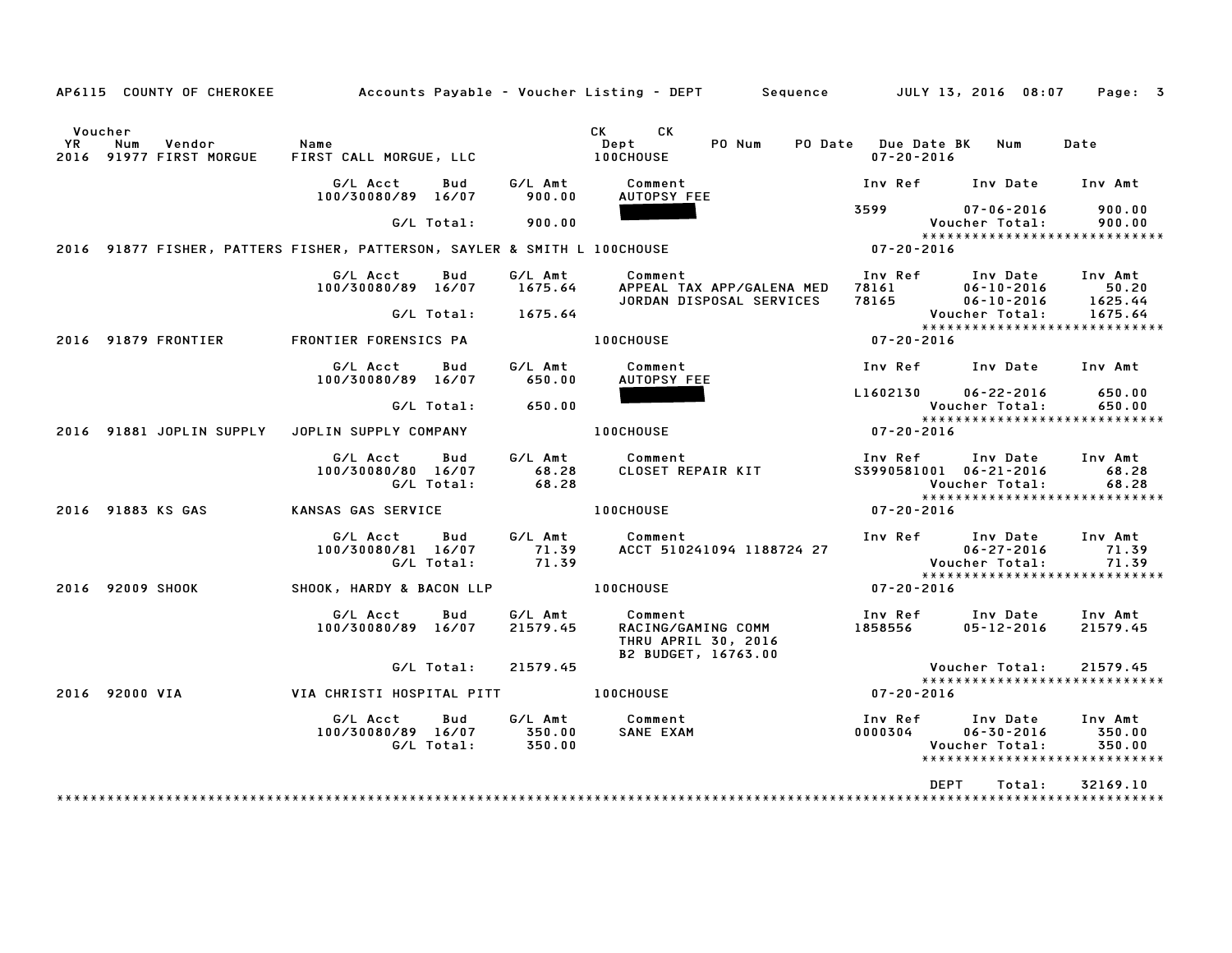|    | AP6115 COUNTY OF CHEROKEE                            |                                                                           |                             | Accounts Payable – Voucher Listing – DEPT         Sequence                                                                   |                                             | JULY 13, 2016 08:07                                                                                 | Page: 4                                               |
|----|------------------------------------------------------|---------------------------------------------------------------------------|-----------------------------|------------------------------------------------------------------------------------------------------------------------------|---------------------------------------------|-----------------------------------------------------------------------------------------------------|-------------------------------------------------------|
| YR | Voucher<br>Vendor<br>Num<br>2016 91887 COLUMBUS NEWS | Name<br>COLUMBUS NEWS REPORT                                              |                             | PO Num<br>Dept<br>100COMM                                                                                                    | PO Date Due Date BK Num<br>$07 - 20 - 2016$ | CK                                                                                                  | CK<br>Date                                            |
|    |                                                      | G/L Acct<br>Bud<br>100/30010/78 16/07<br>160/30160/78 16/07               | G/L Amt<br>264.00<br>144.00 | Comment<br>RESOLUTION 15<br>RESOLUTION 16<br><b>RESOLUTION 17</b><br>LEGAL NOTICE/PLACES & DATES<br>LEGAL NOTICE/CO ELECTION | Inv Ref<br>$6\degree$                       | Inv Date<br>$06 - 29 - 2016$<br>$06 - 29 - 2016$<br>06-29-2016<br>$06 - 29 - 2016$<br>06-29-2016    | Inv Amt<br>180.00<br>40.00<br>44.00<br>80.00<br>64.00 |
|    |                                                      | G/L Total:                                                                | 408.00                      |                                                                                                                              |                                             | Voucher Total:<br>******************************                                                    | 408.00                                                |
|    | 2016 91884 SEE KAN                                   | SEE-KAN RC&D PROJECT INC                                                  |                             | 100COMM                                                                                                                      | $07 - 20 - 2016$                            |                                                                                                     |                                                       |
|    |                                                      | G/L Acct<br>Bud<br>100/30010/75 16/07 750.00<br>G/L Total: 750.00         |                             | G/L Amt Comment<br>ANNUAL COUNTY DUES 100                                                                                    | Inv Ref                                     | Inv Date Inv Amt<br>$06 - 27 - 2016$<br>Voucher Total:<br>*****************************             | 750.00<br>750.00                                      |
|    |                                                      |                                                                           |                             |                                                                                                                              |                                             | <b>DEPT</b><br>Total:                                                                               | 1158.00                                               |
|    | 2016 91889 NEX TECH                                  | <b>NEX-TECH</b>                                                           |                             | 100COMP                                                                                                                      | 07-20-2016                                  |                                                                                                     |                                                       |
|    |                                                      | G/L Acct<br>Bud<br>100/30150/89 16/07<br>G/L Total:                       | G/L Amt<br>2.50<br>2.50     | Comment<br>ACCT 403167                                                                                                       | Inv Ref                                     | Inv Date<br>$07 - 01 - 2016$<br>Voucher Total:<br>******************************                    | Inv Amt<br>2.50<br>2.50                               |
|    | 2016 91890 STRONGHOLD                                | STRONGHOLD DATA                                                           |                             | 100COMP                                                                                                                      | $*****$<br>07-20-2016                       |                                                                                                     |                                                       |
|    |                                                      | G/L Acct<br><b>Bud</b><br>100/30150/89 16/07<br>G/L Total:                | 3800.00<br>3800.00          | G/L Amt Comment<br>3800.00 AGMT: MS<br>AGMT: MSP PLATINUM                                                                    | 20058                                       | Inv Ref Inv Date<br>$07 - 01 - 2016$<br>Voucher Total:<br>*****************************             | Inv Amt<br>3800.00<br>3800.00                         |
|    |                                                      |                                                                           |                             |                                                                                                                              |                                             | <b>DEPT</b><br>Total:                                                                               | 3802.50                                               |
|    | 2016 92017 ALLISON, N                                | NICOLE LYNETTE ALLISON                                                    |                             | 100DCOURT                                                                                                                    | $07 - 20 - 2016$                            |                                                                                                     |                                                       |
|    |                                                      | G/L Acct<br>Bud<br>100/30070/73 16/07<br>G/L Total:                       | G/L Amt<br>220.43<br>220.43 | Comment<br><b>TRAVEL EXPENSE</b>                                                                                             | Inv Ref                                     | Inv Date<br>$07 - 06 - 2016$<br>Voucher Total:<br>******************************                    | Inv Amt<br>220.43<br>220.43                           |
|    | 2016 92018 CIZERLE, T TERRY CIZERLE                  |                                                                           |                             | 100DCOURT                                                                                                                    | 07-20-2016                                  |                                                                                                     |                                                       |
|    |                                                      | G/L Acct<br>Bud<br>100/30070/93 16/07<br>100/30070/86 16/07<br>G/L Total: | 551.97<br>29.50<br>581.47   | G/L Amt Comment<br>REIMB/3 MONITORS<br>JURY SUPPLIES                                                                         | Inv Ref                                     | Inv Date<br>$06 - 22 - 2016$<br>Voucher Total:                                                      | Inv Amt<br>551.97<br>29.50<br>581.47                  |
|    | 2016 92019 COPY 65807                                | COPY PRODUCTS INC                                                         |                             | 100DCOURT                                                                                                                    | $07 - 20 - 2016$                            | ******************************                                                                      |                                                       |
|    |                                                      | G/L Acct<br>Bud<br>100/30070/79 16/07<br>16/07<br>G/L Total:              | G/L Amt<br>249.00<br>249.00 | Comment<br>REPAIR/SCAM<br>REPAIR/SCANNER<br><b>SET UP NETWORK</b>                                                            | Inv Ref<br>151253<br>291 WORK 151291        | Inv Date<br>$06 - 16 - 2016$<br>$06 - 16 - 2016$<br>Voucher Total:<br>***************************** | Inv Amt<br>166.00<br>83.00<br>249.00                  |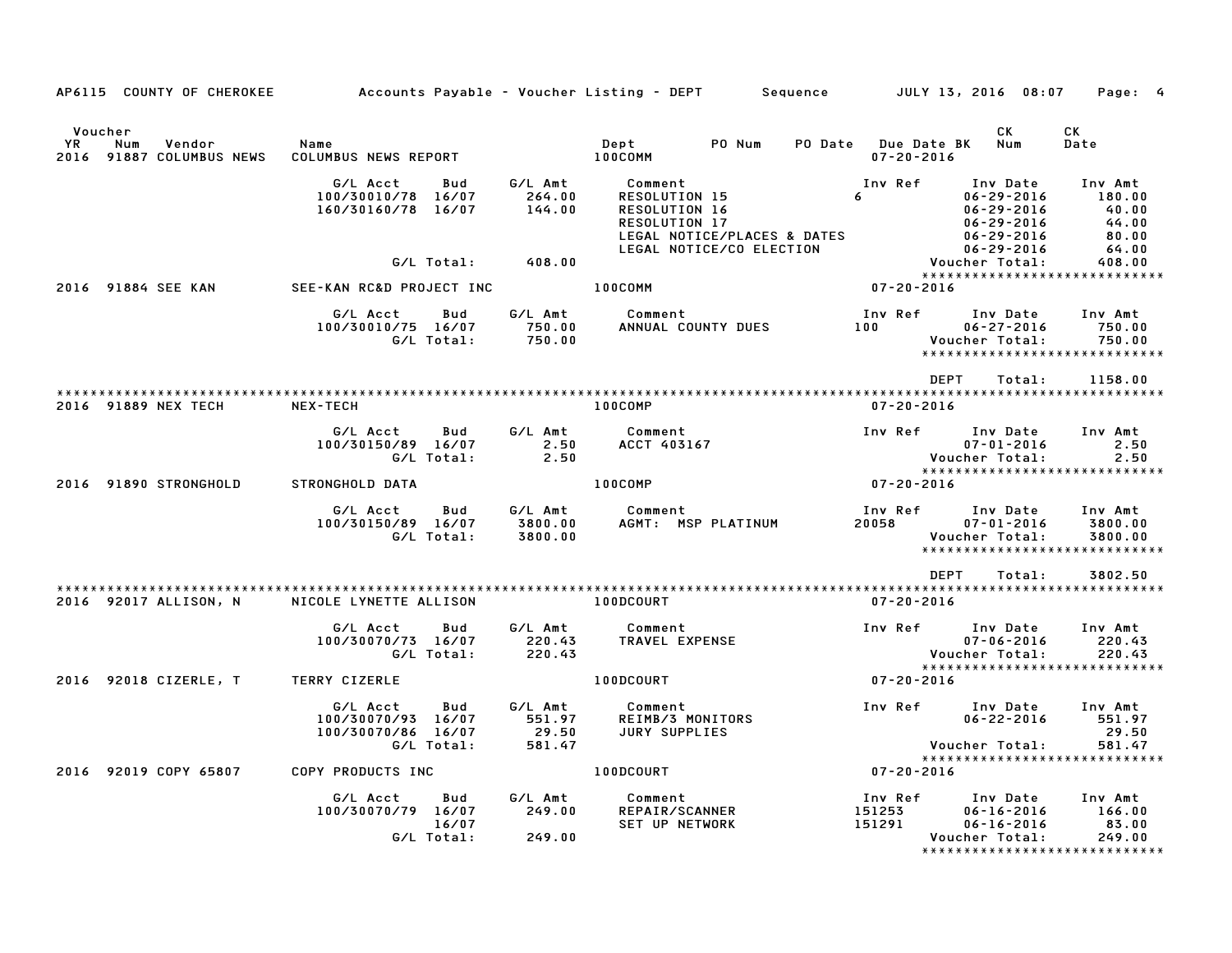|                      |                                      |                                                                                          |                  | AP6115 COUNTY OF CHEROKEE Accounts Payable - Voucher Listing - DEPT Sequence JULY 13, 2016 08:07                                                                                                       |                                                                                                 |                                      | Page: 5                                  |
|----------------------|--------------------------------------|------------------------------------------------------------------------------------------|------------------|--------------------------------------------------------------------------------------------------------------------------------------------------------------------------------------------------------|-------------------------------------------------------------------------------------------------|--------------------------------------|------------------------------------------|
| Voucher<br><b>YR</b> | Num<br>Vendor<br>2016 92021 CULLIGAN | CULLITS<br>UTLITS                                                                        |                  | PO Num                                                                                                                                                                                                 | PO Date Due Date BK Num<br>07-20-2016                                                           | CK C                                 | CK<br>Date                               |
|                      |                                      | G/L Acct Bud G/L Amt Comment                                                             |                  | G/L Acct  Bud  G/L Amt  Comment<br>100/30070/89  16/07  27.90  COOLER RENTALS<br>WATER                                                                                                                 | Inv Ref Inv Date Inv Amt                                                                        | 06-30-2016                           | 18.00<br>9.90                            |
|                      |                                      | G/L Total:                                                                               | 27.90            |                                                                                                                                                                                                        |                                                                                                 | Voucher Total:                       | 27.90                                    |
|                      | 2016 92022 DAYLIGHT                  | DAYLIGHT DONUT SHOP                                                                      |                  | 100DCOURT 07-20-2016                                                                                                                                                                                   |                                                                                                 |                                      | *****************************            |
|                      |                                      | G/L Acct       Bud        G/L Amt            Comment<br>100/30070/86 16/07<br>G/L Total: | $6.39$<br>$6.39$ | Comment<br>DONUTS/JURY                                                                                                                                                                                 | Inv Ref Inv Date Inv Amt<br>892 06-30-2016<br>Voucher Total:                                    |                                      | 6.39<br>6.39                             |
|                      | 2016 92020 ETTINGERS                 |                                                                                          |                  | ETTINGER'S OFFICE SUPPLY 100DCOURT                                                                                                                                                                     | Voucher Total: 6.39<br>*****************************<br>07-20-2016                              |                                      |                                          |
|                      |                                      | G/L Acct   Bud   G/L Amt<br>100/30070/21 16/07 265.75                                    |                  | Comment<br>LABELS, TONER, PAPER, PAD 4749650<br>ENVELOPES, FILES                                                                                                                                       | Inv Ref      Inv Date    Inv Amt<br>4749650        07–05–2016       265.75                      |                                      |                                          |
|                      |                                      | G/L Total: 265.75                                                                        |                  |                                                                                                                                                                                                        | Voucher Total: 265.75<br>***************************                                            |                                      |                                          |
|                      | 2016 92023 MARSH, S                  | SAMUEL J MARSH                                                                           |                  | $07 - 20 - 2016$<br><b>100DCOURT</b>                                                                                                                                                                   |                                                                                                 |                                      |                                          |
|                      |                                      | G/L Acct<br>100/30070/28 16/07 26.95<br>G/L Total: 26.95                                 |                  | Bud G/L Amt Comment                                                                                                                                                                                    |                                                                                                 |                                      |                                          |
|                      | 2016 92024 STENOGRAPH                | STENOGRAPH LLC                                                                           |                  | 100DCOURT                                                                                                                                                                                              | $07 - 20 - 2016$                                                                                |                                      |                                          |
|                      |                                      | G/L Total: 5086.00                                                                       |                  |                                                                                                                                                                                                        | Inv Ref Inv Date Inv Amt<br>PI529350                                                            | 06-22-2016 5086.00<br>Voucher Total: | 5086.00<br>***************************** |
|                      |                                      | 2016 92025 TURLEY, L LADELL F TURLEY CSR                                                 |                  | 100DCOURT                                                                                                                                                                                              | $07 - 20 - 2016$                                                                                |                                      |                                          |
|                      |                                      |                                                                                          |                  |                                                                                                                                                                                                        | Inv Ref       Inv Date     Inv Amt<br>2015CR238      07–06–2016        716.00<br>Voucher Total: |                                      | 716.00<br>****************************** |
|                      | 2016 92026 US CELLULAR               | US CELLULAR                                                                              |                  | <b>100DCOURT</b>                                                                                                                                                                                       | $07 - 20 - 2016$                                                                                |                                      |                                          |
|                      |                                      | G/L Acct Bud                                                                             |                  | G/L Amt Comment                                                                                                                                                                                        | Inv Ref Inv Date Inv Amt<br>014700345 06-20-2016                                                | Voucher Total:                       | 40.99<br>40.99                           |
|                      |                                      |                                                                                          |                  |                                                                                                                                                                                                        | <b>DEPT</b>                                                                                     | Total:                               | 7220.88                                  |
|                      | 2016 91896 COLUMBUS                  | CITY OF COLUMBUS                                                                         |                  | 100ECON                                                                                                                                                                                                | 07-20-2016                                                                                      |                                      |                                          |
|                      |                                      |                                                                                          | 92.62            | G/L Amt Comment<br>G/L Acct Bud G/L Amt Comment 100/30230/74 16/07 92.62 ACCT 08 13630 01<br>100/30230/74 16/07 92.62 ACCT 08 13630 01 06-29-2016 92.62<br>6/L Total: 92.62 92.62 Voucher Total: 92.62 |                                                                                                 |                                      | *****************************            |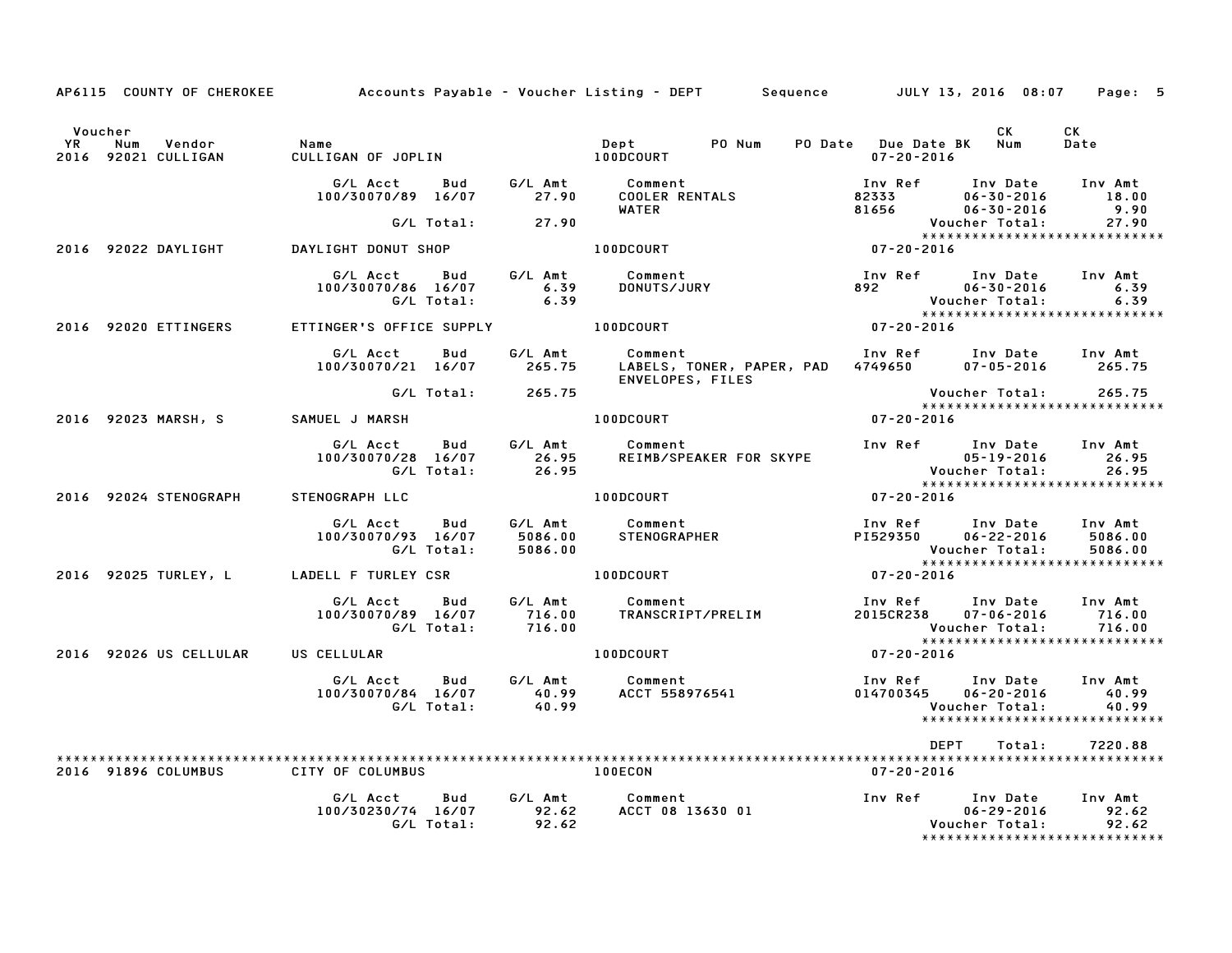|                      |     |                                        |                                                                                         |                          |                                     | AP6115 COUNTY OF CHEROKEE Accounts Payable – Voucher Listing – DEPT Sequence JULY 13, 2016 08:07         |                                                                |                                                                                                              | Page: 6                                                    |
|----------------------|-----|----------------------------------------|-----------------------------------------------------------------------------------------|--------------------------|-------------------------------------|----------------------------------------------------------------------------------------------------------|----------------------------------------------------------------|--------------------------------------------------------------------------------------------------------------|------------------------------------------------------------|
| Voucher<br><b>YR</b> | Num | Vendor                                 | Name<br>2016 92008 FOUR STATE PRIN FOUR STATE PRINTING                                  |                          |                                     | CK CK<br>PO Num<br>Dept<br>100ECON                                                                       | PO Date Due Date BK Num<br>$07 - 20 - 2016$                    |                                                                                                              | Date                                                       |
|                      |     |                                        | G/L Acct<br>100/30230/21 16/07                                                          | Bud<br>G/L Total:        | 20.00<br>20.00                      | G/L Amt Comment<br><b>BUSINESS CARDS</b>                                                                 | Inv Ref<br>60500                                               | Inv Date<br>$07 - 06 - 2016$<br>Voucher Total:                                                               | Inv Amt<br>20.00<br>20.00<br>***************************** |
|                      |     | 2016 92027 MILLER, JAN                 | JANET L MILLER                                                                          |                          |                                     | <b>100ECON</b>                                                                                           | $07 - 20 - 2016$                                               |                                                                                                              |                                                            |
|                      |     |                                        | G/L Acct<br>9/10/30230/73 16/07 178.74<br>100/30230/21 16/07 47.00<br>6/L Total: 225.74 |                          | Bud G/LAmt                          | Comment<br>MILEAGE 6/3/16 - 6/30/16<br>REIMB POSTAGE STAMP                                               |                                                                | Inv Ref      Inv Date     Inv Amt<br><b>Voucher Total:</b>                                                   | 178.74<br>47.00<br>225.74                                  |
|                      |     |                                        |                                                                                         |                          |                                     |                                                                                                          |                                                                |                                                                                                              | *****************************                              |
|                      |     | 2016 92046 CINTAS 0855                 | <b>CINTAS CORP</b>                                                                      |                          |                                     | 100EMPCOMP                                                                                               | DEPT<br>$07 - 20 - 2016$                                       | Total:                                                                                                       | 338.36                                                     |
|                      |     |                                        | G/L Acct<br>100/30330/21 16/07                                                          | <b>Bud</b><br>G/L Total: | G/L Amt<br>73.94<br>73.94           | Comment<br><b>GLOVES, BATTERIES</b>                                                                      | Inv Ref<br>8402779695                                          | Inv Date<br>07-01-2016<br>Voucher Total:                                                                     | Inv Amt<br>73.94<br>73.94                                  |
|                      |     | 2016 92014 COMMERCE VISA COMMERCE BANK |                                                                                         |                          |                                     | <b>100EMPCOMP</b>                                                                                        | $07 - 20 - 2016$                                               |                                                                                                              | ******************************                             |
|                      |     |                                        | G/L Acct<br>100/30330/24 16/07 199.51                                                   | Bud                      | G/L Amt                             | Comment<br>ACCT I<br>KAREN L JOHNSTON<br><b>OFFICEMAX</b>                                                |                                                                | Inv Ref Inv Date Inv Amt<br>$06 - 17 - 2016$                                                                 | 139.95                                                     |
|                      |     |                                        |                                                                                         |                          |                                     | <b>OFFICEMAX</b><br><b>OFFICEMAX</b>                                                                     |                                                                | $06 - 23 - 2016$<br>$06 - 24 - 2016$                                                                         | 51.97<br>7.59                                              |
|                      |     |                                        |                                                                                         |                          | G/L Total: 199.51                   |                                                                                                          |                                                                | Voucher Total:                                                                                               | 199.51<br>*****************************                    |
|                      |     | 2016 91891 ETTINGERS                   | ETTINGER'S OFFICE SUPPLY                                                                |                          |                                     | 100EMPCOMP                                                                                               | $07 - 20 - 2016$                                               |                                                                                                              |                                                            |
|                      |     |                                        | G/L Acct<br>100/30330/23 16/07<br>100/30330/31 16/07<br>100/30330/22 16/07              | Bud                      | G/L Amt<br>63.10<br>59.98<br>244.48 | Comment<br>DISINF WIPES<br>NOTES, TAPE, CLIPS<br>TRASH BAGS<br><b>TOWELS</b><br>PAPER, WIRE RACK, SORTER | Inv Ref<br>4745930<br>4748140<br>4750220<br>4748130<br>4749540 | Inv Date<br>$06 - 23 - 2016$<br>$06 - 29 - 2016$<br>$07 - 06 - 2016$<br>$06 - 29 - 2016$<br>$07 - 05 - 2016$ | Inv Amt<br>35.94<br>27.16<br>29.99<br>29.99<br>244.48      |
|                      |     |                                        |                                                                                         | G/L Total:               | 367.56                              |                                                                                                          |                                                                |                                                                                                              | Voucher Total: 367.56<br>****************************      |
|                      |     | 2016 91893 HEARTLAND                   | HEARTLAND ELECTRIC COOPERATIVE INC 100EMPCOMP                                           |                          |                                     |                                                                                                          | 07-20-2016                                                     |                                                                                                              |                                                            |
|                      |     |                                        | G/L Acct<br>100/30330/25 16/07                                                          | Bud<br>G/L Total:        | G/L Amt<br>44.10<br>44.10           | Comment<br>ACCT 50891200                                                                                 | Inv Ref<br>STORM SIREN 07-01-2016                              | Inv Date<br>Voucher Total:                                                                                   | Inv Amt<br>44.10<br>44.10<br>***************************** |
|                      |     | 2016 91979 MCCARTYS                    | MCCARTY'S                                                                               |                          |                                     | 100EMPCOMP                                                                                               | $07 - 20 - 2016$                                               |                                                                                                              |                                                            |
|                      |     |                                        | G/L Acct Bud<br>100/30330/32 16/07                                                      | G/L Total:               | G/L Amt<br>3.83<br>3.83             | Comment<br>PEN REFILLS                                                                                   | 6417750                                                        | Inv Ref Inv Date<br>$07 - 07 - 2016$<br>Voucher Total:                                                       | Inv Amt<br>3.83<br>3.83                                    |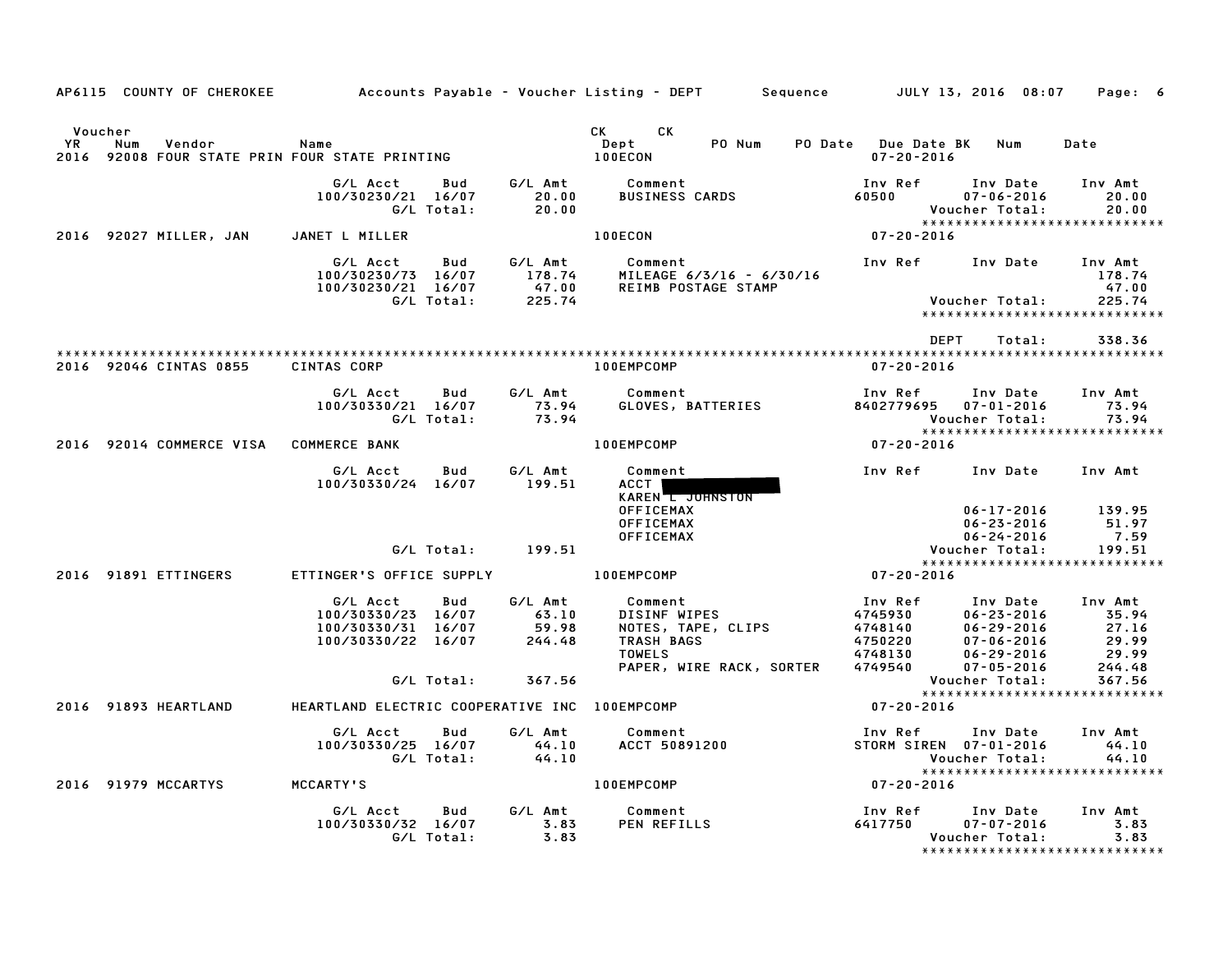|               |                                             |                                              |                                    | AP6115 COUNTY OF CHEROKEE Accounts Payable – Voucher Listing – DEPT Sequence JULY 13, 2016 08:07 |                                             |                                                  | Page: 7                                                      |
|---------------|---------------------------------------------|----------------------------------------------|------------------------------------|--------------------------------------------------------------------------------------------------|---------------------------------------------|--------------------------------------------------|--------------------------------------------------------------|
| Voucher<br>YR | Num<br>Vendor<br>2016 91993 OFFICE 8004     | Name<br>OFFICE DEPOT BUSINESS CREDIT         |                                    | CK <sub>2</sub><br>CK<br>PO Num<br>Dept<br>100EMPCOMP                                            | PO Date Due Date BK Num<br>$07 - 20 - 2016$ |                                                  | Date                                                         |
|               |                                             | G/L Acct<br>100/30330/30 16/07               | G/L Amt<br>Bud<br>235.89           | Comment<br>ACCT I<br>FOLDERS, MESSAGE BOOK                                                       | Inv Ref<br>845978642001 06-17-2016          | Inv Date Inv Amt                                 | 29.68                                                        |
|               |                                             |                                              | G/L Total: 235.89                  | FASTENER, PAPER, CUPS,                                                                           | 845978739001 06-17-2016                     | Voucher Total:                                   | 206.21<br>235.89<br>*****************************            |
|               | 2016 91895 PITNEY BOWES IN PITNEY BOWES INC |                                              |                                    | <b>100EMPCOMP</b>                                                                                | $07 - 20 - 2016$                            |                                                  |                                                              |
|               |                                             | G/L Acct<br>100/30330/31 16/07<br>G/L Total: | G/L Amt<br>Bud<br>653.58           | Comment<br>653.58      TAPE, INK, EZ SEAL                                                        | Inv Ref<br>1001021321 06-20-2016            | Inv Date<br>Voucher Total:                       | Inv Amt<br>653.58<br>653.58                                  |
|               | 2016 91976 QUILL                            | QUILL CORPORATION                            |                                    | 100EMPCOMP                                                                                       | 07-20-2016                                  |                                                  | *****************************                                |
|               |                                             | G/L Acct<br>100/30330/27 16/07<br>G/L Total: | G/L Amt<br>Bud<br>177.98<br>177.98 | Comment<br>INK                                                                                   | Inv Ref<br>7030247                          | Inv Date<br>$06 - 29 - 2016$<br>Voucher Total:   | Inv Amt<br>177.98<br>177.98                                  |
|               | 2016 91984 RR                               | R R DONNELLEY                                |                                    | 100EMPCOMP                                                                                       | $07 - 20 - 2016$                            |                                                  |                                                              |
|               |                                             | G/L Acct<br>100/30330/26 16/07<br>G/L Total: | Bud<br>G/L Amt<br>121.57<br>121.57 | Comment<br>ENVELOPES, 1099S, W2S                                                                 | Inv Ref<br>066777705                        | Inv Date<br>$06 - 29 - 2016$<br>Voucher Total:   | Inv Amt<br>121.57<br>121.57<br>***************************** |
|               |                                             |                                              |                                    |                                                                                                  | DEPT                                        | Total:                                           | 1877.96                                                      |
|               | 2016 91863 CBM                              | <b>CBM MANAGED SERVICES</b>                  |                                    | 100JAIL                                                                                          | 07-20-2016                                  |                                                  |                                                              |
|               |                                             | G/L Acct<br>100/30140/31 16/07               | G/L Amt<br>Bud<br>5819.77          | Comment<br>INMATE MEALS                                                                          | Inv Ref Inv Date                            |                                                  | Inv Amt                                                      |
|               |                                             |                                              | G/L Total:<br>5819.77              | $06/16/16 - 6/22/16$<br>$06/23/16 - 6/29/16$                                                     | 02284<br>02564                              | 06-22-2016<br>$06 - 29 - 2016$<br>Voucher Total: | 2862.51<br>2957.26<br>5819.77                                |
|               | 2016 92001 CDL                              | CDL ELECTRIC                                 |                                    | 100JAIL                                                                                          | $07 - 20 - 2016$                            |                                                  | *****************************                                |
|               |                                             | G/L Acct<br>100/30140/80 16/07<br>G/L Total: | G/L Amt<br>Bud<br>150.00<br>150.00 | Comment<br>SPLIT/WASH CONDENSER COIL                                                             | Inv Ref Inv Date<br>W53347                  | $06 - 30 - 2016$<br>Voucher Total:               | Inv Amt<br>150.00<br>150.00                                  |
|               | 2016 92002 CHCSEK                           | CHCSEK COLUMBUS                              |                                    | 100JAIL                                                                                          | $07 - 20 - 2016$                            |                                                  |                                                              |
|               |                                             | G/L Acct<br>100/30140/76 16/07               | Bud<br>G/L Amt<br>359.00           | Comment<br>TB TEST, DRUG SCREEN<br>IMMUN, OFFICE VISIT                                           | Inv Ref      Inv Date     Inv Amt           | $07 - 05 - 2016$                                 | 359.00                                                       |
|               |                                             | G/L Total:                                   | 359.00                             |                                                                                                  |                                             | Voucher Total:                                   | 359.00<br>*****************************                      |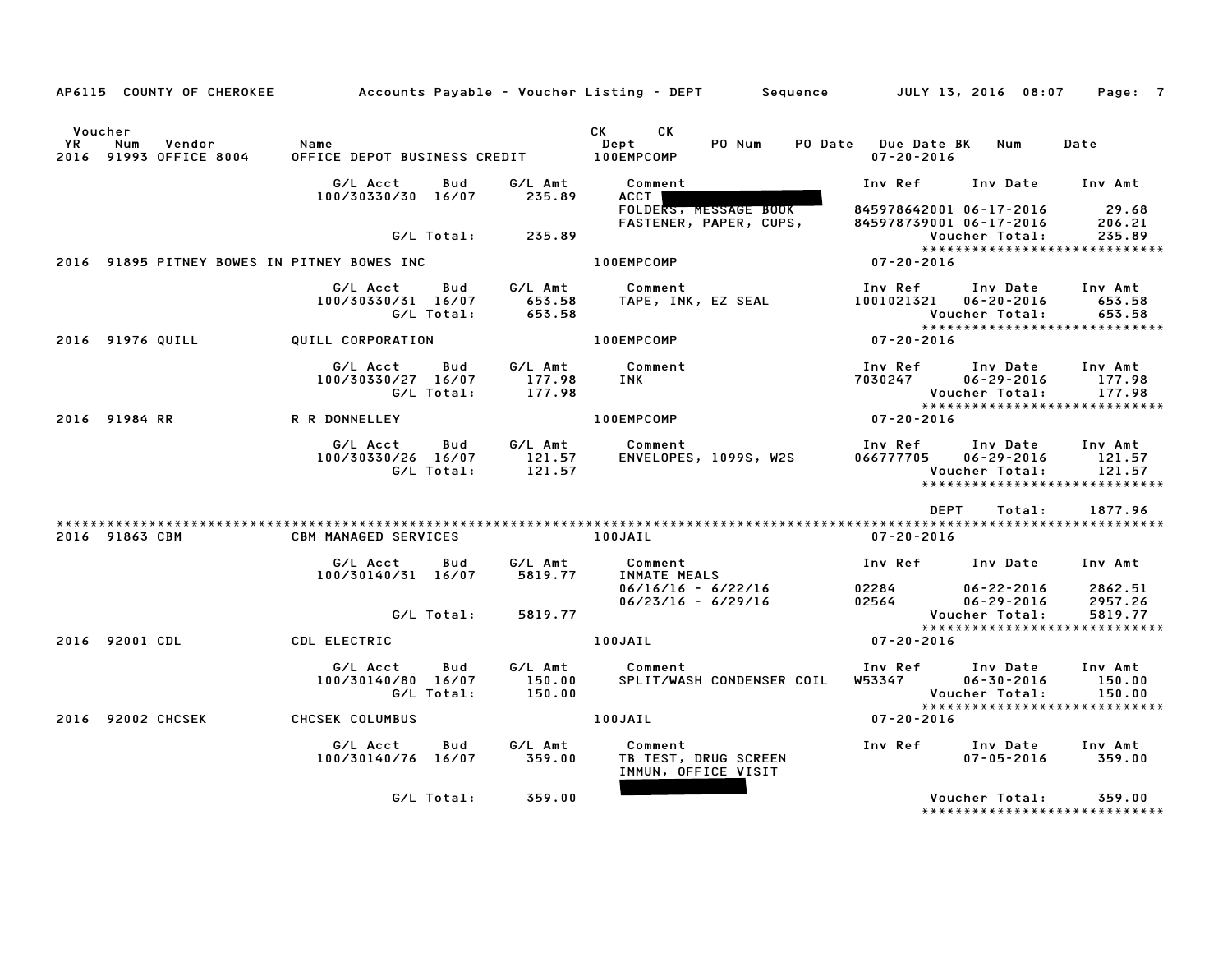|                      |                                        |                                                             |                               | AP6115 COUNTY OF CHEROKEE Accounts Payable - Voucher Listing - DEPT Sequence JULY 13, 2016 08:07                           |                                         |                                                                                                                              | Page: 8                                                    |
|----------------------|----------------------------------------|-------------------------------------------------------------|-------------------------------|----------------------------------------------------------------------------------------------------------------------------|-----------------------------------------|------------------------------------------------------------------------------------------------------------------------------|------------------------------------------------------------|
| Voucher<br><b>YR</b> | Num<br>Vendor<br>2016 92003 CITY TELE  | Name<br>CITY TELE COIN COMPANY INC DEPT                     |                               | CK CK<br>PO Num<br>Dept                                                                                                    | PO Date Due Date BK<br>$07 - 20 - 2016$ | Num                                                                                                                          | Date                                                       |
|                      |                                        | G/L Acct<br>Bud<br>100/30140/39 16/07<br>G/L Total:         | 1500.00<br>1500.00            | G/L Amt Comment<br>CALLING CARDS                                                                                           | Inv Ref<br>11401 2001                   | Inv Date<br>$06 - 29 - 2016$<br>Voucher Total:                                                                               | Inv Amt<br>1500.00<br>1500.00                              |
|                      | 2016 91864 COLUMBUS                    | CITY OF COLUMBUS                                            |                               | 100JAIL                                                                                                                    | $07 - 20 - 2016$                        |                                                                                                                              |                                                            |
|                      |                                        | Bud<br>G/L Acct<br>100/30140/72 16/07<br>G/L Total:         | G/L Amt<br>110.00<br>110.00   | Comment<br>ACCT 095241001                                                                                                  |                                         | Inv Ref Inv Date<br>$06 - 29 - 2016$<br>Voucher Total:                                                                       | Inv Amt<br>110.00<br>110.00                                |
|                      | 2016 92033 COMMERCE VISA COMMERCE BANK |                                                             |                               | 100JAIL                                                                                                                    | $07 - 20 - 2016$                        |                                                                                                                              | ******************************                             |
|                      |                                        | G/L Acct<br>Bud<br>100/30140/73 16/07                       | G/L Amt<br>51.00              | Comment<br>ACCT  <br>APRIL MCAFEE<br>QUIK SHOP                                                                             | Inv Ref Inv Date Inv Amt                | $06 - 16 - 2016$                                                                                                             | 10.00                                                      |
|                      |                                        |                                                             |                               | QT 353<br><b>CASEYS</b>                                                                                                    |                                         | $06 - 16 - 2016$<br>$06 - 16 - 2016$                                                                                         | 20.00<br>21.00                                             |
|                      |                                        | G/L Total: 51.00                                            |                               |                                                                                                                            |                                         | Voucher Total:                                                                                                               | 51.00                                                      |
|                      | 2016 92034 COMMERCE VISA COMMERCE BANK |                                                             |                               | 100JAIL                                                                                                                    | $07 - 20 - 2016$                        |                                                                                                                              | *****************************                              |
|                      |                                        | G/L Acct<br>Bud<br>100/30140/73 16/07<br>100/30140/80 16/07 | G/L Amt<br>27.77<br>81.67     | Comment<br><b>ACCT</b><br>DENNIS OPLOTNIK<br>SONIC<br>APPLE MARKET<br>APPLE MARKET<br>APPLE MARKET<br>CINDYS COPPER KETTLE |                                         | Inv Ref Inv Date Inv Amt<br>$06 - 15 - 2016$<br>$06 - 18 - 2016$<br>$06 - 18 - 2016$<br>$06 - 20 - 2016$<br>$06 - 22 - 2016$ | 7.56<br>32.69<br>18.99<br>29.99<br>20.21                   |
|                      |                                        | G/L Total:                                                  | 109.44                        |                                                                                                                            |                                         | Voucher Total:                                                                                                               | 109.44<br>*****************************                    |
|                      | 2016 91865 COUNTRY HOME                | COUNTRY HOME ELEVATORS & STAIR LIFT 100JAIL                 |                               |                                                                                                                            | $07 - 20 - 2016$                        |                                                                                                                              |                                                            |
|                      |                                        | G/L Acct<br>Bud<br>100/30140/80 16/07<br>G/L Total:         | G/L Amt<br>280.00<br>280.00   | Comment<br>TRAVEL/BILLABLE SERVICE CAL 12567                                                                               | Inv Ref                                 | Inv Date<br>$06 - 17 - 2016$<br>Voucher Total:                                                                               | Inv Amt<br>280.00<br>280.00                                |
|                      | 2016 92004 CWD                         | CASH-WA DISTRIBUTING                                        |                               | 100JAIL                                                                                                                    | $07 - 20 - 2016$                        |                                                                                                                              | ******************************                             |
|                      |                                        | G/L Acct<br>Bud<br>100/30140/31 16/07<br>G/L Total:         | G/L Amt<br>90.52<br>90.52     | Comment<br>FILM WRAP, COFFEE, GLOVES 10607989                                                                              | Inv Ref Inv Date                        | $07 - 11 - 2016$<br>Voucher Total:                                                                                           | Inv Amt<br>90.52<br>90.52<br>***************************** |
|                      | 2016 92005 EVANS                       | EVAN'S HEALTH MART DRUG                                     | 100JAIL                       |                                                                                                                            | $07 - 20 - 2016$                        |                                                                                                                              |                                                            |
|                      |                                        | G/L Acct<br>Bud<br>100/30140/81 16/07<br>G/L Total:         | G/L Amt<br>2297.57<br>2297.57 | Comment<br>INMATE MEDICINES                                                                                                | Inv Ref      Inv Date                   | $06 - 30 - 2016$<br>Voucher Total:                                                                                           | Inv Amt<br>2297.57<br>2297.57                              |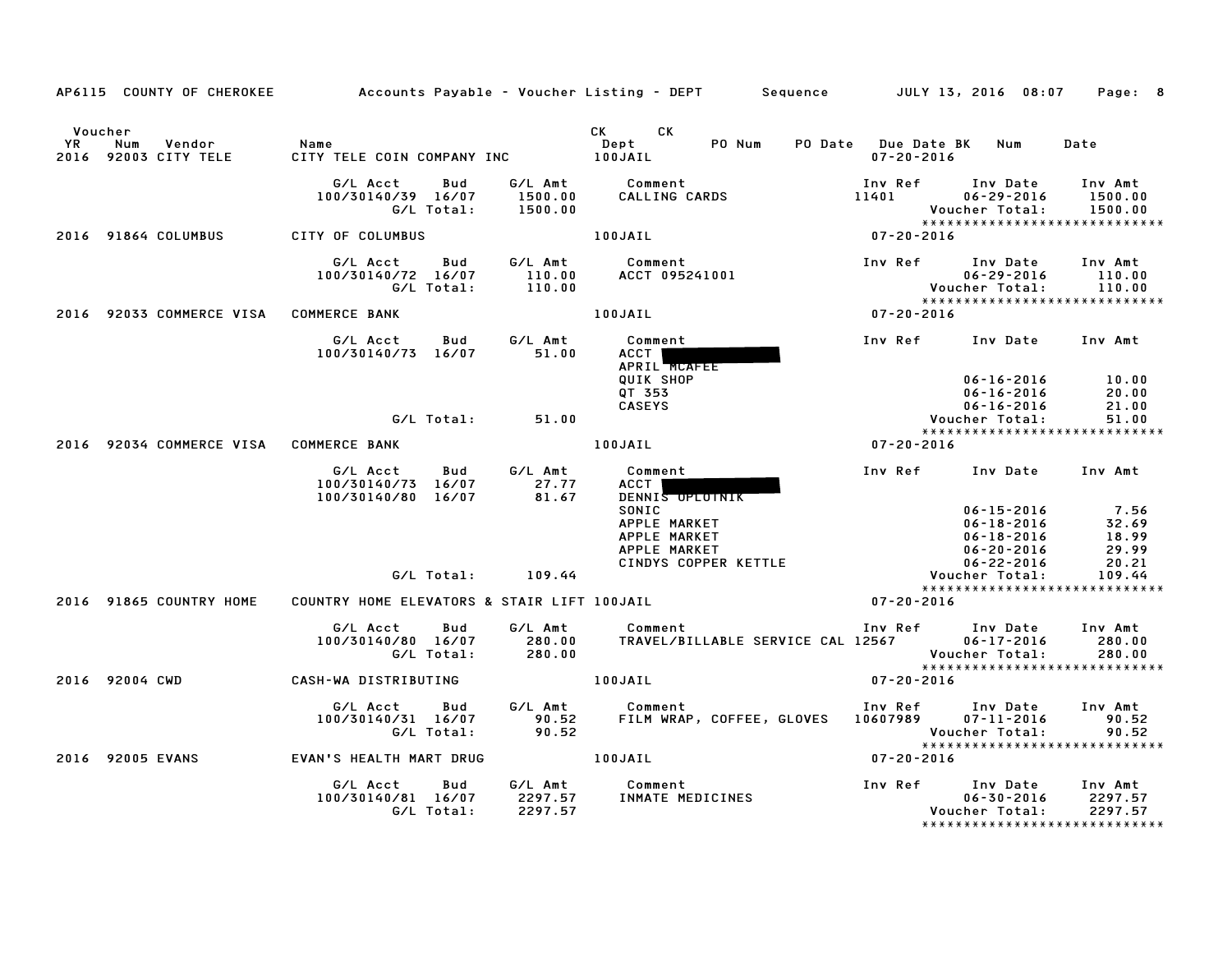|         |                                                               |  |                      | AP6115 COUNTY OF CHEROKEE Accounts Payable - Voucher Listing - DEPT Sequence JULY 13, 2016 08:07 Page: 9                                                                                                                                               |                  |                |            |
|---------|---------------------------------------------------------------|--|----------------------|--------------------------------------------------------------------------------------------------------------------------------------------------------------------------------------------------------------------------------------------------------|------------------|----------------|------------|
| Voucher |                                                               |  |                      |                                                                                                                                                                                                                                                        |                  | CK L           | CK<br>Date |
|         |                                                               |  |                      | G/L Acct      Bud       G/L Amt           Comment                            Inv Ref      Inv Date     Inv Amt<br>100/30140/40   16/07         876.02       BLEACH, GLASS CLEANER,        226468        07–07–2016        876.02<br>T/TISSUE, SOFTENER |                  |                |            |
|         |                                                               |  | G/L Total: 876.02    |                                                                                                                                                                                                                                                        |                  |                |            |
|         | 2016 92039 KS GAS KANSAS GAS SERVICE THE ROUAL MODERN SERVICE |  |                      |                                                                                                                                                                                                                                                        |                  |                |            |
|         |                                                               |  |                      | G/L Acct Bud G/L Amt Comment Inv Ref Inv Date Inv Amt<br>100/30140/80 16/07 222.91 ACCT 510401545 1674911 36 07-06-2016 222.91<br>G/L Total: 222.91 00JAIL 100JAIL 100JAIL 07-20-2016 122.916                                                          |                  |                |            |
|         | 2016 91866 LANG, T TERRY LANG                                 |  |                      |                                                                                                                                                                                                                                                        |                  |                |            |
|         |                                                               |  |                      | G/L Acct Bud G/L Amt Comment Inv Ref Inv Date Inv Amt<br>100/30140/40 16/07 31.63 REIMB/STEEL HAND PUSHBROOM 06–27–2016 20.43<br><b>FLOOR SCRUB</b>                                                                                                    |                  |                |            |
|         |                                                               |  | $G/L$ Total: $31.63$ |                                                                                                                                                                                                                                                        |                  |                |            |
|         |                                                               |  |                      |                                                                                                                                                                                                                                                        |                  |                |            |
|         |                                                               |  |                      | 2016 92035 LOCKE           LOCKE SUPPLY                         100JAIL                           07-20-2016                                                                                                                                           |                  |                |            |
|         |                                                               |  |                      | 6/L Acct Bud G/L Amt Comment Inv Ref Inv Date Inv Amt<br>100/30140/80 16/07 55.22 CLOSET KIT 2905279500 07–11–2016 55.22<br>6/L Total: 55.22 Voucher Total: 55.22<br>NZER FAMILY MEDICINE 100JAIL 100JAIL 07–20–2016                                   |                  |                |            |
|         | 2016 92007 MANZER FAMILY MANZER FAMILY MEDICINE               |  |                      |                                                                                                                                                                                                                                                        |                  |                |            |
|         |                                                               |  |                      |                                                                                                                                                                                                                                                        |                  |                |            |
|         |                                                               |  |                      | 6/L Acct Bud G/L Amt Comment Inv Ref Inv Date Inv Amt<br>100/30140/81 16/07 4560.00 MONTHLY FEE, 07-07-2016 4560.00<br>6/L Total: 4560.00 MAY & JUNE PATIENTS SEEN 68<br>6/L Total: 4560.00 MAY & JUNE PATIENTS SEEN 48                                |                  |                |            |
|         |                                                               |  |                      |                                                                                                                                                                                                                                                        |                  |                |            |
|         |                                                               |  |                      |                                                                                                                                                                                                                                                        | $07 - 20 - 2016$ |                |            |
|         | 2016 92036 MARMIC MARMIC FIRE & SAFETY CO    100JAIL          |  |                      |                                                                                                                                                                                                                                                        |                  |                |            |
|         |                                                               |  |                      |                                                                                                                                                                                                                                                        |                  |                |            |
|         |                                                               |  |                      | 2016 91867 TRUE VALUE COL TRUE VALUE COLUMBUS   100JAIL   100JAIL   07-20-2016                                                                                                                                                                         |                  |                |            |
|         |                                                               |  |                      | 6/L Acct Bud 6/L Amt Comment Inv Ref Inv Date Inv Amt<br>100/30140/80 16/07 384.23 INS KILLER, PADLOCK, BORAX A280601 06-28-2016 46.91<br>16/07 16/07 PAINT, BRUSH, TRAY, BLADE A280825 06-30-2016 102.83<br>PINNER HANDLE, SOCKET SET                 |                  |                |            |
|         |                                                               |  | G/L Total: 384.23    |                                                                                                                                                                                                                                                        |                  | Voucher Total: | 384.23     |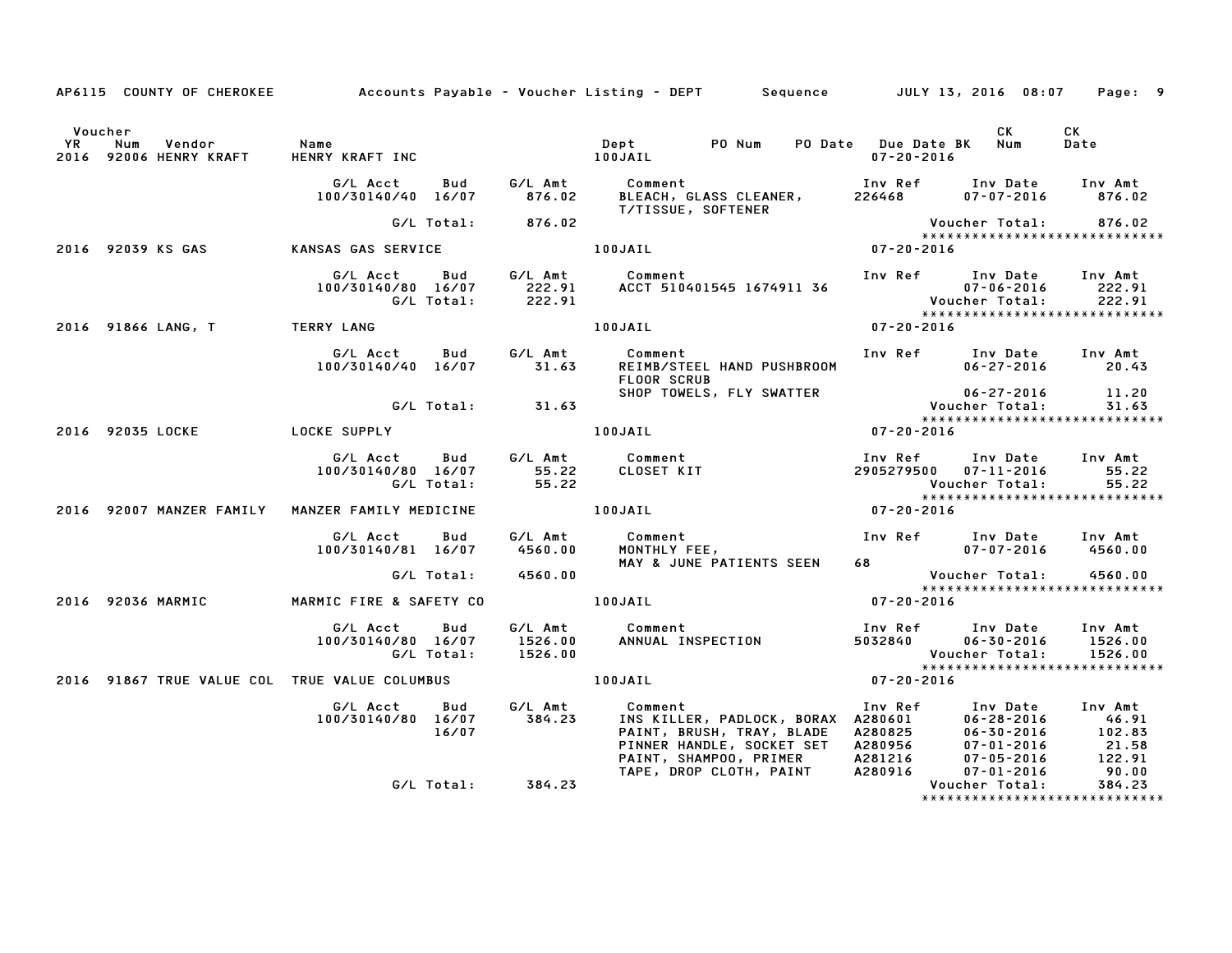| AP6115 COUNTY OF CHEROKEE                                   |                                                     |                           | Accounts Payable – Voucher Listing – DEPT         Sequence                                                                                                                                                                                                        | JULY 13, 2016 08:07                                                                                                               | Page: 10                                                   |
|-------------------------------------------------------------|-----------------------------------------------------|---------------------------|-------------------------------------------------------------------------------------------------------------------------------------------------------------------------------------------------------------------------------------------------------------------|-----------------------------------------------------------------------------------------------------------------------------------|------------------------------------------------------------|
| Voucher<br><b>YR</b><br>Num<br>Vendor<br>2016 91868 TURNKEY | Name<br>TURNKEY CORRECTIONS                         |                           | CK and the set of the set of the set of the set of the set of the set of the set of the set of the set of the set of the set of the set of the set of the set of the set of the set of the set of the set of the set of the se<br>CK<br>Dept<br>PO Num<br>100JAIL | PO Date Due Date BK<br>Num<br>$07 - 20 - 2016$                                                                                    | Date                                                       |
|                                                             | G/L Acct<br>Bud<br>100/30140/39 16/07<br>16/07      | G/L Amt<br>2329.68        | Comment<br>THERMAL PAPER<br><b>CANTEEN SALES</b><br>PAPER, ENVELOPES, SHAMPOO<br>POSTCARD, IBUPROFEN, SOAP<br>EMAIL CHARGES/INMATE ACCT                                                                                                                           | Inv Ref<br>Inv Date<br>44661<br>$06 - 28 - 2016$<br>114620160630 06-30-2016<br>114620160630 06-30-2016<br>114620160630 06-30-2016 | Inv Amt<br>24.85<br>735.03<br>351.98<br>155.69             |
|                                                             | G/L Total:                                          | 2329.68                   | RELEASE DEBIT CARD FEES<br>INMATE SMS CHARGES<br>MEDIA ITEM PURCHASES<br><b>CANTEEN SALES</b>                                                                                                                                                                     | 114620160630 06-30-2016<br>114620160630 06-30-2016<br>114620160630 06-30-2016<br>114620160707 07-07-2016<br>Voucher Total:        | 19.00<br>111.80<br>79.40<br>851.93<br>2329.68              |
| 2016 92037 WILLOUGHBY                                       | WILLOUGHBY INDUSTRIES INC                           |                           | 100JAIL                                                                                                                                                                                                                                                           | $07 - 20 - 2016$                                                                                                                  | *****************************                              |
|                                                             | G/L Acct<br>Bud<br>100/30140/80 16/07               | G/L Amt<br>329.09         | Comment<br>PNEUMATIC VALVE KIT<br>FLOW REGULATOR, CONNECTOR                                                                                                                                                                                                       | Inv Ref<br>Inv Date<br>90400<br>$07 - 07 - 2016$                                                                                  | Inv Amt<br>329.09                                          |
|                                                             | G/L Total:                                          | 329.09                    |                                                                                                                                                                                                                                                                   | Voucher Total:                                                                                                                    | 329.09<br>*****************************                    |
| 2016 91897                                                  |                                                     |                           | 100JURY                                                                                                                                                                                                                                                           | <b>DEPT</b><br>Total:<br>$07 - 20 - 2016$                                                                                         | 21082.08                                                   |
|                                                             | G/L Acct<br>Bud<br>100/30160/86 16/07<br>G/L Total: | G/L Amt<br>59.96<br>59.96 | Comment<br>JURY DUTY                                                                                                                                                                                                                                              | Inv Ref<br>Inv Date<br>$07 - 06 - 2016$<br>Voucher Total:                                                                         | Inv Amt<br>59.96<br>59.96                                  |
| 2016 91898                                                  |                                                     |                           | 100JURY                                                                                                                                                                                                                                                           | $07 - 20 - 2016$                                                                                                                  | *****************************                              |
|                                                             | G/L Acct<br>Bud<br>100/30160/86 16/07<br>G/L Total: | G/L Amt<br>38.36<br>38.36 | Comment<br>JURY DUTY                                                                                                                                                                                                                                              | Inv Ref<br>Inv Date<br>$07 - 06 - 2016$<br>Voucher Total:                                                                         | Inv Amt<br>38.36<br>38.36<br>***************************** |
| 2016 91899                                                  |                                                     |                           | <b>100JURY</b>                                                                                                                                                                                                                                                    | $07 - 20 - 2016$                                                                                                                  |                                                            |
|                                                             | G/L Acct<br>Bud<br>100/30160/86 16/07<br>G/L Total: | G/L Amt<br>20.00<br>20.00 | Comment<br>JURY DUTY                                                                                                                                                                                                                                              | Inv Ref<br>Inv Date<br>$07 - 06 - 2016$<br>Voucher Total:                                                                         | Inv Amt<br>20.00<br>20.00                                  |
| 2016 91900                                                  |                                                     |                           | 100JURY                                                                                                                                                                                                                                                           | $07 - 20 - 2016$                                                                                                                  | *****************************                              |
|                                                             | G/L Acct<br>Bud<br>100/30160/86 16/07<br>G/L Total: | G/L Amt<br>26.20<br>26.20 | Comment<br>JURY DUTY                                                                                                                                                                                                                                              | Inv Ref<br>Inv Date<br>$07 - 06 - 2016$<br>Voucher Total:                                                                         | Inv Amt<br>26.20<br>26.20                                  |
| 2016 91902                                                  |                                                     |                           | <b>100JURY</b>                                                                                                                                                                                                                                                    | 07-20-2016                                                                                                                        | *****************************                              |
|                                                             | G/L Acct<br>Bud<br>100/30160/86 16/07<br>G/L Total: | G/L Amt<br>10.00<br>10.00 | Comment<br>JURY DUTY                                                                                                                                                                                                                                              | Inv Ref<br>Inv Date<br>$07 - 06 - 2016$<br>Voucher Total:                                                                         | Inv Amt<br>10.00<br>10.00<br>***************************** |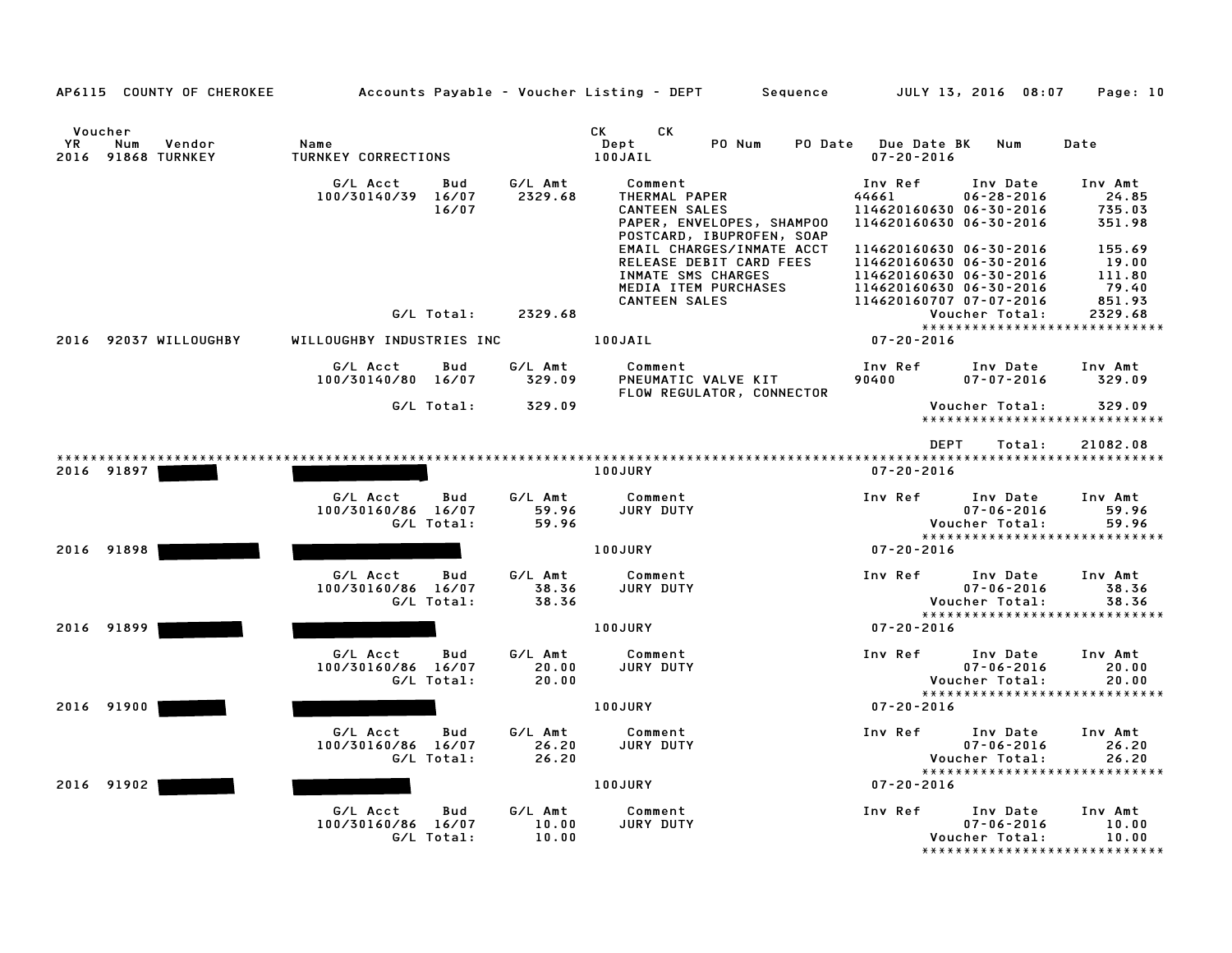| AP6115 COUNTY OF CHEROKEE                           | Accounts Payable – Voucher Listing – DEPT Sequence             |                                                          |                                                   | JULY 13, 2016 08:07<br>Page: 11                                                                               |
|-----------------------------------------------------|----------------------------------------------------------------|----------------------------------------------------------|---------------------------------------------------|---------------------------------------------------------------------------------------------------------------|
| Voucher<br><b>YR</b><br>Num<br>Vendor<br>2016 91904 | Name                                                           | CK<br>CK<br>Dept<br>100JURY                              | PO Num<br>PO Date Due Date BK<br>$07 - 20 - 2016$ | Num<br>Date                                                                                                   |
|                                                     | G/L Acct<br>Bud<br>100/30160/86 16/07<br>G/L Total:            | G/L Amt<br>Comment<br>10.00<br>JURY DUTY<br>10.00        | Inv Ref                                           | Inv Date<br>Inv Amt<br>$07 - 06 - 2016$<br>10.00<br>Voucher Total:<br>10.00<br>*****************************  |
| 2016 91905                                          |                                                                | 100JURY                                                  | $07 - 20 - 2016$                                  |                                                                                                               |
|                                                     | G/L Acct<br>Bud<br>100/30160/86 16/07<br>G/L Total:            | G/L Amt<br>Comment<br>JURY DUTY<br>26.74<br>26.74        | Inv Ref                                           | Inv Date<br>Inv Amt<br>$07 - 06 - 2016$<br>26.74<br>Voucher Total:<br>26.74<br>*****************************  |
| 2016 91907                                          |                                                                | 100JURY                                                  | $07 - 20 - 2016$                                  |                                                                                                               |
|                                                     | G/L Acct<br>Bud<br>100/30160/86 16/07<br>G/L Total:            | G/L Amt<br>Comment<br>10.00<br>JURY DUTY<br>10.00        | Inv Ref                                           | Inv Date<br>Inv Amt<br>$07 - 06 - 2016$<br>10.00<br>Voucher Total:<br>10.00<br>*****************************  |
| 2016 91908                                          |                                                                | 100JURY                                                  | $07 - 20 - 2016$                                  |                                                                                                               |
|                                                     | G/L Acct<br>Bud<br>100/30160/86 16/07<br>G/L Total:            | G/L Amt<br>Comment<br>27.82<br>JURY DUTY<br>27.82        | Inv Ref                                           | Inv Date<br>Inv Amt<br>$07 - 06 - 2016$<br>27.82<br>Voucher Total:<br>27.82<br>*****************************  |
| 2016 91910                                          |                                                                | <b>100JURY</b>                                           | $07 - 20 - 2016$                                  |                                                                                                               |
|                                                     | G/L Acct<br>Bud<br>100/30160/86 16/07<br>G/L Total:            | G/L Amt<br>Comment<br>JURY DUTY<br>54.56<br>54.56        | Inv Ref                                           | Inv Date<br>Inv Amt<br>$07 - 06 - 2016$<br>54.56<br>Voucher Total:<br>54.56                                   |
| 2016 91911                                          |                                                                | 100JURY                                                  | $07 - 20 - 2016$                                  | *****************************                                                                                 |
|                                                     | G/L Acct<br>Bud<br>100/30160/86 16/07<br>G/L Total:            | G/L Amt<br>Comment<br>JURY DUTY<br>39.44<br>39.44        | Inv Ref                                           | Inv Date<br>Inv Amt<br>$07 - 06 - 2016$<br>39.44<br>Voucher Total:<br>39.44<br>****************************** |
| 2016 91913                                          |                                                                | 100JURY                                                  | $07 - 20 - 2016$                                  |                                                                                                               |
|                                                     | G/L Acct<br>Bud<br>100/30160/86 16/07<br>G/L Total:            | G/L Amt<br>Comment<br>14.86<br><b>JURY DUTY</b><br>14.86 | Inv Ref                                           | Inv Date<br>Inv Amt<br>$07 - 06 - 2016$<br>14.86<br>Voucher Total:<br>14.86                                   |
| 2016 91914                                          |                                                                | 100JURY                                                  | $07 - 20 - 2016$                                  | *****************************                                                                                 |
|                                                     | G/L Acct<br>Bud<br>100/30160/86 16/07<br>G/L Total:            | G/L Amt<br>Comment<br>JURY DUTY<br>22.42<br>22.42        | Inv Ref                                           | Inv Date<br>Inv Amt<br>$07 - 06 - 2016$<br>22.42<br>Voucher Total:<br>22.42<br>*****************************  |
| 2016 91916                                          |                                                                | 100JURY                                                  | $07 - 20 - 2016$                                  |                                                                                                               |
|                                                     | G/L Acct<br><b>Lud</b><br>$100/30160/86$ $15/07$<br>G/L Total: | G/L Amt<br>Comment<br>27.28<br>JURY DUTY<br>27.28        | Inv Ref                                           | Inv Date<br>Inv Amt<br>27.28<br>$07 - 06 - 2016$<br>Voucher Total:<br>27.28<br>*****************************  |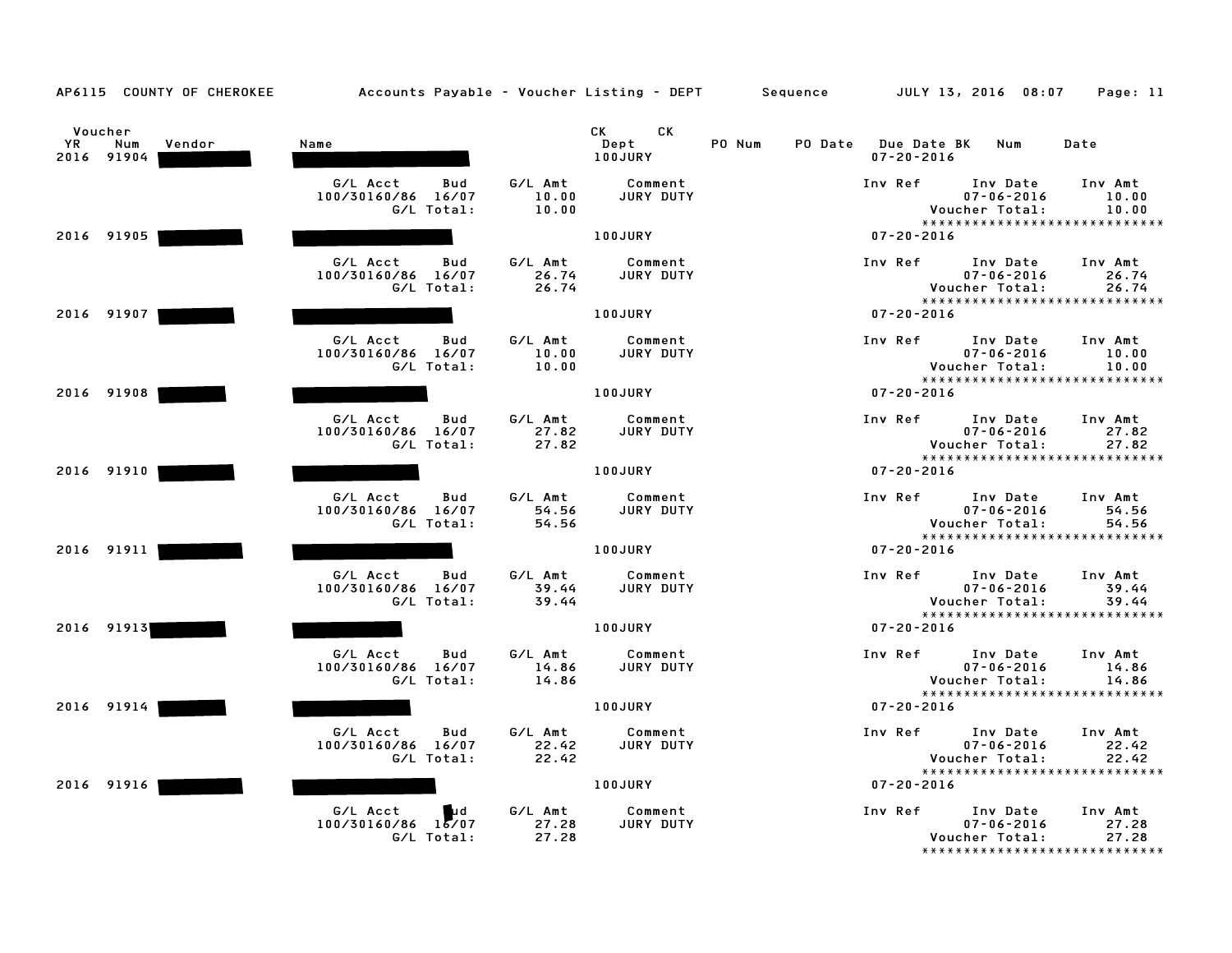| AP6115 COUNTY OF CHEROKEE                    | Accounts Payable – Voucher Listing – DEPT Sequence  |                           |                                                                                                                                                                                                                                                          |        |                                             | JULY 13, 2016 08:07                                                             | Page: 12                  |
|----------------------------------------------|-----------------------------------------------------|---------------------------|----------------------------------------------------------------------------------------------------------------------------------------------------------------------------------------------------------------------------------------------------------|--------|---------------------------------------------|---------------------------------------------------------------------------------|---------------------------|
| Voucher<br>YR<br>Num<br>Vendor<br>2016 91917 | Name                                                |                           | CK the control of the control of the control of the control of the control of the control of the control of the control of the control of the control of the control of the control of the control of the control of the contr<br>CK.<br>Dept<br>100JURY | PO Num | PO Date Due Date BK Num<br>$07 - 20 - 2016$ |                                                                                 | Date                      |
|                                              | G/L Acct<br>Bud<br>100/30160/86 16/07<br>G/L Total: | G/L Amt<br>30.52<br>30.52 | Comment<br>JURY DUTY                                                                                                                                                                                                                                     |        | Inv Ref                                     | Inv Date<br>$07 - 06 - 2016$<br>Voucher Total:<br>***************************** | Inv Amt<br>30.52<br>30.52 |
| 2016 91919                                   |                                                     |                           | 100JURY                                                                                                                                                                                                                                                  |        | $07 - 20 - 2016$                            |                                                                                 |                           |
|                                              | G/L Acct<br>Bud<br>100/30160/86 16/07<br>G/L Total: | G/L Amt<br>30.52<br>30.52 | Comment<br><b>JURY DUTY</b>                                                                                                                                                                                                                              |        | Inv Ref                                     | Inv Date<br>$07 - 06 - 2016$<br>Voucher Total:<br>***************************** | Inv Amt<br>30.52<br>30.52 |
| 2016 91920                                   |                                                     |                           | 100JURY                                                                                                                                                                                                                                                  |        | $07 - 20 - 2016$                            |                                                                                 |                           |
|                                              | G/L Acct<br>Bud<br>100/30160/86 16/07<br>G/L Total: | G/L Amt<br>29.98<br>29.98 | Comment<br>JURY DUTY                                                                                                                                                                                                                                     |        | Inv Ref                                     | Inv Date<br>$07 - 06 - 2016$<br>Voucher Total:<br>***************************** | Inv Amt<br>29.98<br>29.98 |
| 2016 91921                                   |                                                     |                           | 100JURY                                                                                                                                                                                                                                                  |        | $07 - 20 - 2016$                            |                                                                                 |                           |
|                                              | G/L Acct<br>Bud<br>100/30160/86 16/07<br>G/L Total: | G/L Amt<br>16.48<br>16.48 | Comment<br>JURY DUTY                                                                                                                                                                                                                                     |        | Inv Ref                                     | Inv Date<br>$07 - 06 - 2016$<br>Voucher Total:<br>***************************** | Inv Amt<br>16.48<br>16.48 |
| 2016 91922                                   |                                                     |                           | 100JURY                                                                                                                                                                                                                                                  |        | $07 - 20 - 2016$                            |                                                                                 |                           |
|                                              | G/L Acct<br>Bud<br>100/30160/86 16/07<br>G/L Total: | G/L Amt<br>10.00<br>10.00 | Comment<br>JURY DUTY                                                                                                                                                                                                                                     |        | Inv Ref                                     | Inv Date<br>$07 - 06 - 2016$<br>Voucher Total:                                  | Inv Amt<br>10.00<br>10.00 |
| 2016 91924                                   |                                                     |                           | 100JURY                                                                                                                                                                                                                                                  |        | $07 - 20 - 2016$                            | *****************************                                                   |                           |
|                                              | G/L Acct<br>Bud<br>100/30160/86 16/07<br>G/L Total: | G/L Amt<br>28.90<br>28.90 | Comment<br>JURY DUTY                                                                                                                                                                                                                                     |        |                                             | Inv Ref Inv Date<br>$07 - 06 - 2016$<br>Voucher Total:                          | Inv Amt<br>28.90<br>28.90 |
| 2016 91925                                   |                                                     |                           | 100JURY                                                                                                                                                                                                                                                  |        | $07 - 20 - 2016$                            | ******************************                                                  |                           |
|                                              | G/L Acct<br>Bud<br>100/30160/86 16/07<br>G/L Total: | G/L Amt<br>31.06<br>31.06 | Comment<br><b>JURY DUTY</b>                                                                                                                                                                                                                              |        | Inv Ref                                     | Inv Date<br>$07 - 06 - 2016$<br>Voucher Total:                                  | Inv Amt<br>31.06<br>31.06 |
| 2016 91926                                   |                                                     |                           | <b>100JURY</b>                                                                                                                                                                                                                                           |        | $07 - 20 - 2016$                            | *****************************                                                   |                           |
|                                              | G/L Acct<br>Bud<br>100/30160/86 16/07<br>G/L Total: | G/L Amt<br>26.74<br>26.74 | Comment<br>JURY DUTY                                                                                                                                                                                                                                     |        | Inv Ref                                     | Inv Date<br>$07 - 06 - 2016$<br>Voucher Total:<br>***************************** | Inv Amt<br>26.74<br>26.74 |
| 2016 91927                                   |                                                     |                           | 100JURY                                                                                                                                                                                                                                                  |        | $07 - 20 - 2016$                            |                                                                                 |                           |
|                                              | G/L Acct<br>Bud<br>100/30160/84 16/07<br>G/L Total: | G/L Amt<br>50.24<br>50.24 | Comment<br>JURY DUTY                                                                                                                                                                                                                                     |        | Inv Ref                                     | Inv Date<br>$07 - 06 - 2016$<br>Voucher Total:<br>***************************** | Inv Amt<br>50.24<br>50.24 |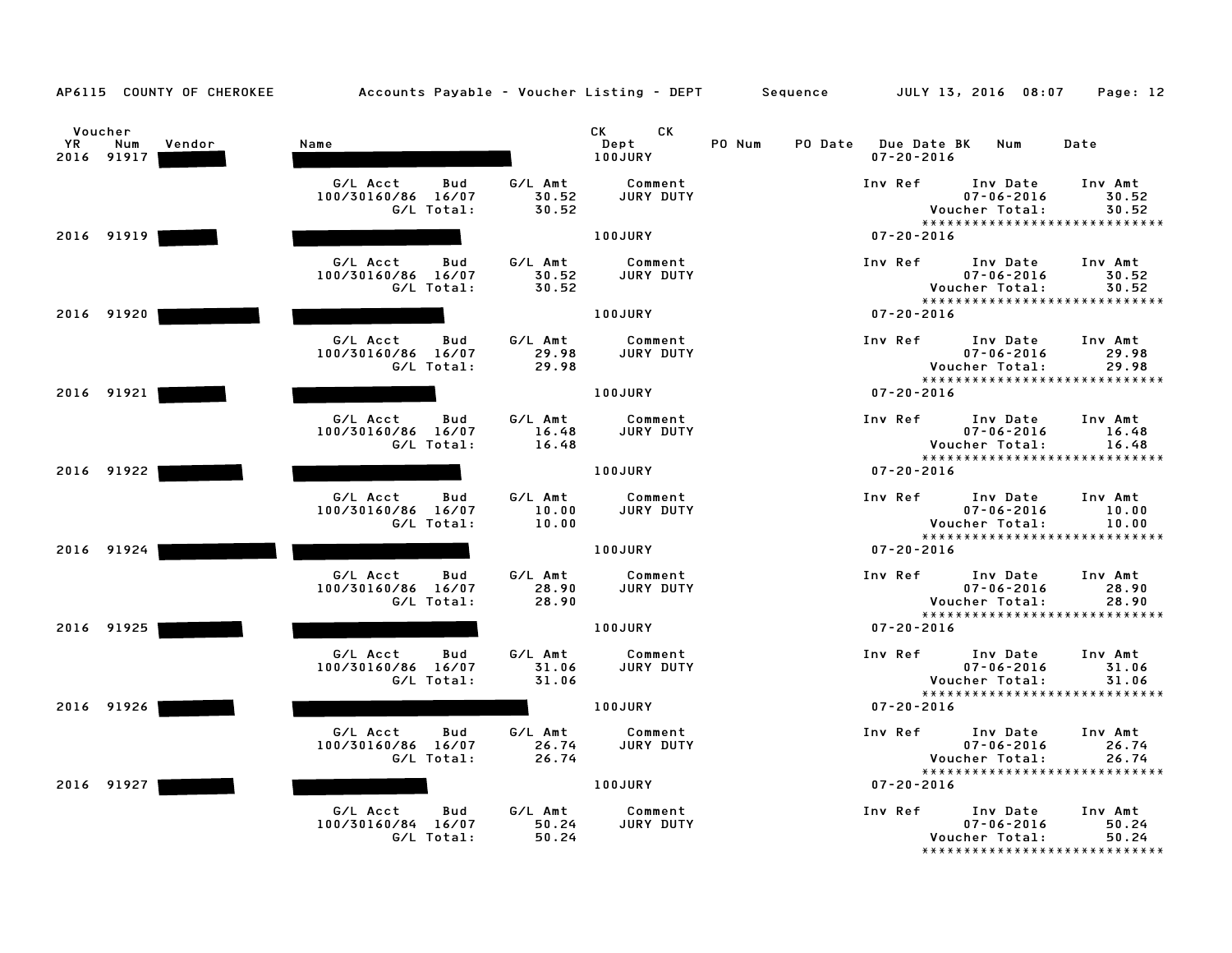| AP6115 COUNTY OF CHEROKEE                    | Accounts Payable - Voucher Listing - DEPT Sequence  |                                                          |                                                   | JULY 13, 2016 08:07<br>Page: 13                                                                                |
|----------------------------------------------|-----------------------------------------------------|----------------------------------------------------------|---------------------------------------------------|----------------------------------------------------------------------------------------------------------------|
| Voucher<br>YR<br>Num<br>Vendor<br>2016 91928 | Name                                                | СK<br>CK<br>Dept<br>100JURY                              | PO Num<br>PO Date Due Date BK<br>$07 - 20 - 2016$ | Num<br>Date                                                                                                    |
|                                              | G/L Acct<br>Bud<br>100/30160/86 16/07<br>G/L Total: | G/L Amt<br>Comment<br>10.00<br>JURY DUTY<br>10.00        | Inv Ref                                           | Inv Date<br>Inv Amt<br>$07 - 06 - 2016$<br>10.00<br>Voucher Total:<br>10.00<br>*****************************   |
| 2016 91929                                   |                                                     | 100JURY                                                  | $07 - 20 - 2016$                                  |                                                                                                                |
|                                              | G/L Acct<br>Bud<br>100/30160/86 16/07<br>G/L Total: | G/L Amt<br>Comment<br>26.20<br><b>JURY DUTY</b><br>26.20 | Inv Ref                                           | Inv Date<br>Inv Amt<br>$07 - 06 - 2016$<br>26.20<br>Voucher Total:<br>26.20<br>*****************************   |
| 2016 91930                                   |                                                     | 100JURY                                                  | $07 - 20 - 2016$                                  |                                                                                                                |
|                                              | G/L Acct<br>Bud<br>100/30160/86 16/07<br>G/L Total: | G/L Amt<br>Comment<br>JURY DUTY<br>27.82<br>27.82        | Inv Ref                                           | Inv Date<br>Inv Amt<br>$07 - 06 - 2016$<br>27.82<br>Voucher Total:<br>27.82<br>*****************************   |
| 2016 91932                                   |                                                     | 100JURY                                                  | $07 - 20 - 2016$                                  |                                                                                                                |
|                                              | G/L Acct<br>Bud<br>100/30160/86 16/07<br>G/L Total: | G/L Amt<br>Comment<br>50.24<br>JURY DUTY<br>50.24        | Inv Ref                                           | Inv Date<br>Inv Amt<br>$07 - 06 - 2016$<br>50.24<br>Voucher Total:<br>50.24<br>******************************  |
| 2016 91933                                   |                                                     | 100JURY                                                  | $07 - 20 - 2016$                                  |                                                                                                                |
|                                              | G/L Acct<br>Bud<br>100/30160/86 16/07<br>G/L Total: | G/L Amt<br>Comment<br>20.00<br>JURY DUTY<br>20.00        | Inv Ref                                           | Inv Date<br>Inv Amt<br>$07 - 06 - 2016$<br>20.00<br>Voucher Total:<br>20.00<br>******************************  |
| 2016 91934                                   |                                                     | <b>100JURY</b>                                           | $07 - 20 - 2016$                                  |                                                                                                                |
|                                              | G/L Acct<br>Bud<br>100/30160/86 16/07<br>G/L Total: | G/L Amt<br>Comment<br>JURY DUTY<br>10.00<br>10.00        | Inv Ref                                           | Inv Date<br>Inv Amt<br>$07 - 06 - 2016$<br>10.00<br>Voucher Total:<br>10.00<br>*****************************   |
| 2016 91935                                   |                                                     | 100JURY                                                  | $07 - 20 - 2016$                                  |                                                                                                                |
|                                              | G/L Acct<br>Bud<br>100/30160/86 16/07<br>G/L Total: | G/L Amt<br>Comment<br>48.08<br><b>JURY DUTY</b><br>48.08 | Inv Ref                                           | Inv Date<br>Inv Amt<br>$07 - 06 - 2016$<br>48.08<br>Voucher Total:<br>48.08                                    |
| 2016 91936                                   |                                                     | 100JURY                                                  | $07 - 20 - 2016$                                  | *****************************                                                                                  |
|                                              | G/L Acct<br>Bud<br>100/30160/86 16/07<br>G/L Total: | G/L Amt<br>Comment<br>27.82<br>JURY DUTY<br>27.82        | Inv Ref                                           | Inv Date<br>Inv Amt<br>$07 - 06 - 2016$<br>27.82<br>Voucher Total:<br>27.82<br>*****************************   |
| 2016 91937                                   |                                                     | 100JURY                                                  | $07 - 20 - 2016$                                  |                                                                                                                |
|                                              | G/L Acct<br>Bud<br>100/30160/86 16/07<br>G/L Total: | G/L Amt<br>Comment<br>55.64<br>JURY DUTY<br>55.64        | Inv Ref                                           | Inv Date<br>Inv Amt<br>$07 - 06 - 2016$<br>55.64<br>Voucher Total:<br>55.64<br>******************************* |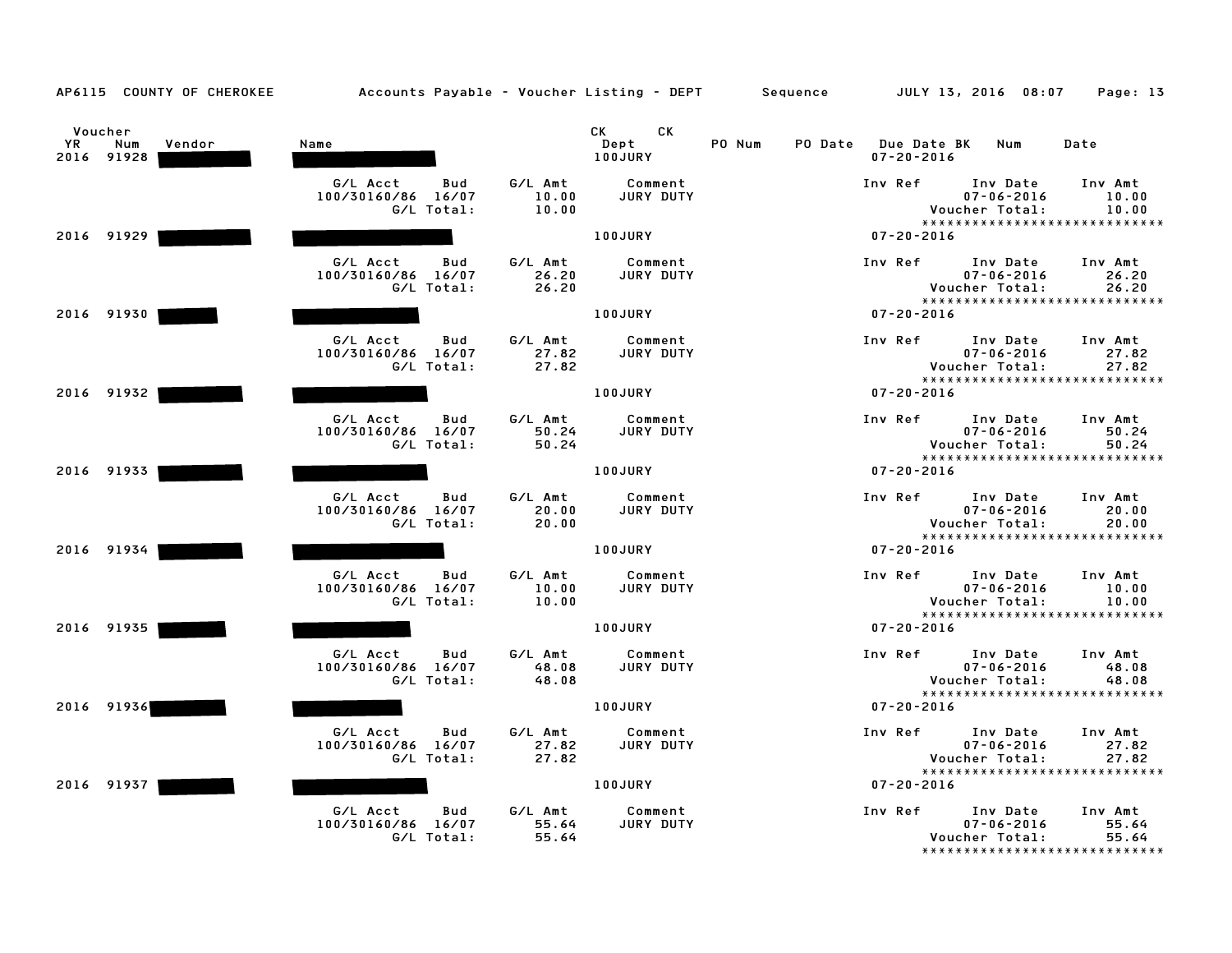| AP6115 COUNTY OF CHEROKEE                           | Accounts Payable – Voucher Listing – DEPT         Sequence |                                                   | JULY 13, 2016 08:07<br>Page: 14                                                                                           |
|-----------------------------------------------------|------------------------------------------------------------|---------------------------------------------------|---------------------------------------------------------------------------------------------------------------------------|
| Voucher<br><b>YR</b><br>Num<br>Vendor<br>2016 91938 | Name                                                       | CK<br>CK<br>Dept<br>100JURY                       | PO Num<br>PO Date Due Date BK Num<br>Date<br>$07 - 20 - 2016$                                                             |
|                                                     | G/L Acct<br>Bud<br>100/30160/86 16/07<br>G/L Total:        | G/L Amt<br>Comment<br>10.00<br>JURY DUTY<br>10.00 | Inv Ref<br>Inv Date<br>Inv Amt<br>$07 - 06 - 2016$<br>10.00<br>Voucher Total:<br>10.00<br>*****************************   |
| 2016 91939                                          |                                                            | 100JURY                                           | $07 - 20 - 2016$                                                                                                          |
|                                                     | G/L Acct<br>Bud<br>100/30160/86 16/07<br>G/L Total:        | G/L Amt<br>Comment<br>JURY DUTY<br>24.04<br>24.04 | Inv Ref<br>Inv Date<br>Inv Amt<br>$07 - 06 - 2016$<br>24.04<br>Voucher Total:<br>24.04<br>*****************************   |
| 2016 91940                                          |                                                            | 100JURY                                           | $07 - 20 - 2016$                                                                                                          |
|                                                     | G/L Acct<br>Bud<br>100/30160/86 16/07<br>G/L Total:        | G/L Amt<br>Comment<br>JURY DUTY<br>27.82<br>27.82 | Inv Ref<br>Inv Date<br>Inv Amt<br>$07 - 06 - 2016$<br>27.82<br>Voucher Total:<br>27.82<br>*****************************   |
| 2016 91941                                          |                                                            | 100JURY                                           | $07 - 20 - 2016$                                                                                                          |
|                                                     | G/L Acct<br>Bud<br>100/30160/86 16/07<br>G/L Total:        | G/L Amt<br>Comment<br>29.44<br>JURY DUTY<br>29.44 | Inv Ref<br>Inv Date<br>Inv Amt<br>29.44<br>$07 - 06 - 2016$<br>Voucher Total:<br>29.44<br>*****************************   |
| 2016 91942                                          |                                                            | 100JURY                                           | $07 - 20 - 2016$                                                                                                          |
|                                                     | G/L Acct<br>Bud<br>100/30160/86 16/07<br>G/L Total:        | G/L Amt<br>Comment<br>22.96<br>JURY DUTY<br>22.96 | Inv Ref<br>Inv Date<br>Inv Amt<br>$07 - 06 - 2016$<br>22.96<br>22.96<br>Voucher Total:<br>*****************************   |
| 2016 91943                                          |                                                            | 100JURY                                           | $07 - 20 - 2016$                                                                                                          |
|                                                     | G/L Acct<br>Bud<br>100/30160/86 16/07<br>G/L Total:        | G/L Amt<br>Comment<br>31.06<br>JURY DUTY<br>31.06 | Inv Ref<br>Inv Date<br>Inv Amt<br>$07 - 06 - 2016$<br>31.06<br>Voucher Total:<br>31.06<br>*****************************   |
| 2016 91944                                          |                                                            | 100JURY                                           | $07 - 20 - 2016$                                                                                                          |
|                                                     | G/L Acct<br>Bud<br>100/30160/86 16/07<br>G/L Total:        | Comment<br>G/L Amt<br>29.98<br>JURY DUTY<br>29.98 | Inv Ref<br>Inv Date<br>Inv Amt<br>$07 - 06 - 2016$<br>29.98<br>Voucher Total:<br>29.98                                    |
| 2016 91945                                          |                                                            | 100JURY                                           | *****************************<br>$07 - 20 - 2016$                                                                         |
|                                                     | G/L Acct<br>Bud<br>100/30160/86 16/07<br>G/L Total:        | G/L Amt<br>Comment<br>JURY DUTY<br>12.70<br>12.70 | Inv Ref<br>Inv Date<br>Inv Amt<br>$07 - 06 - 2016$<br>12.70<br>Voucher Total:<br>12.70<br>*****************************   |
| 2016 91946                                          |                                                            | 100JURY                                           | $07 - 20 - 2016$                                                                                                          |
|                                                     | G/L Acct<br>Bud<br>100/30160/86 16/07<br>G/L Total:        | G/L Amt<br>Comment<br>51.32<br>JURY DUTY<br>51.32 | Inv Ref<br>Inv Date<br>Inv Amt<br>$07 - 06 - 2016$<br>51.32<br>Voucher Total:<br>51.32<br>******************************* |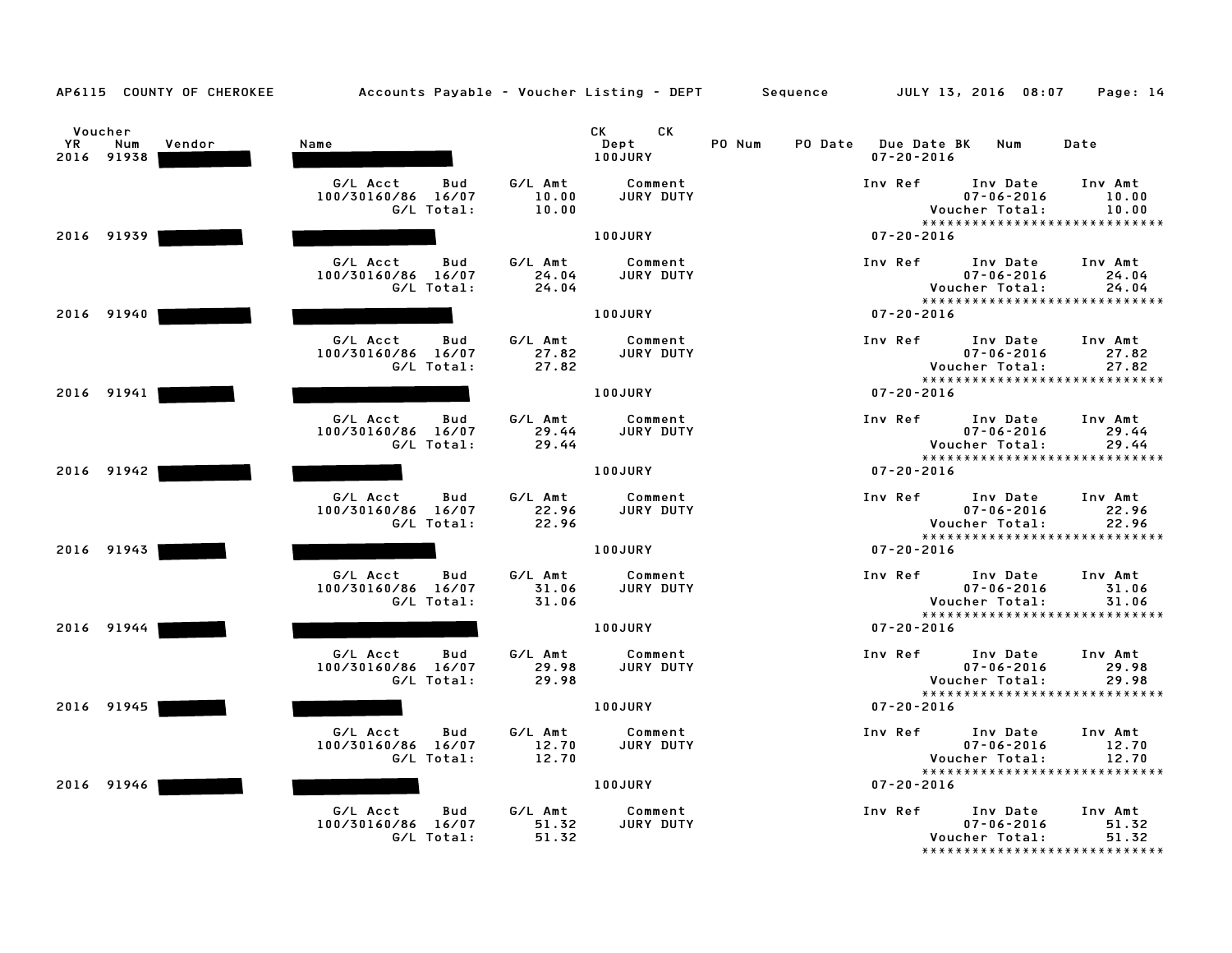| AP6115 COUNTY OF CHEROKEE                    | Accounts Payable – Voucher Listing – DEPT       Sequence |                           |                             |        |                         |                  | JULY 13, 2016 08:07                                                             | Page: 15                  |
|----------------------------------------------|----------------------------------------------------------|---------------------------|-----------------------------|--------|-------------------------|------------------|---------------------------------------------------------------------------------|---------------------------|
| Voucher<br>YR<br>Num<br>Vendor<br>2016 91947 | Name                                                     |                           | CK<br>CK<br>Dept<br>100JURY | PO Num | PO Date Due Date BK Num | $07 - 20 - 2016$ |                                                                                 | Date                      |
|                                              | G/L Acct<br>Bud<br>100/30160/86 16/07<br>G/L Total:      | G/L Amt<br>19.18<br>19.18 | Comment<br>JURY DUTY        |        |                         | Inv Ref          | Inv Date<br>$07 - 06 - 2016$<br>Voucher Total:<br>***************************** | Inv Amt<br>19.18<br>19.18 |
| 2016 91948                                   |                                                          |                           | 100JURY                     |        |                         | $07 - 20 - 2016$ |                                                                                 |                           |
|                                              | G/L Acct<br>Bud<br>100/30160/86 16/07<br>G/L Total:      | G/L Amt<br>27.28<br>27.28 | Comment<br><b>JURY DUTY</b> |        |                         | Inv Ref          | Inv Date<br>$07 - 06 - 2016$<br>Voucher Total:<br>***************************** | Inv Amt<br>27.28<br>27.28 |
| 2016 91949                                   |                                                          |                           | 100JURY                     |        |                         | $07 - 20 - 2016$ |                                                                                 |                           |
|                                              | G/L Acct<br>Bud<br>100/30160/86 16/07<br>G/L Total:      | G/L Amt<br>55.64<br>55.64 | Comment<br>JURY DUTY        |        |                         | Inv Ref          | Inv Date<br>$07 - 06 - 2016$<br>Voucher Total:<br>***************************** | Inv Amt<br>55.64<br>55.64 |
| 2016 91950                                   |                                                          |                           | 100JURY                     |        |                         | $07 - 20 - 2016$ |                                                                                 |                           |
|                                              | G/L Acct<br>Bud<br>100/30160/86 16/07<br>G/L Total:      | G/L Amt<br>29.44<br>29.44 | Comment<br>JURY DUTY        |        |                         | Inv Ref          | Inv Date<br>$07 - 06 - 2016$<br>Voucher Total:<br>***************************** | Inv Amt<br>29.44<br>29.44 |
| 2016 91951                                   |                                                          |                           | <b>100JURY</b>              |        |                         | $07 - 20 - 2016$ |                                                                                 |                           |
|                                              | G/L Acct<br>Bud<br>100/30160/86 16/07<br>G/L Total:      | G/L Amt<br>10.00<br>10.00 | Comment<br>JURY DUTY        |        |                         | Inv Ref          | Inv Date<br>$07 - 06 - 2016$<br>Voucher Total:<br>***************************** | Inv Amt<br>10.00<br>10.00 |
| 2016 91952                                   |                                                          |                           | <b>100JURY</b>              |        |                         | $07 - 20 - 2016$ |                                                                                 |                           |
|                                              | G/L Acct<br>Bud<br>100/30160/86 16/07<br>G/L Total:      | G/L Amt<br>28.36<br>28.36 | Comment<br>JURY DUTY        |        |                         | Inv Ref          | Inv Date<br>$07 - 06 - 2016$<br>Voucher Total:<br>***************************** | Inv Amt<br>28.36<br>28.36 |
| 2016 91953                                   |                                                          |                           | 100JURY                     |        |                         | $07 - 20 - 2016$ |                                                                                 |                           |
|                                              | G/L Acct<br>Bud<br>100/30160/86 16/07<br>G/L Total:      | G/L Amt<br>29.44<br>29.44 | Comment<br>JURY DUTY        |        |                         | Inv Ref          | Inv Date<br>$07 - 06 - 2016$<br>Voucher Total:                                  | Inv Amt<br>29.44<br>29.44 |
| 2016 91954                                   |                                                          |                           | 100JURY                     |        |                         | $07 - 20 - 2016$ | *****************************                                                   |                           |
|                                              | G/L Acct<br>Bud<br>100/30160/86 16/07<br>G/L Total:      | G/L Amt<br>22.96<br>22.96 | Comment<br>JURY DUTY        |        |                         | Inv Ref          | Inv Date<br>$07 - 06 - 2016$<br>Voucher Total:<br>***************************** | Inv Amt<br>22.96<br>22.96 |
| 2016 91955                                   |                                                          |                           | 100JURY                     |        |                         | $07 - 20 - 2016$ |                                                                                 |                           |
|                                              | G/L Acct<br>Bud<br>100/30160/86 16/07<br>G/L Total:      | G/L Amt<br>24.58<br>24.58 | Comment<br>JURY DUTY        |        |                         | Inv Ref          | Inv Date<br>$07 - 06 - 2016$<br>Voucher Total:<br>***************************** | Inv Amt<br>24.58<br>24.58 |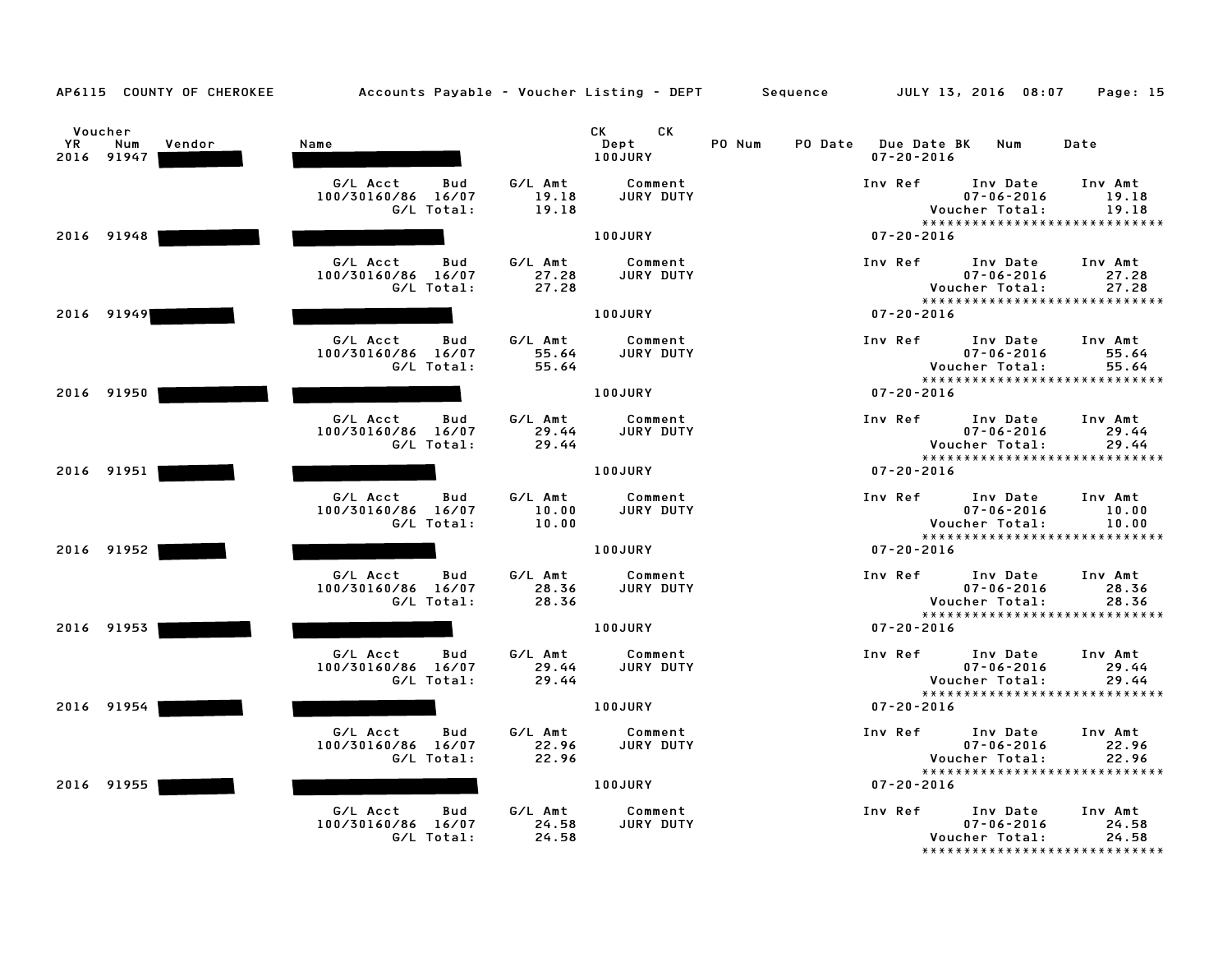| AP6115 COUNTY OF CHEROKEE |                              |            |           | Accounts Payable – Voucher Listing – DEPT    | Sequence          |                                 | JULY 13, 2016 08:07                             | Page: 16        |
|---------------------------|------------------------------|------------|-----------|----------------------------------------------|-------------------|---------------------------------|-------------------------------------------------|-----------------|
|                           |                              |            |           |                                              |                   |                                 |                                                 |                 |
| Voucher                   |                              |            |           | СK<br>CK                                     |                   |                                 |                                                 |                 |
| YR<br>Num<br>Vendor       | Name                         |            |           | Dept                                         | PO Num<br>PO Date | Due Date BK<br>$07 - 20 - 2016$ | Num                                             | Date            |
| 2016 91956                |                              |            |           | 100JURY                                      |                   |                                 |                                                 |                 |
|                           | G/L Acct                     | Bud        | G/L Amt   | Comment                                      |                   | Inv Ref                         | Inv Date                                        | Inv Amt         |
|                           | 100/30160/86                 | 16/07      | 19.72     | JURY DUTY                                    |                   |                                 | $07 - 06 - 2016$                                | 19.72           |
|                           |                              | G/L Total: | 19.72     |                                              |                   |                                 | Voucher Total:<br>***************************** | 19.72           |
| 2016 91957                |                              |            |           | 100JURY                                      |                   | $07 - 20 - 2016$                |                                                 |                 |
|                           |                              |            |           |                                              |                   |                                 |                                                 |                 |
|                           | G/L Acct                     | Bud        | G/L Amt   | Comment                                      |                   | Inv Ref                         | Inv Date                                        | Inv Amt         |
|                           | 100/30160/86 16/07           |            | 56.72     | JURY DUTY                                    |                   |                                 | $07 - 06 - 2016$                                | 56.72           |
|                           |                              | G/L Total: | 56.72     |                                              |                   |                                 | Voucher Total:<br>***************************** | 56.72           |
| 2016 91958                |                              |            |           | 100JURY                                      |                   | $07 - 20 - 2016$                |                                                 |                 |
|                           |                              |            |           |                                              |                   |                                 |                                                 |                 |
|                           | G/L Acct                     | Bud        | G/L Amt   | Comment                                      |                   | Inv Ref                         | Inv Date                                        | Inv Amt         |
|                           | 100/30160/86 16/07           |            | 10.00     | JURY DUTY                                    |                   |                                 | $07 - 06 - 2016$                                | 10.00           |
|                           | G/L Total:                   |            | 10.00     |                                              |                   |                                 | Voucher Total:<br>***************************** | 10.00           |
| 2016 91959                |                              |            |           | 100JURY                                      |                   | $07 - 20 - 2016$                |                                                 |                 |
|                           |                              |            |           |                                              |                   |                                 |                                                 |                 |
|                           | G/L Acct                     | Bud        | G/L Amt   | Comment                                      |                   | Inv Ref                         | Inv Date                                        | Inv Amt         |
|                           | 100/30160/86 16/07           |            | 27.28     | <b>JURY DUTY</b>                             |                   |                                 | $07 - 06 - 2016$                                | 27.28           |
|                           | G/L Total:                   |            | 27.28     |                                              |                   |                                 | Voucher Total:<br>***************************** | 27.28           |
|                           |                              |            |           |                                              |                   |                                 |                                                 |                 |
|                           |                              |            |           |                                              |                   |                                 | <b>DEPT</b><br>Total:                           | 1517.80         |
| 2016 92011 FREE LUNCH     | COMMUNITY FREE LUNCH PROGRAM |            |           | 100REC                                       |                   | $07 - 20 - 2016$                |                                                 |                 |
|                           | G/L Acct                     | Bud        | G/L Amt   | Comment                                      |                   | Inv Ref                         | Inv Date                                        | Inv Amt         |
|                           | 100/30130/99 16/07           |            | 600.00    | COMMISSIONERS DONATIONS                      |                   |                                 |                                                 |                 |
|                           |                              |            |           | PATRICK COLLINS                              |                   |                                 | $07 - 11 - 2016$                                | 200.00          |
|                           |                              |            |           | <b>ROBERTY MYERS</b>                         |                   |                                 |                                                 | 200.00          |
|                           |                              |            |           | CHARLES NAPIER                               |                   |                                 |                                                 | 200.00          |
|                           | G/L Total:                   |            | 600.00    |                                              |                   |                                 | Voucher Total:<br>***************************** | 600.00          |
|                           |                              |            |           |                                              |                   |                                 |                                                 |                 |
|                           |                              |            |           |                                              |                   |                                 | <b>DEPT</b><br>Total:                           | 600.00          |
|                           |                              |            |           |                                              |                   |                                 |                                                 |                 |
| 2016 92013 COMMERCE VISA  | <b>COMMERCE BANK</b>         |            |           | 100REGOFDEED                                 |                   | $07 - 20 - 2016$                |                                                 |                 |
|                           | G/L Acct                     | Bud        | G/L Amt   | Comment                                      |                   | Inv Ref                         | Inv Date                                        | Inv Amt         |
|                           | 100/30050/30                 | 16/07      | 29.47     | <b>ACCT</b>                                  |                   |                                 |                                                 |                 |
|                           | 100/30050/77                 | 16/07      | 315.35    | <b>BARBARA BILKE</b>                         |                   |                                 |                                                 |                 |
|                           | 100/30050/88                 | 16/07      | $99.00 -$ | PANERA BREAD, MANHATTAN                      |                   |                                 | $06 - 06 - 2016$                                | 6.84            |
|                           | 100/30330/24                 | 16/07      | 22.99     | OLIVE GARDEN, MANHATTAN<br>HILTON GARDEN INN |                   |                                 | $06 - 06 - 2016$<br>$06 - 11 - 2016$            | 22.63<br>252.28 |
|                           |                              |            |           | AMAZON PRIME MEMBERSHIP                      |                   | CREDIT                          | $06 - 13 - 2016$                                | <b>99.00CR</b>  |
|                           |                              |            |           | HILTON GARDEN INN                            |                   |                                 | $06 - 14 - 2016$                                | 63.07           |
|                           |                              |            |           | <b>B&amp;H PHOTO</b>                         |                   |                                 | $06 - 20 - 2016$                                | 22.99           |
|                           |                              | G/L Total: | 268.81    |                                              |                   |                                 | Voucher Total:                                  | 268.81          |
|                           |                              |            |           |                                              |                   |                                 | ***************                                 | **********      |
|                           |                              |            |           |                                              |                   |                                 | <b>DEPT</b><br>Total:                           | 268.81          |
|                           |                              |            |           |                                              |                   |                                 |                                                 |                 |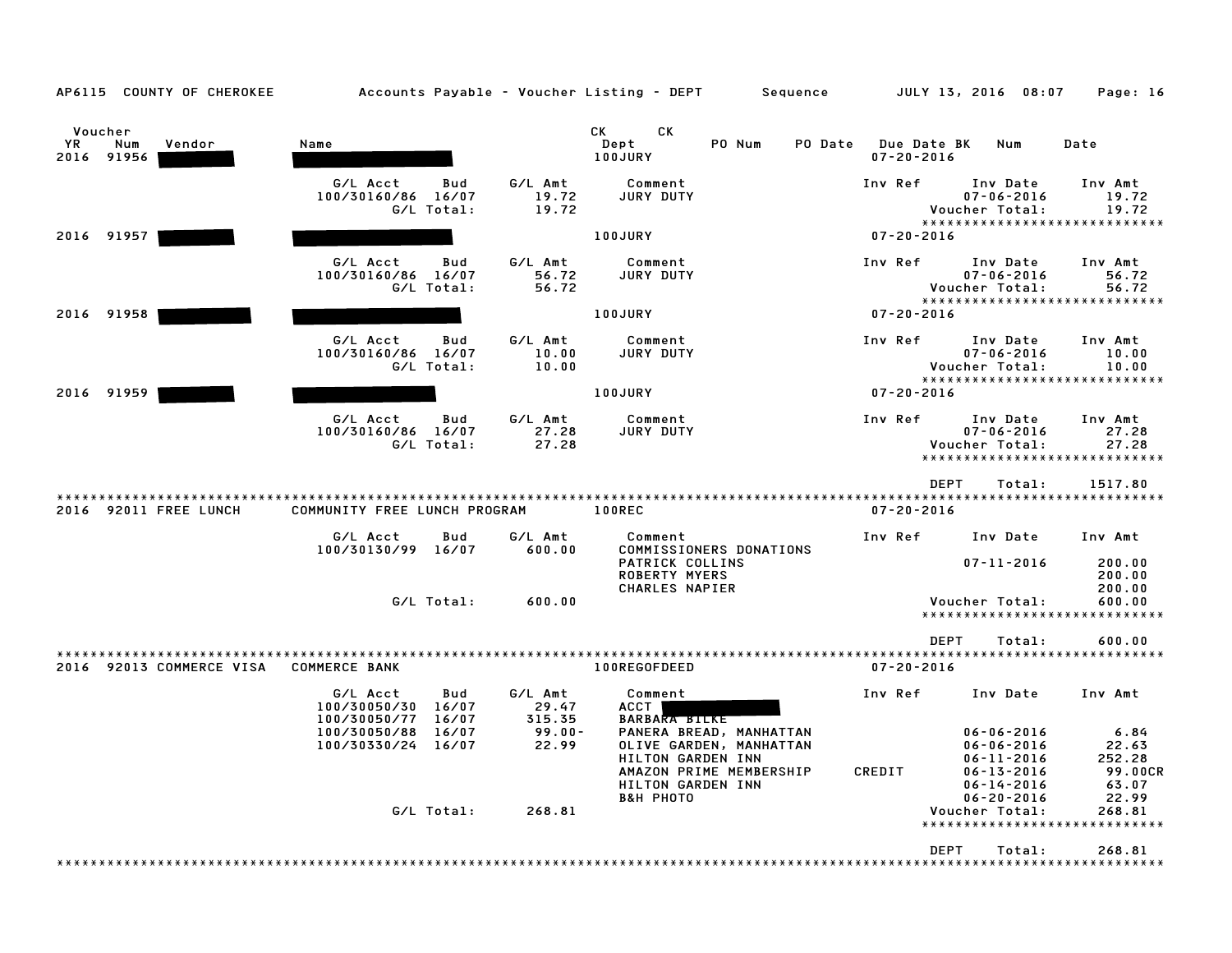| AP6115 COUNTY OF CHEROKEE                              |                                                |                     |                           | Accounts Payable – Voucher Listing – DEPT         Sequence         JULY 13, 2016  08:07                                                                                                                                                                                      |                                         |                                                          | Page: 17                                          |
|--------------------------------------------------------|------------------------------------------------|---------------------|---------------------------|------------------------------------------------------------------------------------------------------------------------------------------------------------------------------------------------------------------------------------------------------------------------------|-----------------------------------------|----------------------------------------------------------|---------------------------------------------------|
|                                                        |                                                |                     |                           |                                                                                                                                                                                                                                                                              |                                         |                                                          |                                                   |
| Voucher<br>YR<br>Num<br>Vendor<br>2016 91855 AT&T 5068 | Name<br>AT&T                                   |                     |                           | CK.<br>CK and the set of the set of the set of the set of the set of the set of the set of the set of the set of the set of the set of the set of the set of the set of the set of the set of the set of the set of the set of the se<br>Dept<br>PO Num<br><b>100SHERIFF</b> | PO Date Due Date BK<br>$07 - 20 - 2016$ | Num                                                      | Date                                              |
|                                                        | G/L Acct<br>100/30060/74 16/07                 | Bud                 | G/L Amt<br>49.37          | Comment<br>ACCT 030 517 9815 001                                                                                                                                                                                                                                             | Inv Ref                                 | Inv Date<br>$06 - 25 - 2016$                             | Inv Amt<br>$\cdot$ . 43                           |
|                                                        |                                                | G/L Total:          | 49.37                     | 057 721 2154 001                                                                                                                                                                                                                                                             |                                         | $06 - 24 - 2016$<br>Voucher Total:                       | 48.94<br>49.37                                    |
| 2016 91870 BOB PAGE                                    | <b>BOB PAGE AUTO SUPPLY INC</b>                |                     |                           | <b>100SHERIFF</b>                                                                                                                                                                                                                                                            | $07 - 20 - 2016$                        |                                                          | *****************************                     |
|                                                        | G/L Acct                                       | Bud                 | G/L Amt                   | Comment                                                                                                                                                                                                                                                                      | Inv Ref                                 | Inv Date                                                 | Inv Amt                                           |
|                                                        | 100/30060/25 16/07                             |                     | 305.40                    | OIL                                                                                                                                                                                                                                                                          | 597168637                               | $07 - 06 - 2016$                                         | 212.04                                            |
|                                                        |                                                | G/L Total:          | 305.40                    | 0IL.                                                                                                                                                                                                                                                                         | 597168663                               | $07 - 07 - 2016$<br>Voucher Total:                       | 93.36<br>305.40                                   |
| 2016 91856 COL TEL                                     | COLUMBUS TELEPHONE COMPANY                     |                     |                           | <b>100SHERIFF</b>                                                                                                                                                                                                                                                            | 07-20-2016                              |                                                          | *****************************                     |
|                                                        | G/L Acct<br>100/30060/74 16/07                 | Bud                 | G/L Amt<br>1127.26        | Comment<br>ACCT 2963                                                                                                                                                                                                                                                         | Inv Ref                                 | Inv Date<br>$07 - 01 - 2016$                             | Inv Amt<br>1089.92                                |
|                                                        |                                                | 16/07<br>G/L Total: | 1127.26                   | 525                                                                                                                                                                                                                                                                          | 17565250716 07-01-2016                  | Voucher Total:                                           | 37.34<br>1127.26                                  |
|                                                        |                                                |                     |                           | <b>100SHERIFF</b>                                                                                                                                                                                                                                                            |                                         |                                                          | *****************************                     |
| 2016 92040 COMMERCE VISA                               | <b>COMMERCE BANK</b>                           |                     |                           |                                                                                                                                                                                                                                                                              | $07 - 20 - 2016$                        |                                                          |                                                   |
|                                                        | G/L Acct<br>100/30060/30 16/07<br>100/30060/21 | Bud<br>16/07        | G/L Amt<br>33.02<br>14.65 | Comment<br>ACCT  <br>DAVID GROVES                                                                                                                                                                                                                                            | Inv Ref                                 | Inv Date                                                 | Inv Amt                                           |
|                                                        | 100/30140/80 16/07<br>100/30060/88 16/07       |                     | 105.93<br>90.00           | <b>CENEX LEON</b><br><b>UPS</b><br>US FLAGSTORE                                                                                                                                                                                                                              |                                         | $06 - 08 - 2016$<br>$06 - 16 - 2016$<br>$06 - 16 - 2016$ | 33.02<br>14.65<br>105.93                          |
|                                                        |                                                | G/L Total:          | 243.60                    | FOUR CORNERS EMERGENCIES                                                                                                                                                                                                                                                     |                                         | $07 - 01 - 2016$<br>Voucher Total:                       | 90.00<br>243.60                                   |
|                                                        |                                                |                     |                           |                                                                                                                                                                                                                                                                              |                                         |                                                          | *****************************                     |
| 2016 92041 COMMERCE VISA                               | <b>COMMERCE BANK</b>                           |                     |                           | <b>100SHERIFF</b>                                                                                                                                                                                                                                                            | $07 - 20 - 2016$                        |                                                          |                                                   |
|                                                        | G/L Acct<br>100/30060/88 16/07                 | Bud                 | G/L Amt<br>285.57         | Comment<br>ACCT<br>MATTHEW C HATFIELD                                                                                                                                                                                                                                        | Inv Ref                                 | Inv Date                                                 | Inv Amt                                           |
|                                                        |                                                | G/L Total:          | 285.57                    | DAYS INN DES MOINES                                                                                                                                                                                                                                                          |                                         | $06 - 17 - 2016$<br>Voucher Total:                       | 285.57<br>285.57<br>***************************** |
| 2016 92042 COMMERCE VISA                               | <b>COMMERCE BANK</b>                           |                     |                           | <b>100SHERIFF</b>                                                                                                                                                                                                                                                            | $07 - 20 - 2016$                        |                                                          |                                                   |
|                                                        | G/L Acct<br>100/30060/30                       | Bud<br>16/07        | G/L Amt<br>47.01          | Comment<br>ACCT                                                                                                                                                                                                                                                              | Inv Ref                                 | Inv Date                                                 | Inv Amt                                           |
|                                                        | 100/30060/88                                   | 16/07               | 113.49                    | <b>BRIAN RERNS</b><br>BENNIGANS, DES MOINES                                                                                                                                                                                                                                  |                                         | $06 - 13 - 2016$                                         | 11.66                                             |
|                                                        |                                                |                     |                           | BENNIGANS<br><b>CASEYS</b>                                                                                                                                                                                                                                                   |                                         | 06-13-2016<br>$06 - 13 - 2016$                           | 9.54<br>23.00                                     |
|                                                        |                                                |                     |                           | BUFFALO WILD WINGS, DESMOIN                                                                                                                                                                                                                                                  |                                         | $06 - 14 - 2016$                                         | 25.95                                             |
|                                                        |                                                |                     |                           | <b>BURGER KING</b>                                                                                                                                                                                                                                                           |                                         | $06 - 15 - 2016$                                         | 15.14                                             |
|                                                        |                                                |                     |                           | TACO BELL<br><b>BP</b>                                                                                                                                                                                                                                                       |                                         | $06 - 15 - 2016$<br>$06 - 16 - 2016$                     | 14.80<br>24.01                                    |
|                                                        |                                                |                     |                           | CHRISTOPHERS, DES MOINES                                                                                                                                                                                                                                                     |                                         | $06 - 16 - 2016$                                         | 20.14                                             |
|                                                        |                                                |                     |                           | <b>ARBYS</b>                                                                                                                                                                                                                                                                 |                                         | $06 - 16 - 2016$                                         | 16.26                                             |
|                                                        |                                                | G/L Total:          | 160.50                    |                                                                                                                                                                                                                                                                              |                                         | Voucher Total:                                           | 160.50<br>******************************          |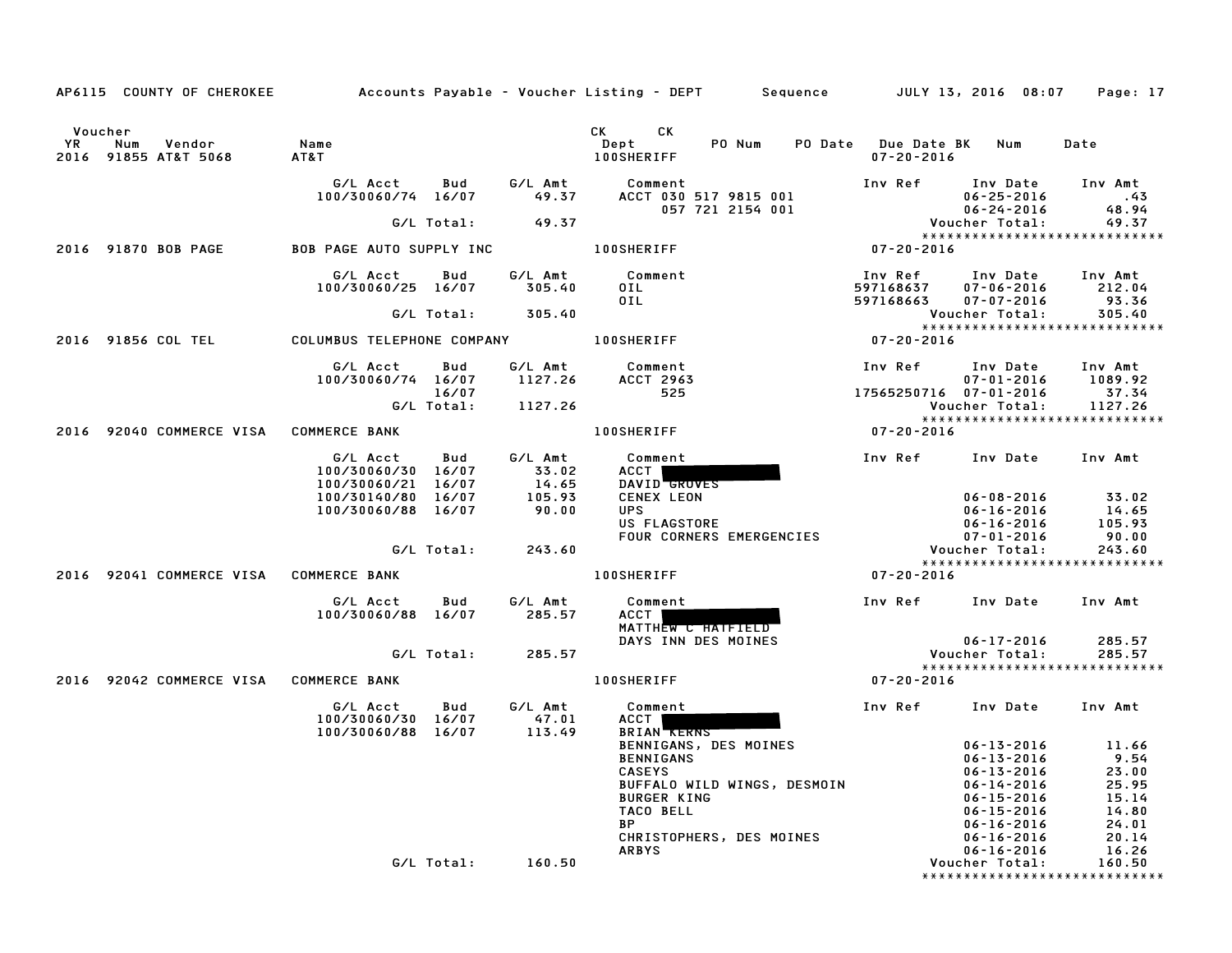|           | AP6115 COUNTY OF CHEROKEE                                                |                                          |              |                   | Accounts Payable – Voucher Listing – DEPT  | Sequence                           | JULY 13, 2016 08:07                  | Page: 18          |
|-----------|--------------------------------------------------------------------------|------------------------------------------|--------------|-------------------|--------------------------------------------|------------------------------------|--------------------------------------|-------------------|
| <b>YR</b> | Voucher<br>Num<br>Vendor<br>2016 92043 COMMERCE VISA                     | Name<br>COMMERCE BANK                    |              |                   | CK<br>СK<br>Dept<br>PO Num<br>100SHERIFF   | <b>PO Date</b><br>$07 - 20 - 2016$ | Due Date BK Num                      | Date              |
|           |                                                                          | G/L Acct<br>100/30060/88                 | Bud<br>16/07 | G/L Amt<br>61.39  | Comment<br>ACCT  <br>NOBLE DOBKINS         | Inv Ref                            | Inv Date                             | Inv Amt           |
|           |                                                                          |                                          |              |                   | <b>BENNIGANS</b>                           |                                    | $06 - 13 - 2016$                     | 12.72             |
|           |                                                                          |                                          |              |                   | BUFFALO WILD WINGS                         |                                    | $06 - 14 - 2016$                     | 18.59             |
|           |                                                                          |                                          |              |                   | <b>BURGER KING</b>                         |                                    | $06 - 15 - 2016$                     | 4.55              |
|           |                                                                          |                                          |              |                   | <b>BURGER KING</b>                         |                                    | $06 - 15 - 2016$                     | 6.24              |
|           |                                                                          |                                          |              |                   | MCDONALDS<br><b>TACO BELL</b>              |                                    | $06 - 15 - 2016$                     | 7.06<br>4.22      |
|           |                                                                          |                                          |              |                   | <b>ARBYS</b>                               |                                    | $06 - 15 - 2016$<br>$06 - 16 - 2016$ | 8.01              |
|           |                                                                          |                                          | G/L Total:   | 61.39             |                                            |                                    | Voucher Total:                       | 61.39             |
|           |                                                                          |                                          |              |                   |                                            |                                    | *****************************        |                   |
| 2016      | 92044 COMMERCE VISA                                                      | <b>COMMERCE BANK</b>                     |              |                   | <b>100SHERIFF</b>                          | $07 - 20 - 2016$                   |                                      |                   |
|           |                                                                          | G/L Acct<br>100/30060/88 16/07           | Bud          | G/L Amt<br>29.20  | Comment<br>ACCT  <br><b>STEPHEN HARPER</b> | Inv Ref                            | Inv Date                             | Inv Amt           |
|           |                                                                          |                                          |              |                   | <b>BENNIGANS</b>                           | $\mathbf{1}$                       | $06 - 13 - 2016$                     | 12.72             |
|           |                                                                          |                                          |              |                   | TACO BELL                                  |                                    | $06 - 15 - 2016$                     | 6.54              |
|           |                                                                          |                                          |              |                   | <b>ARBYS</b>                               |                                    | $06 - 16 - 2016$                     | 9.94              |
|           |                                                                          |                                          | G/L Total:   | 29.20             |                                            |                                    | Voucher Total:                       | 29.20             |
|           |                                                                          |                                          |              |                   |                                            |                                    | *****************************        |                   |
|           | 2016 92045 COMMERCE VISA                                                 | <b>COMMERCE BANK</b>                     |              |                   | <b>100SHERIFF</b>                          | 07-20-2016                         |                                      |                   |
|           |                                                                          | G/L Acct                                 | Bud          | G/L Amt           | Comment                                    | Inv Ref                            | Inv Date                             | Inv Amt           |
|           |                                                                          | 100/30060/22 16/07<br>100/30060/88 16/07 |              | 421.72<br>221.44  | ACCT<br><b>TERRY CLUGSTON</b>              |                                    |                                      |                   |
|           |                                                                          |                                          |              |                   | PAY PAL                                    |                                    | $06 - 21 - 2016$                     | 156.70            |
|           |                                                                          |                                          |              |                   | CHEAPER THAN DIRT                          |                                    | $06 - 22 - 2016$                     | 265.02            |
|           |                                                                          |                                          |              |                   | QUALITY INN<br>FOUR CORNERS EMERGENCIES    | $\mathbf{1}$                       | $06 - 29 - 2016$<br>$07 - 01 - 2016$ | 131.44<br>90.00   |
|           |                                                                          |                                          | G/L Total:   | 643.16            |                                            |                                    | Voucher Total:                       | 643.16            |
|           |                                                                          |                                          |              |                   |                                            |                                    | *****************************        |                   |
|           | 2016 91857 CRAW KAN TELEPH CRAW-KAN TELEPHONE COOPERATIVE INC 100SHERIFF |                                          |              |                   |                                            | $07 - 20 - 2016$                   |                                      |                   |
|           |                                                                          | G/L Acct<br>100/30060/74 16/07           | Bud          | G/L Amt<br>335.30 | Comment<br>ACCT 121787                     | Inv Ref                            | Inv Date<br>$07 - 01 - 2016$         | Inv Amt<br>335.30 |
|           |                                                                          |                                          | G/L Total:   | 335.30            |                                            |                                    | Voucher Total:                       | 335.30            |
|           |                                                                          |                                          |              |                   |                                            |                                    | *****************************        |                   |
| 2016      | 91858 FARMERS                                                            | FARMERS COOPERATIVE ASSOCIATION          |              |                   | <b>100SHERIFF</b>                          | $07 - 20 - 2016$                   |                                      |                   |
|           |                                                                          | G/L Acct                                 | Bud          | G/L Amt           | Comment                                    | Inv Ref                            | Inv Date                             | Inv Amt           |
|           |                                                                          | 100/30060/30 16/07                       |              | 216.45            | <b>GASOLINE</b>                            |                                    | $07 - 07 - 2016$                     | 216.45            |
|           |                                                                          |                                          |              |                   | $5/31/16 - 6/27/16$                        |                                    |                                      |                   |
|           |                                                                          |                                          | G/L Total:   | 216.45            |                                            |                                    | Voucher Total:                       | 216.45            |
|           |                                                                          |                                          |              |                   |                                            |                                    | *****************************        |                   |
|           | 2016 91859 JOPLIN CITY                                                   | CITY OF JOPLIN                           |              |                   | <b>100SHERIFF</b>                          | $07 - 20 - 2016$                   |                                      |                   |
|           |                                                                          | G/L Acct                                 | Bud          | G/L Amt           | Comment                                    | Inv Ref                            | Inv Date                             | Inv Amt           |
|           |                                                                          | 100/30060/88 16/07                       |              | 100.00            | POLICE TRAINING<br><b>BRIAN KERNS</b>      | 48485                              | $06 - 29 - 2016$                     | 100.00            |
|           |                                                                          |                                          | G/L Total:   | 100.00            |                                            |                                    | Voucher Total:                       | 100.00            |
|           |                                                                          |                                          |              |                   |                                            |                                    | *******************************      |                   |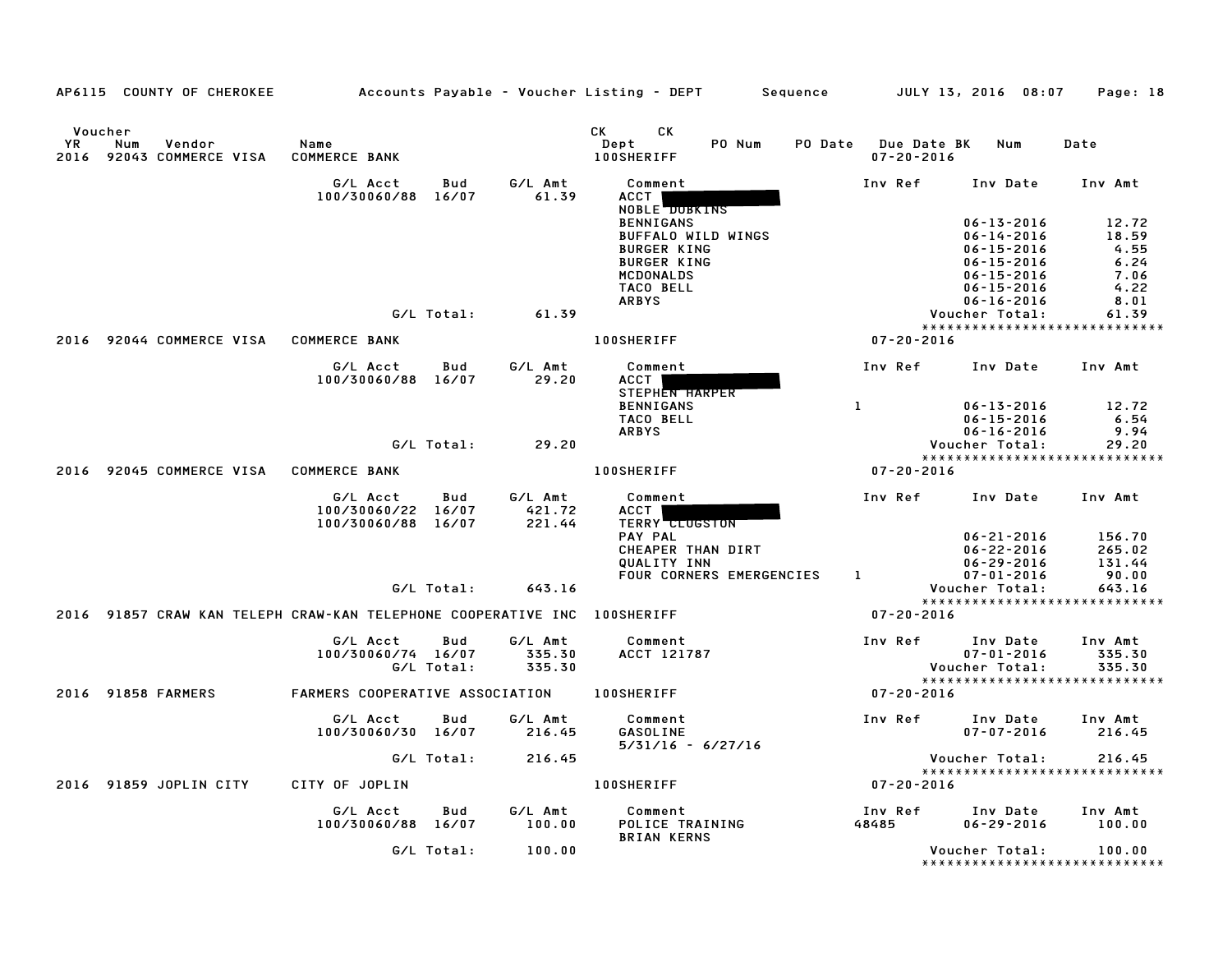|         | AP6115 COUNTY OF CHEROKEE Accounts Payable – Voucher Listing – DEPT Sequence JULY 13, 2016 08:07                     |             |                                              |                   |                                                          |                                                           |                                                                                                                                                                    |        |                           |                                                                                                                                                                                                                                                                                         | Page: 19                                                                                                                     |
|---------|----------------------------------------------------------------------------------------------------------------------|-------------|----------------------------------------------|-------------------|----------------------------------------------------------|-----------------------------------------------------------|--------------------------------------------------------------------------------------------------------------------------------------------------------------------|--------|---------------------------|-----------------------------------------------------------------------------------------------------------------------------------------------------------------------------------------------------------------------------------------------------------------------------------------|------------------------------------------------------------------------------------------------------------------------------|
| Voucher | YR Num Vendor – Name<br>2016 91860 KANSAS JUDICIAL KANSAS JUDICIAL COUNCIL                                100SHERIFF |             |                                              |                   |                                                          |                                                           | PO Num                                                                                                                                                             |        | $07 - 20 - 2016$          | CK<br>PO Date Due Date BK Num                                                                                                                                                                                                                                                           | CK<br>Date                                                                                                                   |
|         |                                                                                                                      |             | G/L Acct   Bud<br>100/30060/22 16/07         | G/L Total:        | 85.00<br>85.00                                           | G/L Amt Comment<br>85.00 CRIMINAL                         |                                                                                                                                                                    |        |                           | CRIMINAL 4TH 2015 SUPPLEMNT 35513 05-13-2016<br>Voucher Total:                                                                                                                                                                                                                          | Inv Ref Inv Date Inv Amt<br>85.00<br>85.00<br>******************************                                                 |
|         | 2016 91869 NATALINIS                                                                                                 |             | NATALINI'S AUTOMOTIVE                        |                   |                                                          | <b>100SHERIFF</b>                                         |                                                                                                                                                                    |        | $07 - 20 - 2016$          |                                                                                                                                                                                                                                                                                         |                                                                                                                              |
|         |                                                                                                                      |             | G/L Acct<br>100/30060/25 16/07               | Bud<br>16/07      | 484.79                                                   | G/L Amt Comment<br>AIR FILTER<br>AIR FILTER<br>OIL FILTER | <b>ισωπηρητης</b><br>ΑΙΡ FILTER<br>BRAKE PADS, WIPER MOTOR<br>WIPER MOTOR, CORE DEPOSIT<br>WARRANTY, CORE DEP, CREDIT 607472<br>BATTERY, CORE DEP<br>CORE DEPOSITS | CREDIT | Inv Ref<br>607415         | 07-05-2016<br>$\begin{array}{cccc} 607415 & 07-05-2016 \\ 607319 & 07-05-2016 \\ 607014 & 06-30-2016 \\ 607467 & 07-06-2016 \\ 607469 & 07-06-2016 \\ 607547 & 07-06-2016 \\ 607550 & 07-06-2016 \\ 607550 & 07-06-2016 \\ 607550 & 07-07-2016 \\ 607590 & 07-07-2016 \\ 7-06-2016 & 0$ | Inv Date Inv Amt<br>10.36<br>222.42<br>17.54<br>138.44<br>138.44CR<br>$10.36$<br>$122.64$<br>$4.80$<br>$32.44CR$<br>$129.11$ |
|         |                                                                                                                      |             |                                              |                   | G/L Total: 484.79                                        |                                                           | IGNITION COIL, RATCHET                                                                                                                                             |        |                           | Voucher Total:<br>Youcher Total:                                                                                                                                                                                                                                                        | 484.79                                                                                                                       |
|         | 2016 91861 SOUTHERN UNIFOR SOUTHERN UNIFORM & EQUIPMENT 100SHERIFF                                                   |             |                                              |                   |                                                          |                                                           |                                                                                                                                                                    |        | $07 - 20 - 2016$          |                                                                                                                                                                                                                                                                                         | *****************************                                                                                                |
|         |                                                                                                                      |             | G/L Acct                                     | Bud<br>G/L Total: | 100/30060/22 16/07 714.87<br>G/L Total: 714.87<br>714.87 | G/L Amt Comment<br>BODYARMOR                              |                                                                                                                                                                    |        |                           |                                                                                                                                                                                                                                                                                         | 714.87<br>*****************************                                                                                      |
|         | 2016 91862 SYMBOL                                                                                                    | SYMBOL ARTS |                                              |                   |                                                          | <b>100SHERIFF</b>                                         |                                                                                                                                                                    |        |                           |                                                                                                                                                                                                                                                                                         |                                                                                                                              |
|         |                                                                                                                      |             | G/L Acct Bud<br>100/30060/22 16/07           | G/L Total:        | $120.00$<br>$120.00$                                     | G/L Amt Comment                                           |                                                                                                                                                                    |        |                           | Voucher Total:                                                                                                                                                                                                                                                                          | $0260717$ $06-27-2016$ $120.00$<br>120.00<br>*****************************                                                   |
|         | 2016 91854 WAMPLER, T                                                                                                |             | TIMOTHY D WAMPLER                            |                   |                                                          | <b>100SHERIFF</b>                                         |                                                                                                                                                                    |        | $07 - 20 - 2016$          |                                                                                                                                                                                                                                                                                         |                                                                                                                              |
|         |                                                                                                                      |             | G/L Acct<br>100/30060/84 16/07<br>G/L Total: | Bud               | 30.00<br>30.00                                           | G/L Amt Comment<br>30.00 CELL PHOM                        | <b>comment<br/>CELL PHONE STIPEND</b>                                                                                                                              |        |                           | Inv Ref Inv Date<br>$07 - 07 - 2016$<br>Voucher Total:                                                                                                                                                                                                                                  | Inv Amt<br>30.00<br>30.00<br>*****************************                                                                   |
|         |                                                                                                                      |             |                                              |                   |                                                          |                                                           |                                                                                                                                                                    |        |                           | DEPT<br>Total:                                                                                                                                                                                                                                                                          | 4991.86                                                                                                                      |
|         | 2016 91978 CORPORATE                                                                                                 |             | CORPORATE BUSINESS SYSTEMS                   |                   |                                                          | <b>100TREAS</b>                                           |                                                                                                                                                                    |        | 07-20-2016                |                                                                                                                                                                                                                                                                                         |                                                                                                                              |
|         |                                                                                                                      |             | G/L Acct<br>100/30030/79 16/07               | Bud               | 48.24<br>G/L Total:         48.24                        | G/L Amt Comment<br>CONTRACT CHARGES                       |                                                                                                                                                                    |        | 411463                    | Inv Ref Inv Date<br>$07 - 05 - 2016$                                                                                                                                                                                                                                                    | Inv Amt<br>48.24<br>Voucher Total:         48.24                                                                             |
|         | 2016 91960 CULLIGAN                                                                                                  |             | CULLIGAN OF JOPLIN                           |                   |                                                          | 100TREAS                                                  |                                                                                                                                                                    |        | $07 - 20 - 2016$          |                                                                                                                                                                                                                                                                                         | *****************************                                                                                                |
|         |                                                                                                                      |             | G/L Acct Bud<br>100/30030/89 16/07           | G/L Total:        | G/L Amt<br>14.90<br>14.90                                | Comment<br>WATER<br><b>COOLER RENTAL</b>                  |                                                                                                                                                                    |        | Inv Ref<br>81657<br>82334 | Inv Date<br>$06 - 30 - 2016$<br>$06 - 30 - 2016$<br>Voucher Total:                                                                                                                                                                                                                      | Inv Amt<br>9.90<br>5.00<br>14.90<br>*****************************                                                            |
|         |                                                                                                                      |             |                                              |                   |                                                          |                                                           |                                                                                                                                                                    |        |                           | DEPT<br>Total:                                                                                                                                                                                                                                                                          | 63.14                                                                                                                        |
|         |                                                                                                                      |             |                                              |                   |                                                          |                                                           |                                                                                                                                                                    |        |                           |                                                                                                                                                                                                                                                                                         |                                                                                                                              |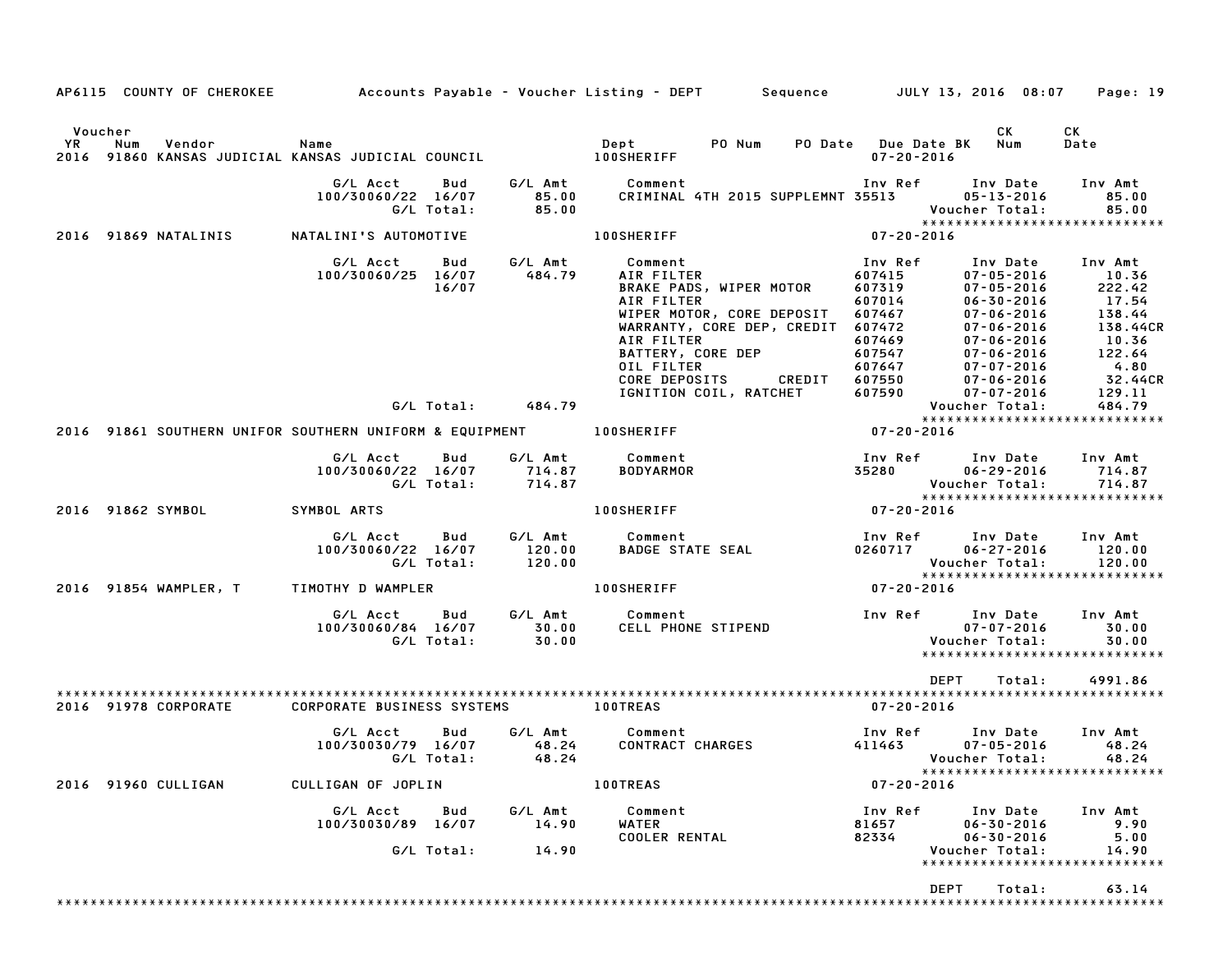|                      |                                            |                                                                                  |                                      | AP6115 COUNTY OF CHEROKEE         Accounts Payable – Voucher Listing – DEPT     Sequence     JULY 13, 2016 08:07 |                                                                                    |                                                                    | Page: 20                                                                |
|----------------------|--------------------------------------------|----------------------------------------------------------------------------------|--------------------------------------|------------------------------------------------------------------------------------------------------------------|------------------------------------------------------------------------------------|--------------------------------------------------------------------|-------------------------------------------------------------------------|
| Voucher<br><b>YR</b> | Num<br>Vendor<br>2016 91961 CORPORATE      | Name<br>CORPORATE BUSINESS SYSTEMS 103                                           |                                      | Dept PO Num                                                                                                      | PO Date Due Date BK Num<br>$07 - 20 - 2016$                                        | CK                                                                 | CK<br>Date                                                              |
|                      |                                            | G/L Acct<br>Bud<br>103/30103/83 16/07<br>16/07<br>G/L Total:                     | 30.90<br>30.90                       | G/L Amt Comment<br><b>CONTRACT CHARGES</b><br><b>CONTRACT CHARGES</b>                                            | Inv Ref<br>410699<br>411452                                                        | Inv Date<br>$06 - 29 - 2016$<br>$07 - 05 - 2016$<br>Voucher Total: | Inv Amt<br>22.41<br>8.49<br>30.90<br>******************************     |
|                      | 2016 91962 STRONGHOLD                      | STRONGHOLD DATA<br>G/L Acct<br>Bud<br>103/30103/89<br>G/L Total:                 | G/L Amt<br>195.00<br>195.00          | 103<br>Comment<br><b>BACKUP STANDARD</b>                                                                         | $07 - 20 - 2016$<br>Inv Ref<br>100 Ket<br>19939                                    | Inv Date<br>07-01-2016<br>Voucher Total:                           | Inv Amt<br>195.00<br>195.00<br>*****************************            |
|                      | 2016 91999 AIRGAS                          | <b>AIRGAS</b>                                                                    |                                      | <b>110HWY</b>                                                                                                    | DEPT<br>$07 - 20 - 2016$                                                           | Total:                                                             | 225.90                                                                  |
|                      |                                            | G/L Acct<br>Bud<br>110/30110/79 16/07<br>G/L Total:                              | G/L Amt<br>288.04<br>288.04          | Comment<br>CYLINDER RENTAL                                                                                       | Inv Ref<br>99377528969 06-30-2016                                                  | Inv Date<br>Voucher Total:                                         | Inv Amt<br>288.04<br>288.04                                             |
|                      | 2016 91882 APPLE                           | <b>APPLEMARKET</b>                                                               |                                      | 110HWY                                                                                                           | $07 - 20 - 2016$                                                                   |                                                                    | *****************************                                           |
|                      |                                            | G/L Acct<br>Bud<br>110/30110/42 16/07<br>G/L Total:                              | G/L Amt<br>5.70<br>5.70              | Comment<br>LEMON WIPE                                                                                            | Inv Ref      Inv Date<br>2121928                                                   | $07 - 05 - 2016$<br>Voucher Total:                                 | Inv Amt<br>5.70<br>5.70                                                 |
|                      | 2016 91906 BILLS GLASS TIM BILLS GLASS     |                                                                                  |                                      | 110HWY                                                                                                           | $07 - 20 - 2016$                                                                   |                                                                    | *****************************                                           |
|                      |                                            | G/L Acct<br>Bud<br>110/30110/79 16/07                                            | G/L Amt<br>311.64                    | Comment<br>REPLACE BACK GLASS 2011<br><b>FREIGHTLINER</b>                                                        | Inv Ref Inv Date Inv Amt<br>2752 06-28-2016                                        |                                                                    | 311.64                                                                  |
|                      |                                            | G/L Total:                                                                       | 311.64                               |                                                                                                                  |                                                                                    | Voucher Total:                                                     | 311.64<br>*****************************                                 |
|                      | 2016 91901 CITY OF COLUMB CITY OF COLUMBUS | Bud<br>G/L Acct<br>110/30110/72 16/07<br>G/L Total:                              | G/L Amt<br>110.00<br>110.00          | <b>110HWY</b><br>Comment<br>GARBAGE                                                                              | $07 - 20 - 2016$<br>Inv Ref Inv Date Inv Amt<br>$08 - 88010 - 00$ $06 - 29 - 2016$ | Voucher Total:                                                     | 110.00<br>110.00                                                        |
|                      | 2016 91983 CLEAN                           | CLEAN THE UNIFORM CO JOPLIN 110HWY                                               |                                      |                                                                                                                  | $07 - 20 - 2016$                                                                   |                                                                    | *****************************                                           |
|                      |                                            | G/L Acct<br>Bud<br>110/30110/80 16/07<br>G/L Total:                              | G/L Amt<br>81.57<br>81.57            | Comment                                                                                                          |                                                                                    | Voucher Total:                                                     | Inv Amt<br>81.57<br>81.57                                               |
|                      | 2016 91753 COLLINS, P                      | PATRICK W COLLINS                                                                |                                      | <b>110HWY</b>                                                                                                    | $07 - 20 - 2016$                                                                   |                                                                    |                                                                         |
|                      |                                            | G/L Acct<br><b>Bud</b><br>110/30110/86 16/07<br>110/30110/73 16/07<br>G/L Total: | G/L Amt<br>40.00<br>495.18<br>535.18 | <b>Comment</b><br>CELL PHONE STIPEND<br>MILEAGE                                                                  | Inv Ref                                                                            | Inv Date<br>$07 - 01 - 2016$<br>$07 - 11 - 2016$<br>Voucher Total: | Inv Amt<br>40.00<br>495.18<br>535.18<br>******************************* |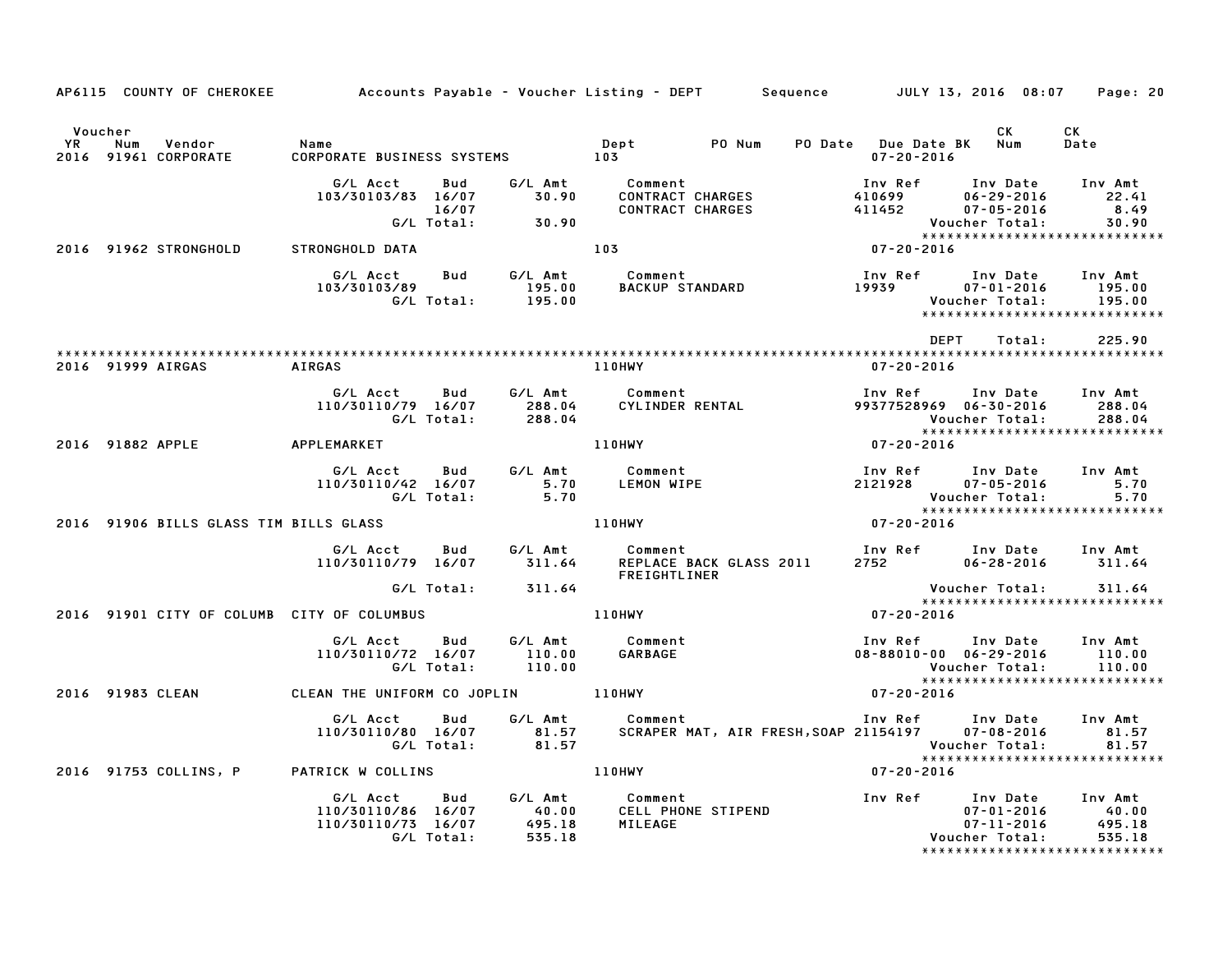|    | AP6115 COUNTY OF CHEROKEE                           | Accounts Payable - Voucher Listing - DEPT |                   |                               |                                                                                                                                            |                                                                        | Sequence JULY 13, 2016 08:07                                        |                                                                                                                                                                                                                                                                                            | Page: 21                                                                                                                 |
|----|-----------------------------------------------------|-------------------------------------------|-------------------|-------------------------------|--------------------------------------------------------------------------------------------------------------------------------------------|------------------------------------------------------------------------|---------------------------------------------------------------------|--------------------------------------------------------------------------------------------------------------------------------------------------------------------------------------------------------------------------------------------------------------------------------------------|--------------------------------------------------------------------------------------------------------------------------|
| YR | Voucher<br>Vendor<br>Num<br>2016 91915 COLUMBUS TEL | Name                                      |                   |                               | Dept                                                                                                                                       | PO Num                                                                 | PO Date Due Date BK                                                 | CK<br>Num<br>$07 - 20 - 2016$                                                                                                                                                                                                                                                              | СK<br>Date                                                                                                               |
|    |                                                     | G/L Acct<br>110/30110/72 16/07            | Bud<br>G/L Total: | G/L Amt<br>397.14<br>397.14   | Comment<br><b>PHONE</b>                                                                                                                    |                                                                        | Inv Ref<br>2586                                                     | Inv Date<br>$07 - 01 - 2016$<br>Voucher Total:                                                                                                                                                                                                                                             | Inv Amt<br>397.14<br>397.14                                                                                              |
|    | 2016 91880 CONMAT                                   | CONMAT                                    |                   |                               | <b>110HWY</b>                                                                                                                              |                                                                        | $07 - 20 - 2016$                                                    |                                                                                                                                                                                                                                                                                            | *****************************                                                                                            |
|    |                                                     | G/L Acct<br>110/30110/79 16/07            | Bud<br>G/L Total: | G/L Amt<br>2484.48<br>2484.48 | Comment<br>PIPE                                                                                                                            |                                                                        | Inv Ref<br>2031                                                     | Inv Date<br>$07 - 01 - 2016$<br>Voucher Total:                                                                                                                                                                                                                                             | Inv Amt<br>2484.48<br>2484.48                                                                                            |
|    | 2016 91888 FABICK                                   | JOHN FABICK TRACTOR CO                    |                   |                               | 110HWY                                                                                                                                     |                                                                        | $*****$<br>07-20-2016                                               |                                                                                                                                                                                                                                                                                            | *****************************                                                                                            |
|    |                                                     | G/L Acct<br>110/30110/74 16/07            | Bud               | G/L Amt<br>1502.01            | <b>KIT-SEAL</b><br><b>BEARING</b><br><b>BEARINGS</b><br>PIN, BEARING<br><b>WASHER</b><br><b>SPACER</b><br>KIT-SEAL<br><b>PIN</b><br>CREDIT | – ……∝ill<br>GASKET, SEAL<br>BEARING – …<br>BEARING, KIT-SPIDER         | Inv Ref<br>PIJ00299795<br>PIJ00299845                               | Inv Date<br>PIJ00299653 06-30-2016<br>PIJ00299741 07-01-2016<br>$07 - 03 - 2016$<br>$07 - 05 - 2016$<br>PIJ00299846 07-05-2016<br>PIJ00299742 07-01-2016<br>PIJ00299743 07-01-2016<br>PIJ00299915 07-06-2016<br>PIJ00299916 07-06-2016<br>PIJ00299973 07-07-2016<br>PIJ00299974 07-07-2016 | Inv Amt<br>55.99<br>170.76<br>208.65<br>31.71<br>229.05<br>549.00<br>2.04<br>33.95<br>176.06<br>143.10<br><b>98.30CR</b> |
|    |                                                     |                                           | G/L Total:        | 1502.01                       |                                                                                                                                            |                                                                        |                                                                     | Voucher Total:                                                                                                                                                                                                                                                                             | 1502.01<br>*****************************                                                                                 |
|    | 2016 91885 FARMERS                                  | FARMERS COOPERATIVE ASSOCIATION           |                   |                               | 110HWY                                                                                                                                     |                                                                        | $07 - 20 - 2016$                                                    |                                                                                                                                                                                                                                                                                            |                                                                                                                          |
|    |                                                     | G/L Acct<br>110/30110/79 16/07            | Bud<br>G/L Total: | G/L Amt<br>9.34<br>9.34       | Comment<br><b>SCREWS</b><br><b>HYD BREATHER</b>                                                                                            |                                                                        | Inv Ref<br>182114<br>182026                                         | Inv Date<br>$06 - 29 - 2016$<br>$06 - 28 - 2016$<br>Voucher Total:                                                                                                                                                                                                                         | Inv Amt<br>2.35<br>6.99<br>9.34                                                                                          |
|    | 2016 91873 FLEETPRIDE                               | FLEETPRIDE                                |                   |                               | 110HWY                                                                                                                                     |                                                                        | $07 - 20 - 2016$                                                    |                                                                                                                                                                                                                                                                                            | *****************************                                                                                            |
|    |                                                     | G/L Acct<br>110/30110/79 16/07            | Bud               | G/L Amt<br>192.98             | Comment<br>FILTER, SEAL<br><b>BIG MULE WIPES</b>                                                                                           | FILTER, LUBE SPIN-ON<br>FILTER, CAB AIR FILTER<br>FILTER, LUBE SPIN-ON | Inv Ref<br>78138018<br>78121996<br>78271446<br>78263054<br>78289438 | Inv Date<br>$06 - 28 - 2016$<br>$06 - 27 - 2016$<br>$07 - 05 - 2016$<br>$07 - 05 - 2016$<br>07-06-2016                                                                                                                                                                                     | Inv Amt<br>37.85<br>9.80<br>40.95<br>67.16<br>37.22                                                                      |
|    |                                                     |                                           | G/L Total:        | 192.98                        |                                                                                                                                            |                                                                        |                                                                     | Voucher Total:                                                                                                                                                                                                                                                                             | 192.98                                                                                                                   |
|    | 2016 92038 FLETCHER AUTO                            | FLETCHER AUTO GROUP                       |                   |                               | 110HWY                                                                                                                                     |                                                                        | $07 - 20 - 2016$                                                    |                                                                                                                                                                                                                                                                                            | ******************************                                                                                           |
|    |                                                     | G/L Acct<br>110/30110/79 16/07            | Bud<br>G/L Total: | G/L Amt<br>894.61<br>894.61   | Comment<br><b>PARTS</b>                                                                                                                    |                                                                        | Inv Ref<br>102592                                                   | Inv Date<br>$06 - 16 - 2016$<br>Voucher Total:                                                                                                                                                                                                                                             | Inv Amt<br>894.61<br>894.61<br>*****************************                                                             |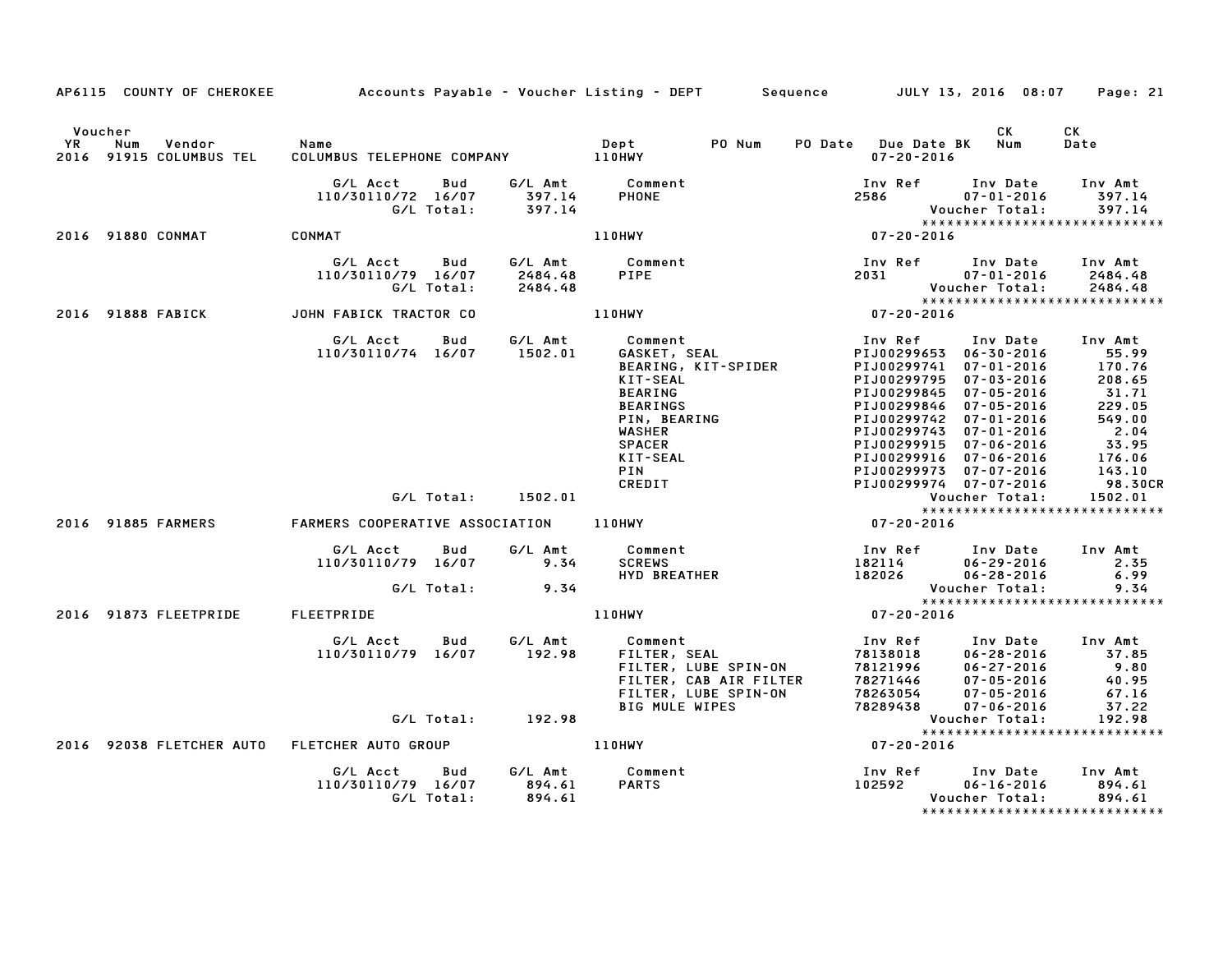|           |                                               | AP6115 COUNTY OF CHEROKEE Accounts Payable - Voucher Listing - DEPT Sequence JULY 13, 2016 08:07 Page: 22 |          |                                                                                                                      |                                                                                                                               |                                      |                                                               |
|-----------|-----------------------------------------------|-----------------------------------------------------------------------------------------------------------|----------|----------------------------------------------------------------------------------------------------------------------|-------------------------------------------------------------------------------------------------------------------------------|--------------------------------------|---------------------------------------------------------------|
| <b>YR</b> | Voucher<br>Vendor<br>Num<br>2016 91874 HARBOR | Name<br>HARBOR FREIGHT TOOLS <b>THARBOR</b> FREIGHT TOOLS                                                 |          | PO Num<br>Dept                                                                                                       | PO Date Due Date BK Num<br>$07 - 20 - 2016$                                                                                   | CK .                                 | CK<br>Date                                                    |
|           |                                               | G/L Acct Bud G/L Amt Comment<br>110/30110/79 16/07 17.59 PARTS<br>G/L Total: 17.59                        |          | Comment<br>PARTS                                                                                                     | Inv Ref      Inv Date     Inv Amt<br>999009344396 07-06-2016                                                                  | Voucher Total:                       | 17.59<br>17.59                                                |
|           | 2016 91931 JIM WOODS                          | JIM WOODS MARKETING INC                                                                                   |          | <b>110HWY</b>                                                                                                        | $07 - 20 - 2016$                                                                                                              |                                      |                                                               |
|           |                                               | G/L Acct<br>Bud<br>110/30110/31 16/07<br>G/L Total:                                                       |          | G/L Amt Comment                                                                                                      | Inv Ref      Inv Date     Inv Amt<br>226393                                                                                   | 06-29-2016 3675.47<br>Voucher Total: | 3675.47                                                       |
|           |                                               | 2016 91886 JOPLIN FREIGHT JOPLIN FREIGHTLINER SALES INC ________________________                          |          |                                                                                                                      | $07 - 20 - 2016$                                                                                                              |                                      |                                                               |
|           |                                               | G/L Acct<br><b>Bud</b><br>110/30110/79 16/07 267.20                                                       |          | G/L Amt Comment<br>267.20 BELT<br>LATCH                                                                              | Inv Ref      Inv Date    Inv Amt<br>48044206      06–30–2016       234.24<br>48063406 07-05-2016                              | 06-30-2016 234.24                    | 32.96                                                         |
|           |                                               | G/L Total: 267.20                                                                                         |          |                                                                                                                      |                                                                                                                               |                                      | Voucher Total: 267.20<br>*****************************        |
|           |                                               | 2016 91909 K-7 SALES K-7 SALES & SERVICE                                                                  |          | 110HWY                                                                                                               | $07 - 20 - 2016$                                                                                                              |                                      |                                                               |
|           |                                               | G/L Acct Bud<br>110/30110/79 16/07<br>G/L Total:                                                          | 1.77     | G/L Amt Comment<br>1.77 PRIMER BULB                                                                                  | Inv Ref Inv Date Inv Amt<br>11133 06–29–2016 1.77                                                                             | Voucher Total:                       | 1.77<br><b>Voucher iviai.</b><br>**************************** |
|           | 2016 91997 KANSASLAND                         | KANSASLAND TIRE OF PITTSBURG 110HWY                                                                       |          |                                                                                                                      | Vouc<br>* * * *<br>07- 20- 2016                                                                                               |                                      |                                                               |
|           |                                               | G/L Acct<br>110/30110/33 16/07 1080.50 TIRES<br>G/L Total: 1080.50                                        |          | Bud G/L Amt Comment                                                                                                  | Inv Ref Inv Date Inv Amt<br>$164188$ $06-24-2016$ $1080.50$                                                                   |                                      | Voucher Total: 1080.50<br>****************************        |
|           | 2016 91912 KS GAS                             | KANSAS GAS SERVICE                                                                                        |          | <b>110HWY</b>                                                                                                        | $07 - 20 - 2016$                                                                                                              |                                      |                                                               |
|           |                                               | 110/30110/72 16/07 179.36                                                                                 |          | <b>GAS SERVICE</b><br>510738202155527000                                                                             | Inv Ref Inv Date Inv Amt                                                                                                      | $06 - 27 - 2016$ 50.88               |                                                               |
|           |                                               | G/L Total: 179.36                                                                                         |          | 510148149119141118                                                                                                   |                                                                                                                               | 06-27-2016 128.48<br>Voucher Total:  | 179.36                                                        |
|           | 2016 91981 MHC                                | MHC                                                                                                       |          | <b>110HWY</b>                                                                                                        | $07 - 20 - 2016$                                                                                                              |                                      | *****************************                                 |
|           |                                               | G/L Acct      Bud      G/L Amt         Comment                                                            |          | 110/30110/79 16/07 – 9/1 Amic Lomment<br>110/30110/79 16/07 – 644.36 FILTER, LUBE<br>6/1 Total: 200 70 – AIR FILTERS | Inv Ref      Inv Date     Inv Amt<br>285600744680 06-08-2016 17.09<br>285600746925 07-06-2016 627.27                          |                                      |                                                               |
|           |                                               |                                                                                                           |          |                                                                                                                      |                                                                                                                               | Voucher Total:                       | 644.36                                                        |
|           |                                               | 2016 92016 MIDWEST MINERAL MIDWEST MINERALS                                                               |          | 110HWY                                                                                                               | $07 - 20 - 2016$                                                                                                              |                                      |                                                               |
|           |                                               | G/L Acct<br><b>Bud</b><br>110/30110/35 16/07 13427.29                                                     |          | G/L Amt Comment<br><b>ROCK</b><br><b>ROCK</b>                                                                        | 1nv Ref        Inv Date      Inv Amt<br>143484           06-30-2016      10142.30<br>143483          06-30-2016       3284.99 |                                      | 3284.99                                                       |
|           |                                               | G/L Total:                                                                                                | 13427.29 |                                                                                                                      |                                                                                                                               | Voucher Total:                       | 13427.29<br>*****************************                     |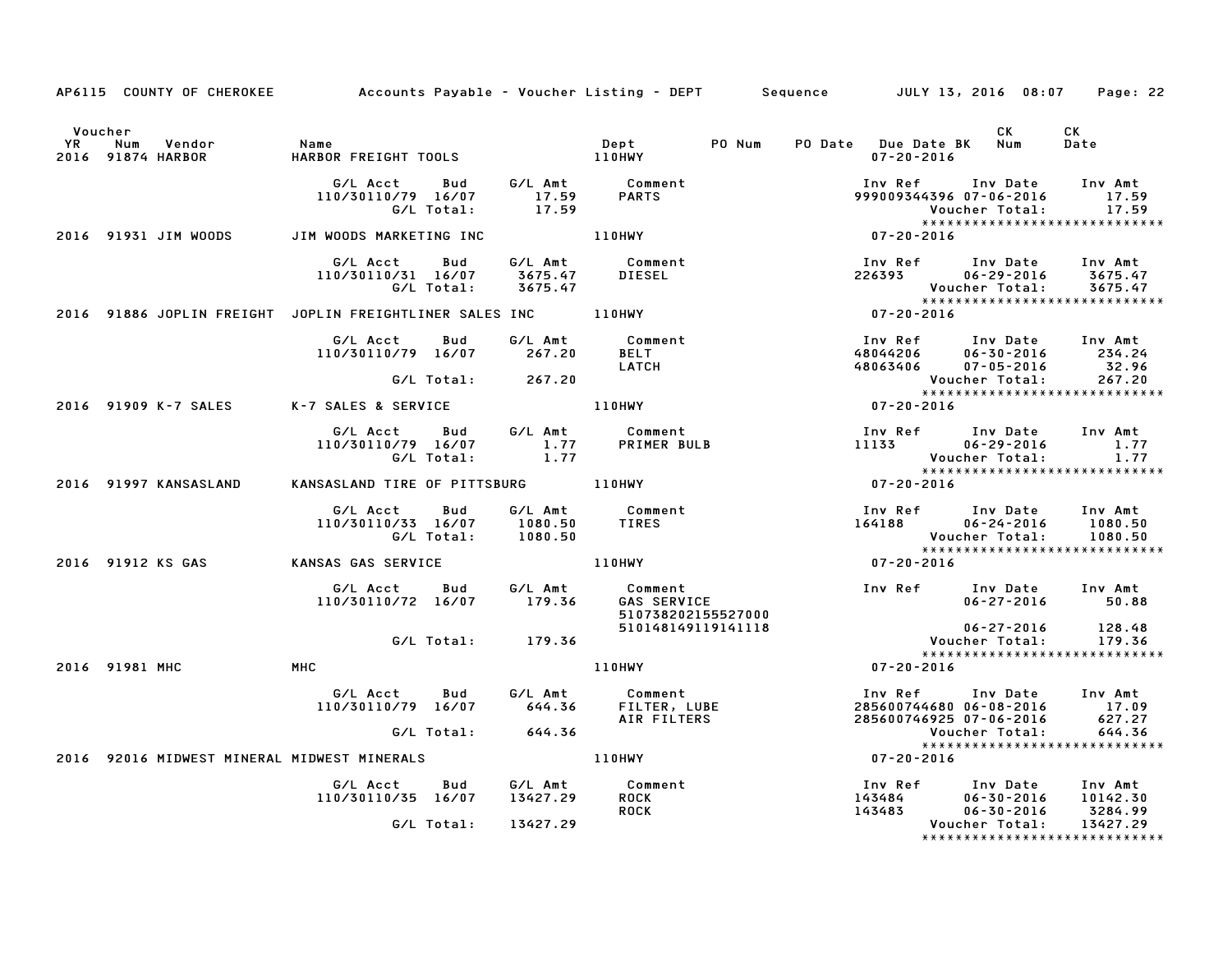|                      |                                                                               |                                                                             |                                |                                                                                                                                                                                                                            | AP6115 COUNTY OF CHEROKEE Accounts Payable - Voucher Listing - DEPT Sequence JULY 13, 2016 08:07                                                                                                                                                                                            |                                                                                   | Page: 23                                                                                            |
|----------------------|-------------------------------------------------------------------------------|-----------------------------------------------------------------------------|--------------------------------|----------------------------------------------------------------------------------------------------------------------------------------------------------------------------------------------------------------------------|---------------------------------------------------------------------------------------------------------------------------------------------------------------------------------------------------------------------------------------------------------------------------------------------|-----------------------------------------------------------------------------------|-----------------------------------------------------------------------------------------------------|
| Voucher<br><b>YR</b> | Num<br>Vendor<br>2016 91998 MUNICIPAL                                         | Name                                                                        |                                | PO Num<br>Dept                                                                                                                                                                                                             | PO Date Due Date BK Num<br>$07 - 20 - 2016$                                                                                                                                                                                                                                                 | CK                                                                                | CK<br>Date                                                                                          |
|                      |                                                                               | G/L Acct<br>Bud<br>110/30110/79 16/07 1769.85 PARTS<br>G/L Total: 1769.85   |                                | G/L Amt Comment                                                                                                                                                                                                            | Inv Ref Inv Date Inv Amt<br>2743                                                                                                                                                                                                                                                            | $07 - 08 - 2016$<br>Voucher Total:                                                | 1769.85<br>1769.85                                                                                  |
|                      | 2016 91980 NAPIER, C                                                          | CHARLES NAPIER                                                              |                                | <b>110HWY</b>                                                                                                                                                                                                              | $***$<br>07-20-2016                                                                                                                                                                                                                                                                         |                                                                                   |                                                                                                     |
|                      |                                                                               | G/L Acct<br>110/30110/73 16/07<br>G/L Total:                                | <b>Bud</b><br>153.36<br>153.36 | G/L Amt Comment<br>MILEAGE                                                                                                                                                                                                 | Inv Ref Inv Date Inv Amt<br>Vouc<br>*****<br>07-20-2016                                                                                                                                                                                                                                     | $07 - 07 - 2016$ 153.36<br>Voucher Total: 153.36<br>***************************** |                                                                                                     |
|                      | 2016 91878 NATALINIS                                                          | NATALINI'S AUTOMOTIVE                                                       |                                | 110HWY                                                                                                                                                                                                                     |                                                                                                                                                                                                                                                                                             |                                                                                   |                                                                                                     |
|                      |                                                                               | G/L Acct  Bud  G/L Amt  Comment<br>110/30110/79  16/07  269.90  BRAKE  HOSE |                                | SSAMENT<br>BRAKE HOSE<br>WARRANT<br>WARRANTY CREDIT<br>BLOWER MOTOR<br>IMPACT SOCKET<br>IGNITION COIL<br>IGNITION COIL<br>SPARK PLUG<br>SPARK PLUG<br>BRAKELINE<br>FLAP WHEEL<br>HEADLIGHT BULB<br>GREASE FITTING, COUPLER | Inv Ref<br>Inv Ref Inv Date<br>606923<br>606963<br>606950<br>607044<br>607044<br>607151<br>60782<br>606782<br>606782<br>60782<br>60782<br>60782<br>60782<br>607318<br>607457<br>7-05-2016<br>607604<br>607604<br>7-05-2016<br>607604<br>7-05-2016<br>607604<br>7-05-2016<br>607604<br>7-05- | Inv Date Inv Amt<br>06–29–2016 13.69                                              | 26.67CR<br>26.67<br>26.67<br>18.99<br>50.44<br>50.44<br>$96.72$<br>$7.29$<br>4.54<br>12.33<br>15.46 |
|                      |                                                                               | G/L Total:                                                                  | 269.90                         |                                                                                                                                                                                                                            | Voucher Total: 269.90<br>****************************                                                                                                                                                                                                                                       |                                                                                   |                                                                                                     |
|                      | 2016 91996 O'MALLEY                                                           |                                                                             |                                |                                                                                                                                                                                                                            | $07 - 20 - 2016$                                                                                                                                                                                                                                                                            |                                                                                   |                                                                                                     |
|                      |                                                                               | G/L Acct<br>110/30110/79 16/07<br>G/L Total:                                | <b>Bud</b><br>37.91<br>37.91   | G/L Amt Comment<br><b>PARTS</b>                                                                                                                                                                                            | Inv Ref Inv Date Inv Amt<br>S10839                                                                                                                                                                                                                                                          | $07 - 08 - 2016$<br>Voucher Total:<br>*****************************               | 37.91<br>37.91                                                                                      |
|                      | 2016 91903 SAFETY               SAFETY FIRST SUPPLY CO LLC             110HWY |                                                                             |                                |                                                                                                                                                                                                                            | $07 - 20 - 2016$                                                                                                                                                                                                                                                                            |                                                                                   |                                                                                                     |
|                      |                                                                               |                                                                             |                                |                                                                                                                                                                                                                            | 6/L Acct     Bud     G/L Amt     Comment                           Inv Ref     Inv Date                       G/L Amt     Comment                    Inv Ref     Inv Date                    41.05     LATEX GLOVES<br>Inv Ref Inv Date Inv Amt                                             | $06 - 29 - 2016$                                                                  | 10.70<br>30.35<br>41.05                                                                             |
|                      |                                                                               |                                                                             |                                |                                                                                                                                                                                                                            |                                                                                                                                                                                                                                                                                             | *****************************                                                     |                                                                                                     |
|                      | 2016 91987 TRI STATE ASPHA TRI-STATE ASPHALT AND MALL RESPONDENT RESPONDENT   |                                                                             |                                |                                                                                                                                                                                                                            | $07 - 20 - 2016$                                                                                                                                                                                                                                                                            |                                                                                   |                                                                                                     |
|                      |                                                                               | G/L Acct Bud<br>110/30110/34 16/07<br>G/L Total:                            | 104.38<br>104.38               | G/L Amt Comment<br>ASPHALT                                                                                                                                                                                                 | Inv Ref Inv Date Inv Amt<br>23143 05-04-2016<br>Vouc<br>﴿ ٭ ٭ ٭ ٭<br>1020-20-2016                                                                                                                                                                                                           | Voucher Total:<br>*****************************                                   | 104.38<br>104.38                                                                                    |
|                      | 2016 91982 TRUE VALUE COL TRUE VALUE COLUMBUS                                 |                                                                             |                                | 110HWY                                                                                                                                                                                                                     |                                                                                                                                                                                                                                                                                             |                                                                                   |                                                                                                     |
|                      |                                                                               | G/L Acct<br>110/30110/79 16/07<br>G/L Total:                                | <b>Bud</b><br>7.69<br>7.69     |                                                                                                                                                                                                                            | Inv Ref<br>A281415                                                                                                                                                                                                                                                                          | Inv Date<br>$07 - 07 - 2016$<br>Voucher Total:<br>*****************************   | Inv Amt<br>7.69<br>7.69                                                                             |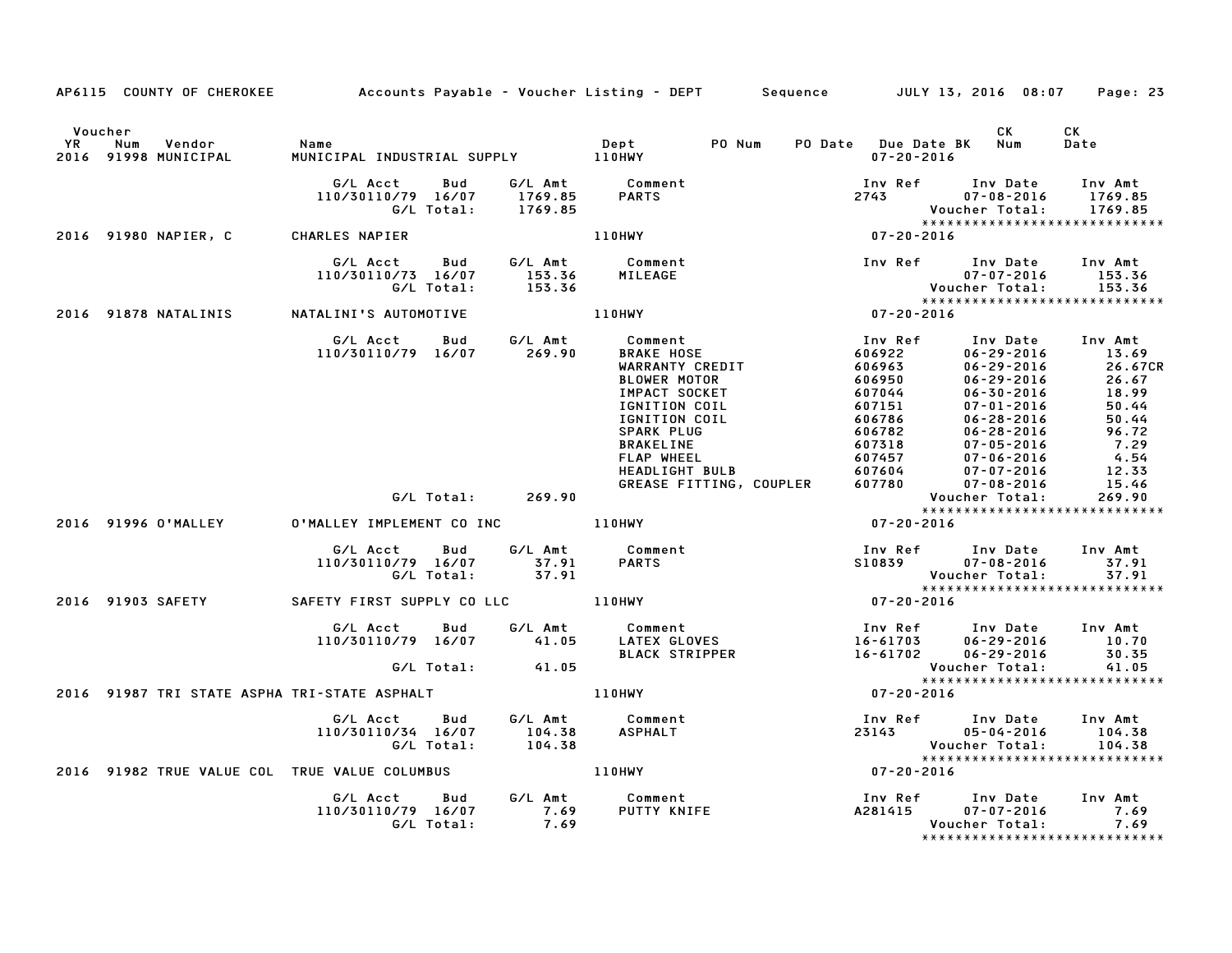|                        | AP6115 COUNTY OF CHEROKEE          |                                                                         |                             | Accounts Payable – Voucher Listing – DEPT         Sequence | JULY 13, 2016 08:07                                 | Page: 24                                                                                   |
|------------------------|------------------------------------|-------------------------------------------------------------------------|-----------------------------|------------------------------------------------------------|-----------------------------------------------------|--------------------------------------------------------------------------------------------|
| Voucher<br>YR.<br>2016 | Vendor<br>Num<br>91923 US CELLULAR | Name<br>US CELLULAR                                                     |                             | PO Num<br>Dept<br><b>110HWY</b>                            | PO Date Due Date BK<br>$07 - 20 - 2016$             | СK<br>CK<br>Num<br>Date                                                                    |
|                        |                                    | G/L Acct<br>Bud<br>110/30110/72 16/07<br>G/L Total:                     | G/L Amt<br>50.56<br>50.56   | Comment<br>CELL PHONE                                      | Inv Ref<br>0142556767<br>Voucher Total:             | Inv Date<br>Inv Amt<br>$06 - 20 - 2016$<br>50.56<br>50.56<br>***************************** |
|                        | 2016 91963 COL TEL                 | COLUMBUS TELEPHONE COMPANY                                              |                             | <b>130NOXWEED</b>                                          | <b>DEPT</b><br>$07 - 20 - 2016$                     | Total:<br>28540.93                                                                         |
|                        |                                    | G/L Acct<br>Bud<br>130/30130/74 16/07<br>G/L Total:                     | G/L Amt<br>109.93<br>109.93 | Comment<br>ACCT 2293                                       | Inv Ref<br>Voucher Total:                           | Inv Date<br>Inv Amt<br>$07 - 01 - 2016$<br>109.93<br>109.93                                |
|                        | 2016 91985 FAIRBANK                | FAIRBANK EQUIPMENT INC                                                  |                             | 130NOXWEED                                                 | 07-20-2016                                          |                                                                                            |
|                        |                                    | G/L Acct<br>Bud<br>130/30130/29 16/07<br>G/L Total:                     | G/L Amt<br>97.78<br>97.78   | Comment<br>SHORT NIP, BALL VALVE                           | Inv Ref<br>S1916995001 07-05-2016<br>Voucher Total: | Inv Date<br>Inv Amt<br>97.78<br>97.78<br>*****************************                     |
|                        | 2016 91964 CDL                     | CDL ELECTRIC                                                            |                             | 140HEALTH                                                  | <b>DEPT</b><br>$07 - 20 - 2016$                     | Total:<br>207.71                                                                           |
|                        |                                    | G/L Acct<br>Bud<br>140/30140/80<br>16/07                                | G/L Amt<br>1643.26          | Comment<br>NEW CONTROL BOARD/LABOR<br>HEALTH DEPT          | Inv Ref<br><b>W53034</b>                            | Inv Amt<br>Inv Date<br>$06 - 28 - 2016$<br>548.36                                          |
|                        |                                    | G/L Total:                                                              | 1643.26                     | NEW HOT WATER TANK/LABOR                                   | W53078<br>Voucher Total:                            | $06 - 28 - 2016$<br>1094.90<br>1643.26                                                     |
|                        | 2016 91965 COL TEL                 | COLUMBUS TELEPHONE COMPANY                                              |                             | 140HEALTH                                                  | 07-20-2016                                          | *****************************                                                              |
|                        |                                    | G/L Acct<br>Bud<br>140/30140/74 16/07                                   | G/L Amt<br>515.25           | Comment<br>WIC PROGRAM<br>ACCT 2311                        | Inv Ref                                             | Inv Date<br>Inv Amt<br>$07 - 01 - 2016$<br>92.88                                           |
|                        |                                    | G/L Total:                                                              | 515.25                      | <b>HEALTH DEPT</b><br><b>ACCT 2060</b>                     | Voucher Total:                                      | 422.37<br>$07 - 01 - 2016$<br>515.25                                                       |
|                        | 2016 92047 COLUMBUS                | CITY OF COLUMBUS                                                        |                             | 140HEALTH                                                  | $07 - 20 - 2016$                                    | *****************************                                                              |
|                        |                                    | G/L Acct<br>Bud                                                         | G/L Amt                     | Comment                                                    | Inv Ref                                             | Inv Date<br>Inv Amt                                                                        |
|                        |                                    | 140/30140/72 16/07                                                      | 55.00                       | ACCT 07-17240-00<br><b>HEALTH DEPT</b>                     |                                                     | $07 - 11 - 2016$<br>55.00                                                                  |
|                        |                                    | G/L Total:                                                              | 55.00                       |                                                            | Voucher Total:                                      | 55.00<br>*****************************                                                     |
|                        |                                    | 2016 92048 CRAW KAN TELEPH CRAW-KAN TELEPHONE COOPERATIVE INC 140HEALTH |                             |                                                            | $07 - 20 - 2016$                                    |                                                                                            |
|                        |                                    | G/L Acct<br>Bud<br>140/30140/79 16/07                                   | G/L Amt<br>21.25            | Comment<br><b>HEALTH DEPT</b>                              | Inv Ref                                             | Inv Date<br>Inv Amt                                                                        |
|                        |                                    | G/L Total:                                                              | 21.25                       | ACCT 129793                                                | Voucher Total:                                      | $07 - 01 - 2016$<br>21.25<br>21.25<br>*****************************                        |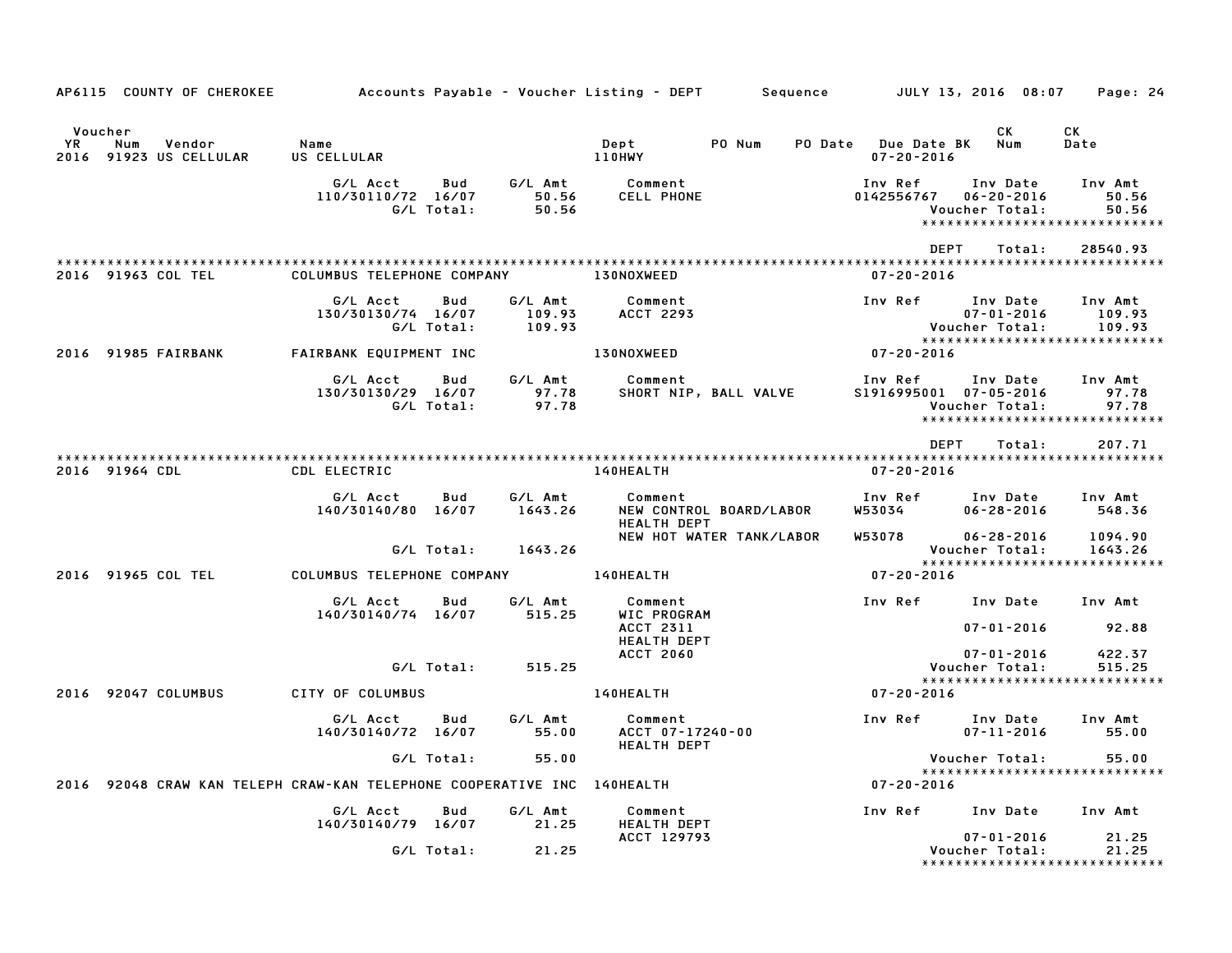|                |     |                       |                                                                             |                   |                           | AP6115 COUNTY OF CHEROKEE         Accounts Payable – Voucher Listing – DEPT      Sequence        JULY 13, 2016 08:07 |                                             |                                                | Page: 25                                 |
|----------------|-----|-----------------------|-----------------------------------------------------------------------------|-------------------|---------------------------|----------------------------------------------------------------------------------------------------------------------|---------------------------------------------|------------------------------------------------|------------------------------------------|
| Voucher<br>YR. | Num | Vendor                | Name<br>2016 92049 CRAWFORD HEALTH CRAWFORD COUNTY HEALTH DEPT 140HEALTH    |                   |                           | Dept PO Num                                                                                                          | PO Date Due Date BK Num<br>$07 - 20 - 2016$ | CK                                             | CK<br>Date                               |
|                |     |                       | G/L Acct<br>140/30140/82 16/07                                              | Bud               | G/L Amt<br>1105.10        | Comment<br>WIC PROGRAM                                                                                               |                                             | Inv Ref Inv Date Inv Amt                       |                                          |
|                |     |                       |                                                                             |                   |                           | CONTRACTED DIETICIAN<br>BAXTER, COLUMBUS, PARSONS<br>WIC CLINICS                                                     |                                             | 07-12-2016                                     | 1105.10                                  |
|                |     |                       |                                                                             |                   | G/L Total: 1105.10        |                                                                                                                      |                                             | Voucher Total:                                 | 1105.10<br>***************************** |
|                |     | 2016 92050 ELLIOTT, B | BETHA K ELLIOTT                                                             |                   |                           | <b>140HEALTH</b>                                                                                                     | $07 - 20 - 2016$                            |                                                |                                          |
|                |     |                       | G/L Acct<br>140/30140/73 16/07                                              | Bud<br>G/L Total: | G/L Amt<br>45.36<br>45.36 | Comment<br>MILEAGE 6/27/16 - 7/8/16                                                                                  | Inv Ref                                     | Inv Date<br>$07 - 12 - 2016$<br>Voucher Total: | Inv Amt<br>45.36<br>45.36                |
|                |     |                       | 2016   92051 FIRST CHRISTIAN FIRST CHRISTIAN CHURCH PARSONS       140HEALTH |                   |                           |                                                                                                                      | $07 - 20 - 2016$                            |                                                |                                          |
|                |     |                       | G/L Acct                                                                    | Bud               | G/L Amt                   | Comment                                                                                                              |                                             | Inv Ref Inv Date Inv Amt                       |                                          |
|                |     |                       | 140/30140/87 16/07                                                          |                   | 195.00                    | WIC PROGRAM<br>BUILDING RENTAL                                                                                       |                                             | 07-12-2016 195.00                              |                                          |
|                |     |                       |                                                                             |                   | G/L Total: 195.00         | JULY 19, 20, 21, 2016                                                                                                |                                             | Voucher Total:                                 | 195.00<br>*****************************  |
|                |     | 2016 91966 HEMOCUE    | HEMOCUE INC                                                                 |                   |                           | <b>140HEALTH</b>                                                                                                     | $07 - 20 - 2016$                            |                                                |                                          |
|                |     |                       | G/L Acct<br>140/30140/43 16/07                                              | Bud               | G/L Amt<br>870.00         | Comment<br>WIC PROGRAM                                                                                               |                                             | Inv Ref Inv Date Inv Amt                       |                                          |
|                |     |                       |                                                                             |                   | G/L Total: 870.00         | HEMOGLOBIN TESTING CUVETTES 1363448                                                                                  |                                             | 06-24-2016<br>Voucher Total:                   | 870.00<br>870.00                         |
|                |     | 2016 92052 INDEP COMM | INDEPENDENCE COMMUNITY COLLEGE 140HEALTH                                    |                   |                           |                                                                                                                      | $07 - 20 - 2016$                            |                                                | *****************************            |
|                |     |                       | G/L Acct                                                                    | Bud               | G/L Amt                   | Comment<br>WIC PROGRAM                                                                                               | Inv Ref      Inv Date     Inv Amt           |                                                |                                          |
|                |     |                       | 140/30140/87 16/07                                                          |                   | 450.00                    | <b>BUILDING RENTAL</b>                                                                                               |                                             | 07-12-2016                                     | 450.00                                   |
|                |     |                       |                                                                             | G/L Total:        | 450.00                    | JULY 12, 13, 14, 2016                                                                                                |                                             | Voucher Total:                                 | 450.00                                   |
|                |     | 2016 91967 KS GAS     | KANSAS GAS SERVICE                                                          |                   |                           | 140HEALTH                                                                                                            | $07 - 20 - 2016$                            |                                                | *****************************            |
|                |     |                       | G/L Acct<br>140/30140/72 16/07                                              | Bud               | G/L Amt<br>78.00          | Comment<br><b>HEALTH DEPT</b>                                                                                        |                                             | Inv Ref Inv Date                               | Inv Amt                                  |
|                |     |                       |                                                                             | G/L Total:        | 78.00                     | ACCT 510080477 118867227                                                                                             |                                             | $06 - 27 - 2016$<br>Voucher Total:             | 78.00<br>78.00                           |
|                |     | 2016 92053 MANZER, J  | DR JONATHAN MANZER                                                          |                   |                           | <b>140HEALTH</b>                                                                                                     | $07 - 20 - 2016$                            |                                                | ******************************           |
|                |     |                       | G/L Acct<br>140/30140/82 16/07                                              | Bud               | G/L Amt<br>100.00         | Comment<br><b>HEALTH DEPT</b>                                                                                        |                                             | Inv Ref Inv Date Inv Amt                       |                                          |
|                |     |                       |                                                                             |                   |                           | <b>CONTRACTED SERVICES</b><br><b>JULY 2016</b>                                                                       |                                             | 07-12-2016                                     | 100.00                                   |
|                |     |                       |                                                                             | G/L Total:        | 100.00                    |                                                                                                                      |                                             | Voucher Total:                                 | 100.00<br>*****************************  |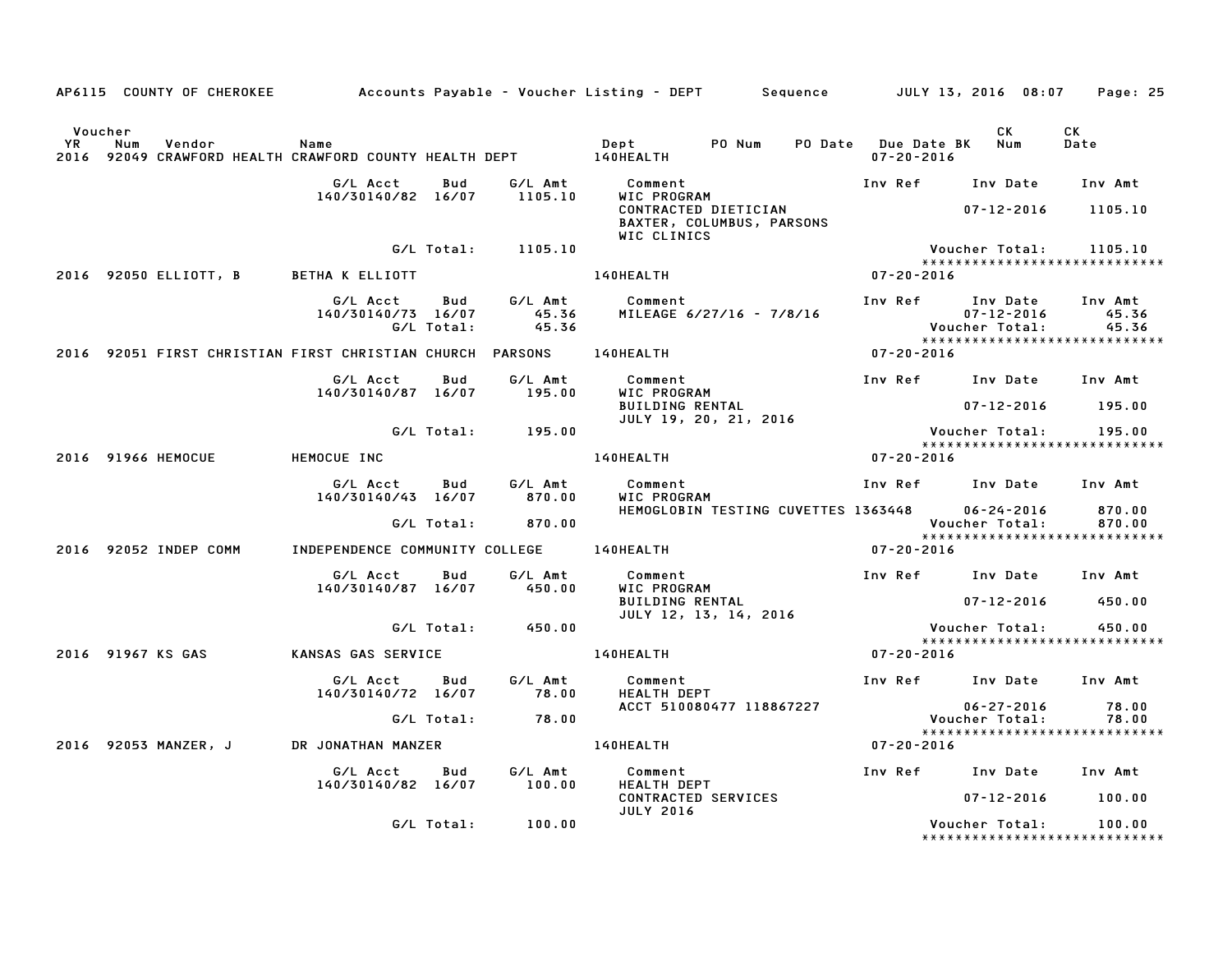| AP6115 COUNTY OF CHEROKEE                                    |                                |                   |                             | Accounts Payable – Voucher Listing – DEPT         Sequence                                                                                                                                                                                                                 |                                             | JULY 13, 2016 08:07                                                             | Page: 26                    |
|--------------------------------------------------------------|--------------------------------|-------------------|-----------------------------|----------------------------------------------------------------------------------------------------------------------------------------------------------------------------------------------------------------------------------------------------------------------------|---------------------------------------------|---------------------------------------------------------------------------------|-----------------------------|
| Voucher<br><b>YR</b><br>Num<br>Vendor<br>2016 92054 MCCARTYS | Name<br>MCCARTY'S              |                   |                             | CK and the set of the set of the set of the set of the set of the set of the set of the set of the set of the set of the set of the set of the set of the set of the set of the set of the set of the set of the set of the se<br><b>CK</b><br>PO Num<br>Dept<br>140HEALTH | PO Date Due Date BK Num<br>$07 - 20 - 2016$ |                                                                                 | Date                        |
|                                                              | G/L Acct<br>140/30140/21 16/07 | Bud               | G/L Amt<br>7.49             | Comment<br><b>HEALTH DEPT</b>                                                                                                                                                                                                                                              |                                             | Inv Ref      Inv Date                                                           | Inv Amt                     |
|                                                              |                                | G/L Total:        | 7.49                        | DRY ERASE MARKER SET                                                                                                                                                                                                                                                       | 6417770                                     | $07 - 07 - 2016$<br>Voucher Total:                                              | 7.49<br>7.49                |
| 2016 91968 STRONGHOLD                                        | STRONGHOLD DATA                |                   |                             | 140HEALTH                                                                                                                                                                                                                                                                  | $07 - 20 - 2016$                            | *****************************                                                   |                             |
|                                                              | G/L Acct<br>140/30140/28 16/07 | Bud               | G/L Amt<br>100.00           | Comment<br><b>HEALTH DEPT</b>                                                                                                                                                                                                                                              |                                             | Inv Ref Inv Date                                                                | Inv Amt                     |
|                                                              |                                | G/L Total:        | 100.00                      | BACKUP STANDARD OFF SITE                                                                                                                                                                                                                                                   | 19928                                       | $07 - 01 - 2016$<br>Voucher Total:                                              | 100.00<br>100.00            |
| 2016 92055 WEX                                               | <b>WEX BANK</b>                |                   |                             | 140HEALTH                                                                                                                                                                                                                                                                  | $07 - 20 - 2016$                            | *****************************                                                   |                             |
|                                                              | G/L Acct<br>140/30140/30 16/07 | Bud               | G/L Amt<br>296.71           | Comment<br><b>HEALTH DEPT</b>                                                                                                                                                                                                                                              |                                             | Inv Ref Inv Date                                                                | Inv Amt                     |
|                                                              |                                | G/L Total:        | 296.71                      | <b>FUEL PURCHASES</b>                                                                                                                                                                                                                                                      |                                             | $06 - 30 - 2016$<br>Voucher Total:<br>*****************************             | 296.71<br>296.71            |
|                                                              |                                |                   |                             |                                                                                                                                                                                                                                                                            |                                             | DEPT<br>Total:                                                                  | 5482.42                     |
| 2016 91969 COLUMBUS NEWS                                     | COLUMBUS NEWS REPORT           |                   |                             | 160ELECT                                                                                                                                                                                                                                                                   | $07 - 20 - 2016$                            |                                                                                 |                             |
|                                                              | G/L Acct                       | Bud               | G/L Amt                     | Comment                                                                                                                                                                                                                                                                    |                                             | Inv Ref Inv Date                                                                | Inv Amt                     |
|                                                              | 160/30160/78 16/07             |                   | 1368.00                     | LEGAL NOTICE                                                                                                                                                                                                                                                               |                                             | $06 - 17 - 2016$                                                                | 456.00                      |
|                                                              |                                |                   |                             | <b>PRIMARY ELECTION<br/>PRIMARY ELECTION<br/>PRIMARY ELECTION</b>                                                                                                                                                                                                          |                                             | $06 - 24 - 2016$<br>$07 - 01 - 2016$                                            | 456.00<br>456.00            |
|                                                              |                                | G/L Total:        | 1368.00                     |                                                                                                                                                                                                                                                                            |                                             | Voucher Total:                                                                  | 1368.00                     |
| 2016 92012 COMMERCE VISA                                     | <b>COMMERCE BANK</b>           |                   |                             | 160ELECT                                                                                                                                                                                                                                                                   | $07 - 20 - 2016$                            | *****************************                                                   |                             |
|                                                              | G/L Acct<br>160/30160/28 16/07 | Bud               | G/L Amt<br>334.03           | Comment<br><b>ACCT</b><br>RODNEY EDMONDSON                                                                                                                                                                                                                                 | Inv Ref                                     | Inv Date                                                                        | Inv Amt                     |
|                                                              |                                |                   |                             | <b>BATTERY OUTFITTERS</b><br>AMAZON MKTPLACE<br><b>TEAM THREADS</b>                                                                                                                                                                                                        |                                             | $06 - 15 - 2016$<br>$06 - 22 - 2016$<br>$06 - 27 - 2016$                        | 35.50<br>73.98<br>224.55    |
|                                                              |                                | G/L Total:        | 334.03                      |                                                                                                                                                                                                                                                                            |                                             | Voucher Total:                                                                  | 334.03                      |
| 2016 91970 LOCKWOOD                                          | LOCKWOOD COMPANY               |                   |                             | 160ELECT                                                                                                                                                                                                                                                                   | 07-20-2016                                  | ******************************                                                  |                             |
|                                                              | G/L Acct<br>160/30160/21 16/07 | Bud<br>G/L Total: | G/L Amt<br>211.20<br>211.20 | Comment<br><b>ENVELOPES</b>                                                                                                                                                                                                                                                | Inv Ref<br>116618                           | Inv Date<br>$06 - 28 - 2016$<br>Voucher Total:<br>***************************** | Inv Amt<br>211.20<br>211.20 |
|                                                              |                                |                   |                             |                                                                                                                                                                                                                                                                            |                                             | <b>DEPT</b><br>Total:                                                           | 1913.23                     |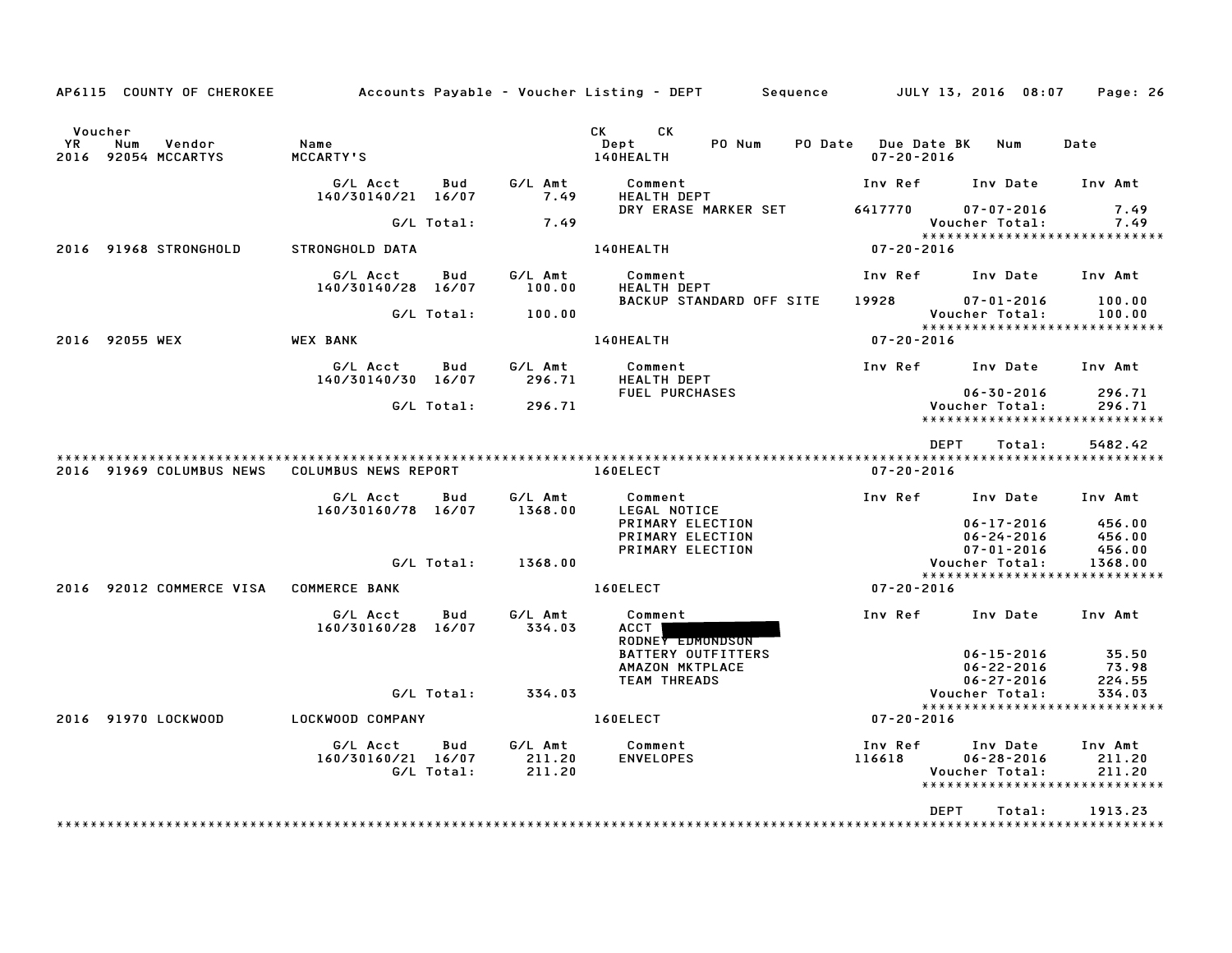|           |                                    |                                                      |                   |                               | AP6115 COUNTY OF CHEROKEE Accounts Payable - Voucher Listing - DEPT Sequence JULY 13, 2016 08:07 |                  |                                                                                                                                | Page: 27                                |
|-----------|------------------------------------|------------------------------------------------------|-------------------|-------------------------------|--------------------------------------------------------------------------------------------------|------------------|--------------------------------------------------------------------------------------------------------------------------------|-----------------------------------------|
| Voucher   |                                    |                                                      |                   |                               | CK<br>CK <sub>2</sub>                                                                            |                  |                                                                                                                                |                                         |
| <b>YR</b> | Num Vendor<br>2016 91995 AT&T 5001 | Name<br>AT&T                                         |                   |                               | PO Num<br>Dept<br>224911                                                                         | $07 - 20 - 2016$ | PO Date Due Date BK Num                                                                                                        | Date                                    |
|           |                                    | G/L Acct Bud<br>224/31224/01                         |                   |                               | G/L Amt      Comment<br>894.48     ACCT 316 140 9942 098 7<br>316 140 2371 911 6                 |                  | Inv Ref Inv Date Inv Amt<br>$07 - 01 - 2016$                                                                                   | 641.31<br>253.17                        |
|           |                                    |                                                      |                   | G/L Total: 894.48             |                                                                                                  |                  | Voucher Total: 894.48                                                                                                          |                                         |
|           |                                    | 2016 91994 CENTURYLINK2961 CENTURYLINK               |                   |                               | 224911                                                                                           | 07-20-2016       | *****************************                                                                                                  |                                         |
|           |                                    | G/L Acct Bud                                         |                   | G/L Total: 1170.44            | G/L Amt Comment<br>224/31224/01 1170.44 ACCT 313409961                                           |                  | Inv Ref Inv Date Inv Amt<br>*****************************                                                                      |                                         |
|           |                                    | 2016 91986 CENTURYLINK4786 CENTURYLINK               |                   |                               | 224911                                                                                           | $07 - 20 - 2016$ |                                                                                                                                |                                         |
|           |                                    | G/L Acct   Bud<br>224/31224/01                       |                   | G/L Total: 1301.69            | G/L Amt           Comment<br>1301.69       CUSTOMER<br>CUSTOMER CODE 2C257200                    |                  | Inv Ref      Inv Date     Inv Amt<br>Q070101129    07-01-2016      1301.69<br>Voucher Total:<br>*****************************  | 1301.69                                 |
|           |                                    | 2016 91971 COL TEL COLUMBUS TELEPHONE COMPANY 224911 |                   |                               |                                                                                                  | $07 - 20 - 2016$ |                                                                                                                                |                                         |
|           |                                    | G/L Acct<br>224/31224/01                             | Bud               | 1480.07                       | 1045                                                                                             |                  | Inv Ref      Inv Date    Inv Amt<br>17561630716   07–01–2016       1102.31<br>175610450716 07-01-2016 377.76                   |                                         |
|           |                                    |                                                      |                   | G/L Total: 1480.07            |                                                                                                  |                  | Voucher Total: 1480.07<br>*****************************                                                                        |                                         |
|           |                                    |                                                      |                   |                               | 2016 92015 CRAW KAN TELEPH CRAW-KAN TELEPHONE COOPERATIVE INC 224911                             | 07-20-2016       |                                                                                                                                |                                         |
|           |                                    | G/L Acct<br>224/31224/01                             | Bud               | G/L Amt<br>148.00             | Comment<br>ACCESS SERVICE<br>Comment<br>91109620FAS18180716                                      |                  | Inv Ref Inv Date Inv Amt<br>$07 - 01 - 2016$ 148.00                                                                            |                                         |
|           |                                    |                                                      |                   | G/L Total: 148.00             |                                                                                                  |                  | Voucher Total:         148.00<br>*****************************                                                                 |                                         |
|           | 2016 92056 HARRIS GLOBAL           | HARRIS COMPUTER SYSTEMS                              |                   |                               | 224911                                                                                           | $07 - 20 - 2016$ |                                                                                                                                |                                         |
|           |                                    | G/L Acct<br>224/31224/01                             | Bud<br>G/L Total: | 620.00<br>620.00              | G/L Amt Comment<br>620.00 CISCO MAI<br><b>CISCO MAINTENANCE</b>                                  |                  | Inv Ref      Inv Date    Inv Amt<br>16000723       07–25–2016        620.00<br>Voucher Total:<br>***************************** | 620.00<br>620.00                        |
|           | 2016 92057 STRONGHOLD              | STRONGHOLD DATA                                      |                   |                               | 224911                                                                                           | 07-20-2016       |                                                                                                                                |                                         |
|           |                                    | G/L Acct<br>224/31224/01                             | Bud               | 5154.99<br>G/L Total: 5154.99 | G/L Amt Comment<br>OPTIPLEX 7040, MONITOR                                                        | 20096            | Inv Ref      Inv Date     Inv Amt<br>$07 - 06 - 2016$ 5154.99<br>Voucher Total:<br>*****************************               | 5154.99                                 |
|           | 2016 92030 COMMERCE VISA           | <b>COMMERCE BANK</b>                                 |                   |                               | <b>230APP</b>                                                                                    | $07 - 20 - 2016$ | DEPT Total: 10769.67                                                                                                           |                                         |
|           |                                    | G/L Acct<br>230/30230/30 16/07<br>230/30230/23 16/07 | Bud               | G/L Amt<br>19.20<br>6.34      | Comment<br><b>ACCT</b><br><b>MARK HIXON</b>                                                      | Inv Ref          | Inv Date                                                                                                                       | Inv Amt                                 |
|           |                                    | 230/30230/77 16/07                                   |                   | 355.62                        | TRIPCO<br><b>BRAUMS</b><br>DRURY INNS                                                            |                  | $06 - 08 - 2016$<br>$06 - 08 - 2016$<br>$06 - 08 - 2016$                                                                       | 19.20<br>6.34<br>355.62                 |
|           |                                    |                                                      | G/L Total:        | 381.16                        |                                                                                                  |                  | Voucher Total:                                                                                                                 | 381.16<br>***************************** |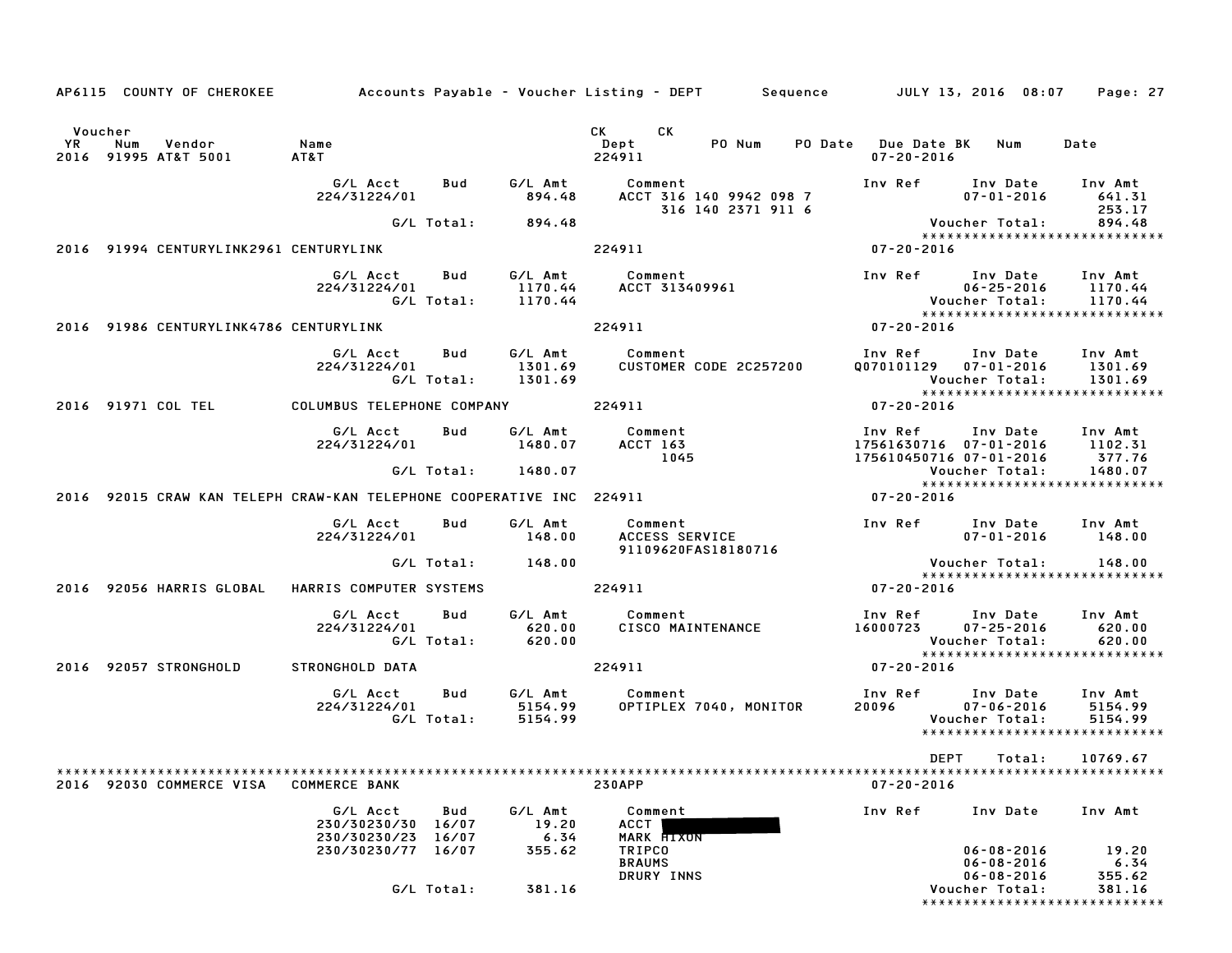|                   |     | AP6115 COUNTY OF CHEROKEE              | Accounts Payable – Voucher Listing – DEPT         Sequence |                   |                             |                                                  |                           |         |                                   |             |                                                  | JULY 13, 2016 08:07 Page: 28                                 |
|-------------------|-----|----------------------------------------|------------------------------------------------------------|-------------------|-----------------------------|--------------------------------------------------|---------------------------|---------|-----------------------------------|-------------|--------------------------------------------------|--------------------------------------------------------------|
| Voucher<br>YR     | Num | Vendor                                 | Name                                                       |                   |                             | Dept                                             | PO Num                    | PO Date | <b>Due Date BK</b>                |             | СK<br>Num                                        | CK.<br>Date                                                  |
|                   |     | 2016 92028 MERITAIN                    | MERITAIN HEALTH                                            |                   |                             | 260BENEFITS                                      |                           |         | $07 - 20 - 2016$                  | <b>DEPT</b> | Total:                                           | 381.16                                                       |
|                   |     |                                        | G/L Acct<br>260/30260/15 16/07                             | Bud               | G/L Amt<br>46898.87         | Comment<br><b>GROUP 02438</b><br>CHEROKEE COUNTY |                           |         | Inv Ref                           |             | Inv Date<br>$06 - 08 - 2016$                     | Inv Amt<br>46898.87                                          |
|                   |     |                                        |                                                            | G/L Total:        | 46898.87                    | <b>AUGUST 2016</b>                               |                           |         |                                   |             | Voucher Total:                                   | 46898.87<br>*****************************                    |
|                   |     |                                        |                                                            |                   |                             |                                                  |                           |         |                                   | <b>DEPT</b> | Total:                                           | 46898.87                                                     |
|                   |     | 2016 91972 CENTURYLINK1319 CENTURYLINK |                                                            |                   |                             | 300ELDERLY                                       |                           |         | $07 - 20 - 2016$                  |             |                                                  |                                                              |
|                   |     |                                        | G/L Acct<br>300/30300/74 16/07                             | Bud<br>16/07      | G/L Amt<br>9.93             | Comment<br>ACCT 320497874                        | 320494722                 |         | Inv Ref                           |             | Inv Date<br>$06 - 24 - 2016$<br>$06 - 24 - 2016$ | Inv Amt<br>6.66<br>3.27                                      |
|                   |     |                                        |                                                            | G/L Total:        | 9.93                        |                                                  |                           |         |                                   |             | Voucher Total:                                   | 9.93<br>*****************************                        |
|                   |     | 2016 92032 CENTURYLINK2961 CENTURYLINK |                                                            |                   |                             | 300ELDERLY                                       |                           |         | $07 - 20 - 2016$                  |             |                                                  |                                                              |
|                   |     |                                        | G/L Acct<br>300/30300/74 16/07                             | Bud               | G/L Amt<br>163.47           | Comment<br>ACCT 313355170                        | 313571296                 |         | Inv Ref                           |             | $07 - 01 - 2016$<br>$07 - 01 - 2016$             | Inv Date Inv Amt<br>74.81<br>88.66                           |
|                   |     |                                        |                                                            | G/L Total:        | 163.47                      |                                                  |                           |         |                                   |             | Voucher Total:                                   | 163.47<br>*****************************                      |
|                   |     | 2016 91973 COLUMBUS                    | CITY OF COLUMBUS                                           |                   |                             | 300ELDERLY                                       |                           |         | 07-20-2016                        |             |                                                  |                                                              |
|                   |     |                                        | G/L Acct<br>300/30300/72 16/07                             | Bud<br>G/L Total: | G/L Amt<br>54.56<br>54.56   | Comment<br>ACCT 07-48820-01                      |                           |         | Inv Ref                           |             | Inv Date<br>$06 - 29 - 2016$<br>Voucher Total:   | Inv Amt<br>54.56<br>54.56<br>*****************************   |
| 2016 91974 GALENA |     |                                        | CITY OF GALENA                                             |                   |                             | 300ELDERLY                                       |                           |         | 07-20-2016                        |             |                                                  |                                                              |
|                   |     |                                        | G/L Acct<br>300/30300/72 16/07                             | Bud<br>G/L Total: | G/L Amt<br>83.16<br>83.16   | Comment<br>ACCT 10006000                         |                           |         | Inv Ref<br>720 WALL ST 06-08-2016 |             | Inv Date<br>Voucher Total:                       | Inv Amt<br>83.16<br>83.16                                    |
| 2016 91975 KS GAS |     |                                        | KANSAS GAS SERVICE                                         |                   |                             | 300ELDERLY                                       |                           |         | $07 - 20 - 2016$                  |             |                                                  | *****************************                                |
|                   |     |                                        | G/L Acct<br>300/30300/72 16/07                             | Bud<br>G/L Total: | G/L Amt<br>34.76<br>34.76   | Comment                                          | ACCT 512076592 1191351 09 |         | Inv Ref                           |             | Inv Date<br>$06 - 27 - 2016$<br>Voucher Total:   | Inv Amt<br>34.76<br>34.76<br>******************************  |
|                   |     |                                        |                                                            |                   |                             |                                                  |                           |         |                                   | <b>DEPT</b> | Total:                                           | 345.88                                                       |
| 2016 91894 CASEYS |     |                                        | CASEY'S GENERAL STORES INC                                 |                   |                             | <b>330SEWER</b>                                  |                           |         | $07 - 20 - 2016$                  |             |                                                  |                                                              |
|                   |     |                                        | G/L Acct<br>330/30330/30 16/07                             | Bud<br>G/L Total: | G/L Amt<br>193.07<br>193.07 | Comment<br><b>FUEL</b>                           |                           |         | Inv Ref<br>20802                  |             | Inv Date<br>$06 - 30 - 2016$<br>Voucher Total:   | Inv Amt<br>193.07<br>193.07<br>***************************** |